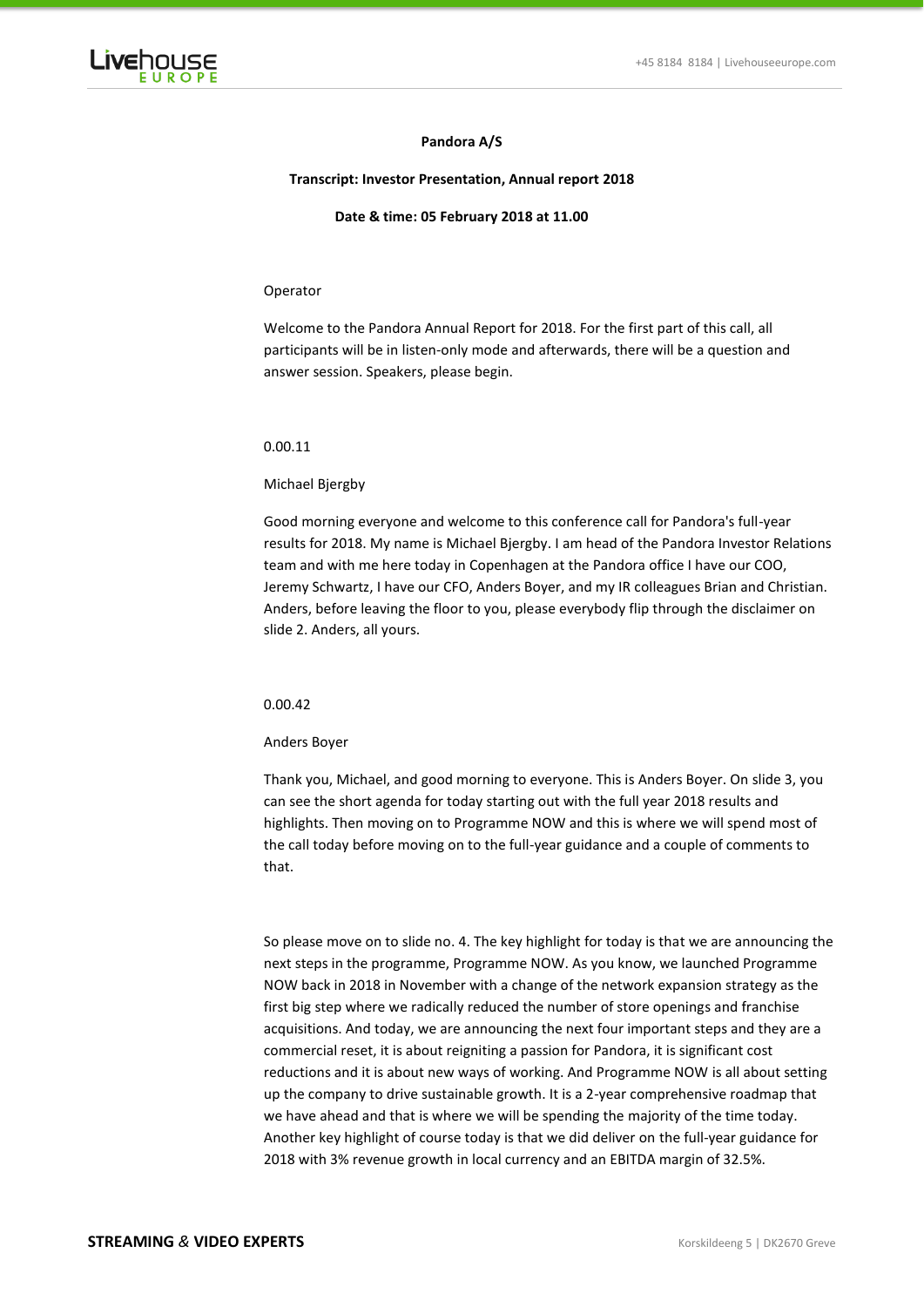

On slide 5, you will find a few numbers for the full year of 2018. And our financial performance in 2018 was clearly not satisfactory. We did deliver on our latest guidance, and we did deliver substantial profits and we also did generate a lot of cash and that is obviously good but we also made two downgrades of our guidance during 2018 which you are all acutely aware of and that is why we call it unsatisfactory or disappointing results. But the revenue growth of 3% as you can see in the top left corner of the slide as well as the EBITDA margin of 32.5% in 2018, it was within the guidance that we made back in November. The important like-for-like KBI ended at -4% for 2018 and that compares to a flat total like-for-like in 2017. We did see that most bigger markets declined in like-for-like in 2018 but we also saw that the large important US market improved from -2 in 2017 to a +1 in 2018. And we also saw China improving throughout the year after having had a very difficult first quarter last year, we ended 2018 with a +4% like-for-like in China in Q4 after we had also just been slightly positive in the second and third quarters. I would also just like to highlight the good cash conversion that we saw in 2018 as you can see almost at the bottom to the left, 86% cash conversion in 2018 and that is the highest that we have had since 2014. And we do keep generating quite some cash and we returned DKK 6 billion to the shareholders last year as you probably know but we will also see later on in the presentation that we will keep transferring a lot of cash back to shareholders during 2019.

A few comments on slide 6 to the Q4 numbers. Essentially just three quick key messages around like-for-like, EBITDA and cash as well. Total like-for-like was down 7% in the fourth quarter and we also saw a low level of -5% back in Q1 of 2018 but like-for-like in the fourth quarter was the lowest level that we had seen during 2018. We had expected that like-for-like in Q4 would be low and we had included that in the guidance that we made back in November. But it emphasises the need for Programme NOW and it emphasises the need to change.

The EBITDA margin ended better than what we had expected in Q4. And especially considering that we are in the low to mid end of the revenue guidance for the year and the EBITDA margin ended above the midpoint of the full-year guidance and that means that Q4 specifically was almost 36% EBITDA margin and it is among others the initial impact from Programme NOW cost reductions which are visible in the Q4 margin. When you dig into the cash flow numbers for Q4, specifically we also see that the effect of the change of network expansion strategy that we announced back in November is visible and the cash flow related to M&A in the fourth quarter was only DKK 83 million compared to DKK 1.1 billion for the full year.

Moving on to slide 7 and the revenue bridge for Q4 Y/Y, you will note on this slide and on slide 8, the next chart, that we have put numbers on the waterfall charts and we hope and believe that that should be helpful for you in understanding how the business develops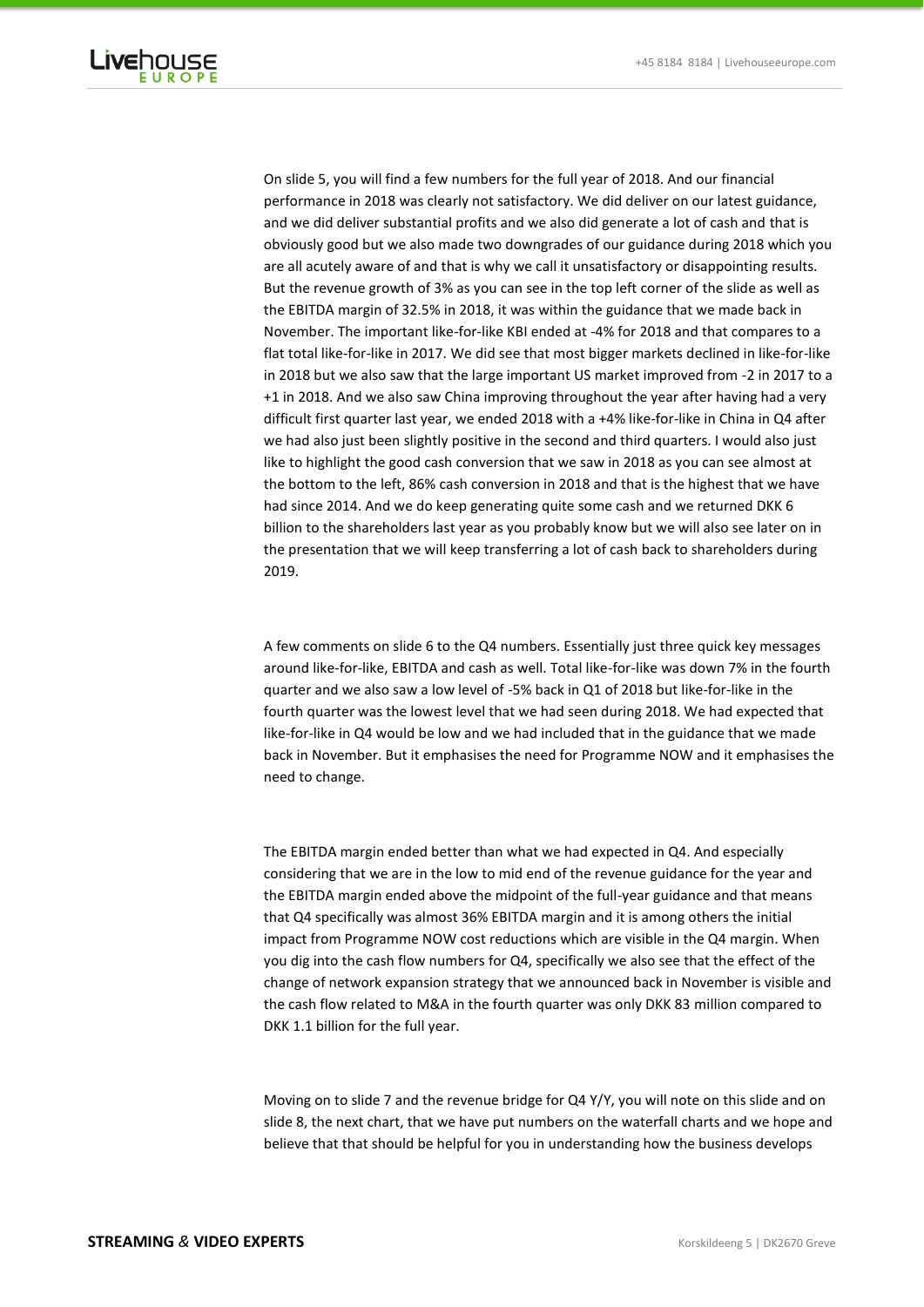

and what the drivers are between last year and this year. It is, I should say, rounded numbers that we put on the chart and therefore, it does not add fully up if you try to make the math across the chart. Forward integration still contributed quite a lot in the fourth quarter to revenue growth even though we did not sign any new deals during the fourth quarter but we will obviously see a run-rate impact of all the acquisitions that we already made for some quarters still but it will go down quarter by quarter as we go through 2019.

And as you will see later on for 2019, we guide with an impact for the full year of 2 percentage points revenue growth from forward integration. You will probably also note that the bucket here in the chart that we call timing of shipments & other – it is smaller than in the last quarter, Q3, and there are indeed less one-off like elements in the fourth quarter compared to prior quarters. And that bucket, timing of shipments & other that also includes the net impact of various other items like continued destocking in the wholesale channel and some impact from closing multi-branded points of sale.

On slide 8, we have an equivalent EBITDA margin bridge and, as I just said, the EBITDA margin did end stronger in Q4 than expected but the margin was obviously quite heavily impacted by deleverage that we see in the business as a consequence of the negative likefor-like and with the gross margins that we have, it hits pretty hard on the EBITDA margin and that is the -3 percentage points bucket that you can see on the chart here.

The forward integration impact will gradually disappear. The technical forward integration impact will gradually disappear during 2019 as we gear down on forward integration but in Q4, it still had a negative impact of around -1 percentage point compared to the fourth quarter of 2017 and that is the first building block that you can see in the chart here.

And as you can also see, we have been able to offset some of the negative leverage impact through cost reductions but it is only partially and cost reductions support the margin by around 150 basis points in the quarter and all in all, we are pleased with that and pleased to see the almost 36% EBITDA margin in the quarter.

Lastly, a small nice story on cash conversion and cash generation in the year and the quarter. And as I just said, the cash conversion – that is on slide 9 – our cash conversion in 2018 was the highest since 2014 as you can see to the upper left part of the chart and that goes hand in hand with the reduction of working capital by around 2% of revenue which you can see to the lower left-hand part of the chart. And the biggest driver in that was an increase in trade payables and that follows the decision that we made back in August last year to tighten the payment terms with suppliers so in 2018, we have actually had a positive cash flow from trade payables of DKK 762 million due to the intensified focus on this area. I am actually quite happy with that. And we also had a lot of focus on DSO both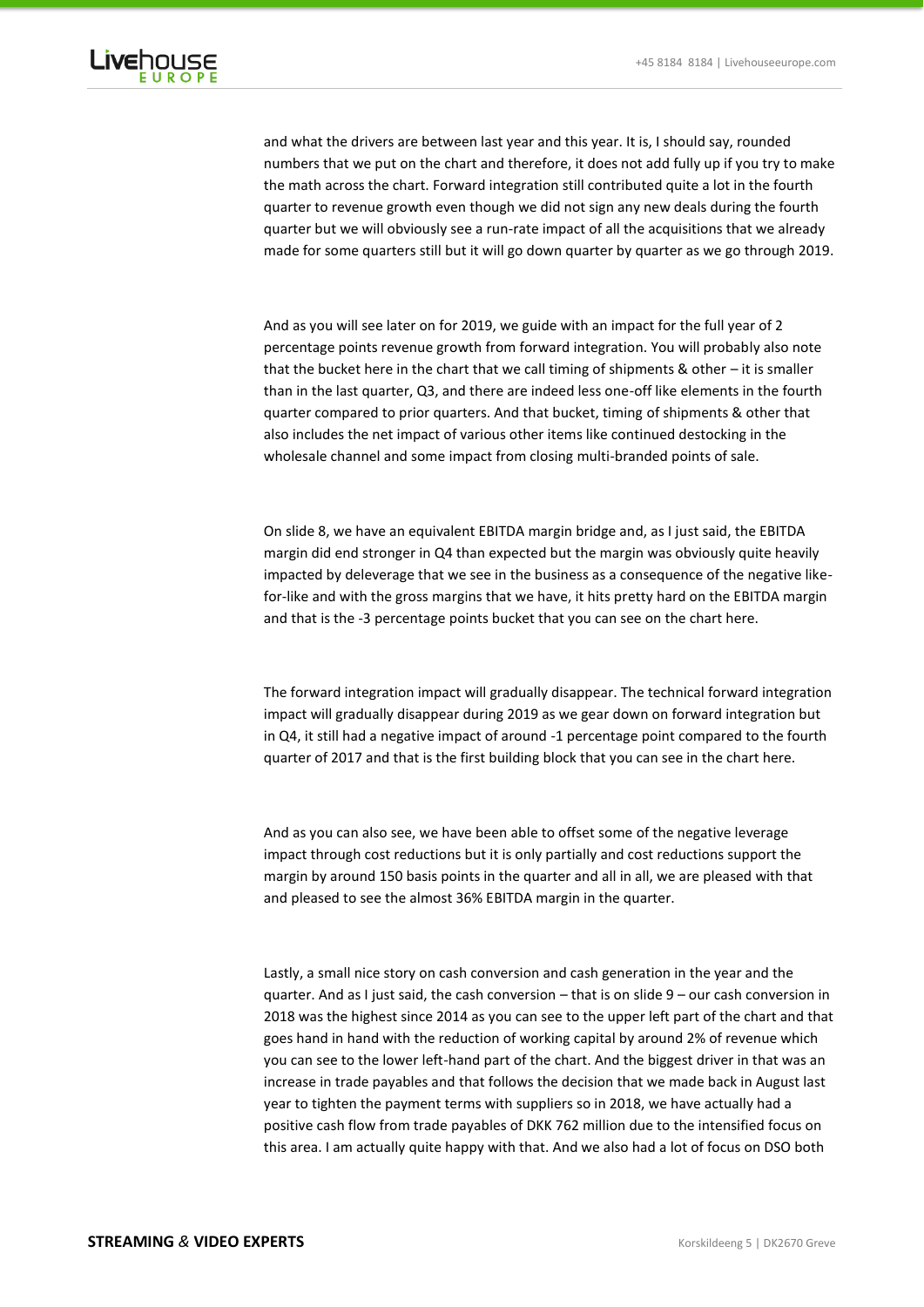

in Q4 and Q3 and we saw the Days Sales Outstanding (DSO) decreasing down to 50 days in the fourth quarter and that is more or less flat compared to the 47 days back in Q4 of 2017. We are actually not fully where we want yet but getting to a flat DSO Y/Y after having had some quarters with a significant increase is a good step forward. But now it is time to dig into Programme NOW and Jeremy, please.

# 0.11.08

# Jeremy Schwartz

Thank you, Anders. So let us have a closer look at Programme NOW. Please turn to slide 11. I want to first remind you that Pandora's Q4 results, as Anders just said, we announced the launch of Programme NOW, the immediate decision to stop the buyback of franchisees and the scaling back of store opening plans. We also said that we would share our situation diagnosis and next steps at this investor call and that is where I shall start.

The diagnosis involved consumer studies and focus groups surveying around 28,000 people worldwide to understand consumer needs and behaviours, Pandora's brand health and the appeal of the product design and shopping experience. We have also done a rigorous deep dive into Pandora's business to find any consistent patterns across countries, channels, products and retail metrics that are significant. All of our cost lines have been scrutinised and significant opportunities to improve the cost base have been found and finally, our company-wide processes, structures, capabilities and the way we make decisions have been reviewed. As a result, we have implemented significant changes and created the next major steps on the Programme NOW.

What we believe as a management team is that Pandora has the potential to restore longterm sustainable growth and shareholder value.

Please turn to slide 12 to share the diagnosis. We have identified four key interconnected causes of our like-for-like decline. I will go through each of these starting on the left. We found the brand has what we have called a blurred brand experience. Because although Pandora has the highest industry-prompted brand awareness, the brand positioning promise and storytelling needs to be sharper and more culturally exciting with more impact across all touchpoints digitally, socially, on eCommerce and in stores in order to recruit new consumers around the world today.

Our next item: Weak initiatives on charm collecting. Although Pandora sold more than 900,000 charms per week, bracelet sales are increasing and good progress is being made on innovation. The whole company needs to pursue a stronger initiative to drive buyers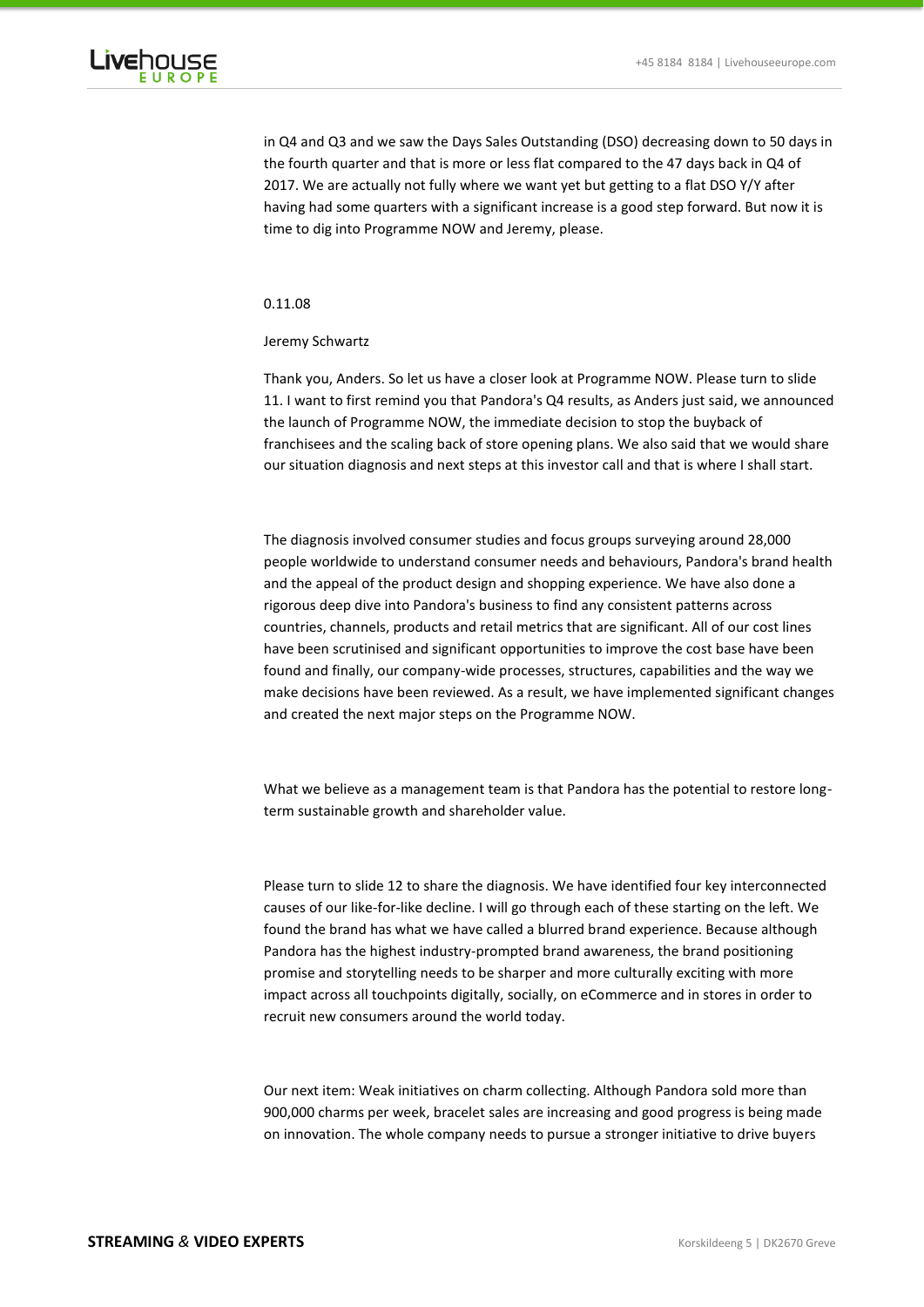

and non-consumers to buy and then return to buy more bracelets and more charms to grow their collections.

Next is what we have called Over Push. The brand's expansion in countries and the stores in eCommerce has made the brand more available to more consumers worldwide but the recent intensity of the promotional activities as well as an immature merchandising and assortment process may be changed and must be changed to protect and enrich the brand equity, execution and consistency.

We have strong competencies but the global direction and executional speed and impact has been compromised by the way we go to market locally and this is changing as we speak. These four issues are being forcefully and forcibly addressed to build on the strong Pandora foundation and DNA.

Please turn to page 13. As you know, Pandora is the most well-known jewellery brand in the world. Not simply because it sells charms but because Pandora's magic product DNA, its manufacturing craftsmanship and value for money created an idea that has had universal and timeless relevance for people and of course generates shareholder value so it is worth restating Pandora's magic product DNA. We create precious miniaturised little jewels that frankly others struggle to match. Each piece contains a meaningful human story and what every brand is seeking today, personalisation. The whole Pandora concept is personisable with stories that every woman can apply. Now, you know this about our charms but the Pandora magic DNA applies to all our categories. For example, our three wishbone rings can represent three children or three friends. The feather earrings are precious with 99 stones set in them and more and more necklaces are being worn in layers and are being personalised. So we will grow all our other categories. But to arrest our decline, we have to focus on reinvigorating the charms business.

So let me talk you through our specific charms initiatives on the next slide 14. Our research shows that charms are in demand. In fact, 73% of all charm owners of Pandora say they will buy new bracelets and new charms once they finish building their current bracelet. A third of all Pandora owners have several bracelets which they interchange for different styles and when they have different moods. And yet, 74% of the non-owners who actually would consider buying Pandora know very little about Pandora charms.

Now this is where it gets interesting because our research shows that we have strong assets to leverage. Pandora actually answers a significant underexploited global consumer jewellery market needs space. It is to help women express their individuality and that is exactly what our charms help women do.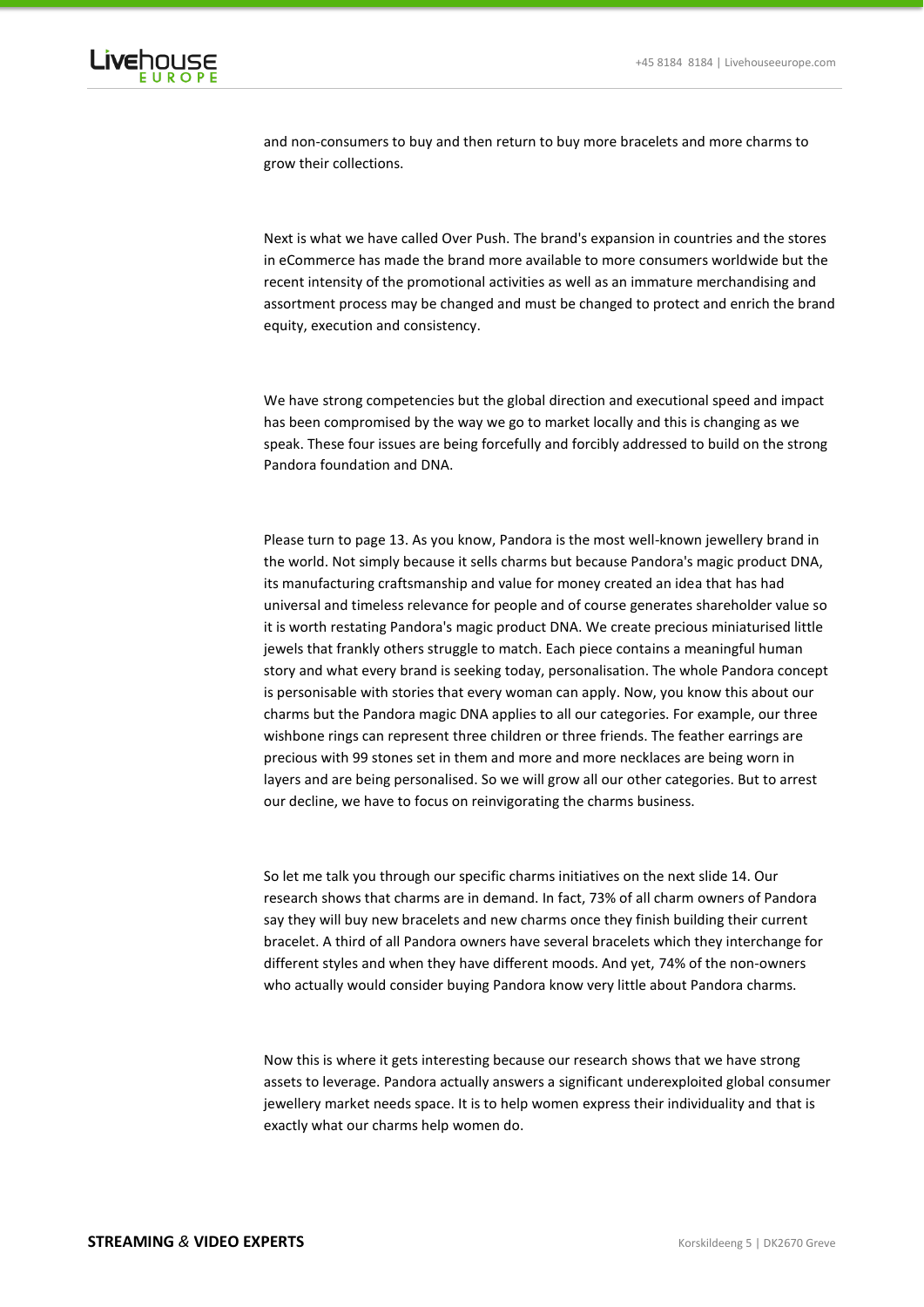

In addition, we are a cross-generational brand. In fact, I have been pleasantly surprised on arrival here to see how we as a brand right now are recruiting Gen Z customers and even younger than that and Millennials right through to baby boomers which we all know many brands would like to say they do too.

On the right you can see that to respond to this, we are building a charm collecting system. First of all, we need to attract new customers by innovating new bracelets, charms, having new collaborations and limited editions and using all of the best marketing resources that we can rally to hand.

Leading the way women wear and style their multi-charm bracelets in our advertising with influences and social media, online and in store is a key objective of ours. And then driving multiple-charm collecting, not least by inventing a digital first reward system to drive loyalty and capture rich data – something that Pandora is so lacking today. But none of this is business as usual. It requires disruption.

Please turn to the next slide 15. In a world where consumers are overwhelmed by marketing messages and choice, we need to create a disruption to the Pandora brand. Disruption in a positive sense. And our vision is this: First, to make the brand come alive by expressing the brand in a culturally relevant and sharp way across all our touchpoints to re-excite customers to actively re-engage with us. We need to step change the habit of collecting by attracting new and lapsed consumers to buy, to wear, to collect charms complemented of course by our other categories. We will act with commercial responsibility, creating a healthier promotional activity, control range of products and becoming more agile in the wholesale channel. We will pursue executional excellence with the global leadership setting the plans that the countries will execute excellently on eCommerce, in stores and with franchise partners. And finally, this will be underpinned as we push the pace to capture data and drive personalisation across social, eCom and omnichannels. All of this is captured in Programme NOW.

Please turn to the next slide. And it is in what we are calling: Reigniting a passion for Pandora. This is the Programme NOW transformation of the consumer experience across all touchpoints.

Please turn to chart 17. Reigniting a passion for Pandora is the cornerstone of Programme NOW. There are four major steps of Programme NOW which we will go through one by one in the next slide. Excuse me. A commercial reset, reigniting a passion for Pandora, reducing costs and implementing new ways of working.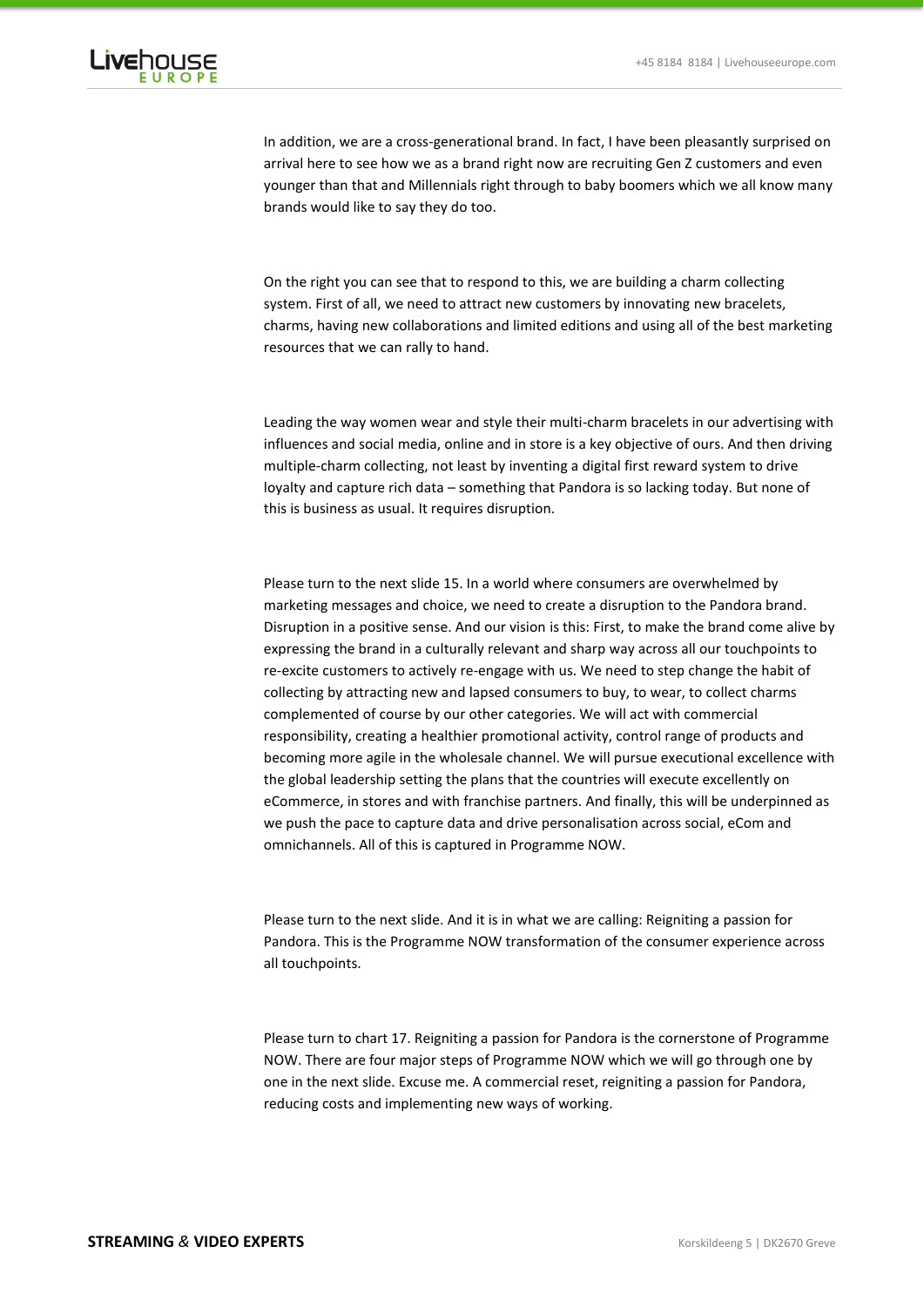

Let us turn to slide 18 to see how these are implemented over time. Along the top, you can see time and you can see then the four work streams. The commercial reset has already started in Q1 and will continue all year as we adjust our promotional plans and adapt our inventory levels. The work streams of reducing costs and implementing new ways of working have started and will continue for the 2-year transformational period as we remove costs, build capabilities and improve processes.

Now 2020 is an important year for Pandora. It is the 20th anniversary of the launch of the Moments charms and bracelets platform. Now a celebration like this gives us the perfect springboard to re-engage new and existing consumers with our brand and therefore 2020 is the year to ignite a passion for Pandora. However, with Q4, Singles Day and Christmas being such a critical moment to attract new customers and drive sales, we see this as actually the true start of the initiative Reigniting a Passion for Pandora and aim therefore to make Q4 bigger and better than ever before. Until that time, the teams are working on the contents that can be brought to market at that time.

Now, let us look at the concrete actions in each of the work streams in more detail. Please turn to slide 19. And I am going to start with the commercial reset and on the left. The commercial reset is the right thing to do for the brand and the business but it will have a negative short-term impact. Firstly, we are reducing our promotional intensity outside of the key gifting and retail promotional periods to both protect our brand equity and allow us to amplify the product launches between promotional periods. At the same time of course, as the next point, we will continue to amplify specific promotional periods such as Mother's Day, Chinese New Year, Black Friday in the sale and we will continue to develop new brand building as well as price promotional mechanics. At this stage, we estimate the net impact to be around -2-4 percentage points on like-for-like in organic growth but of course, we are seeking to amplify our non-promotional activities to neutralise this at the same time.

On the right: We will optimise our wholesale inventories and we will reduce the size of our NPI sell-in packages. That is our new product, sell-in packages, because this will reduce the initial stock purchase but will allow our customers to accelerate the re-ordering of faster selling products and reduce the stock build-up of potentially slower moving products that we have launched. We estimate this will have an organic growth impact of around -1 percentage point.

We are also initiating an inventory programme to take back some of our slow-moving residual old stock in selected markets and this will have a negative 2 percentage points impact on EBIT. Now, these are tough decisions to make because of the short-term negative impact which of course we don't take lightly.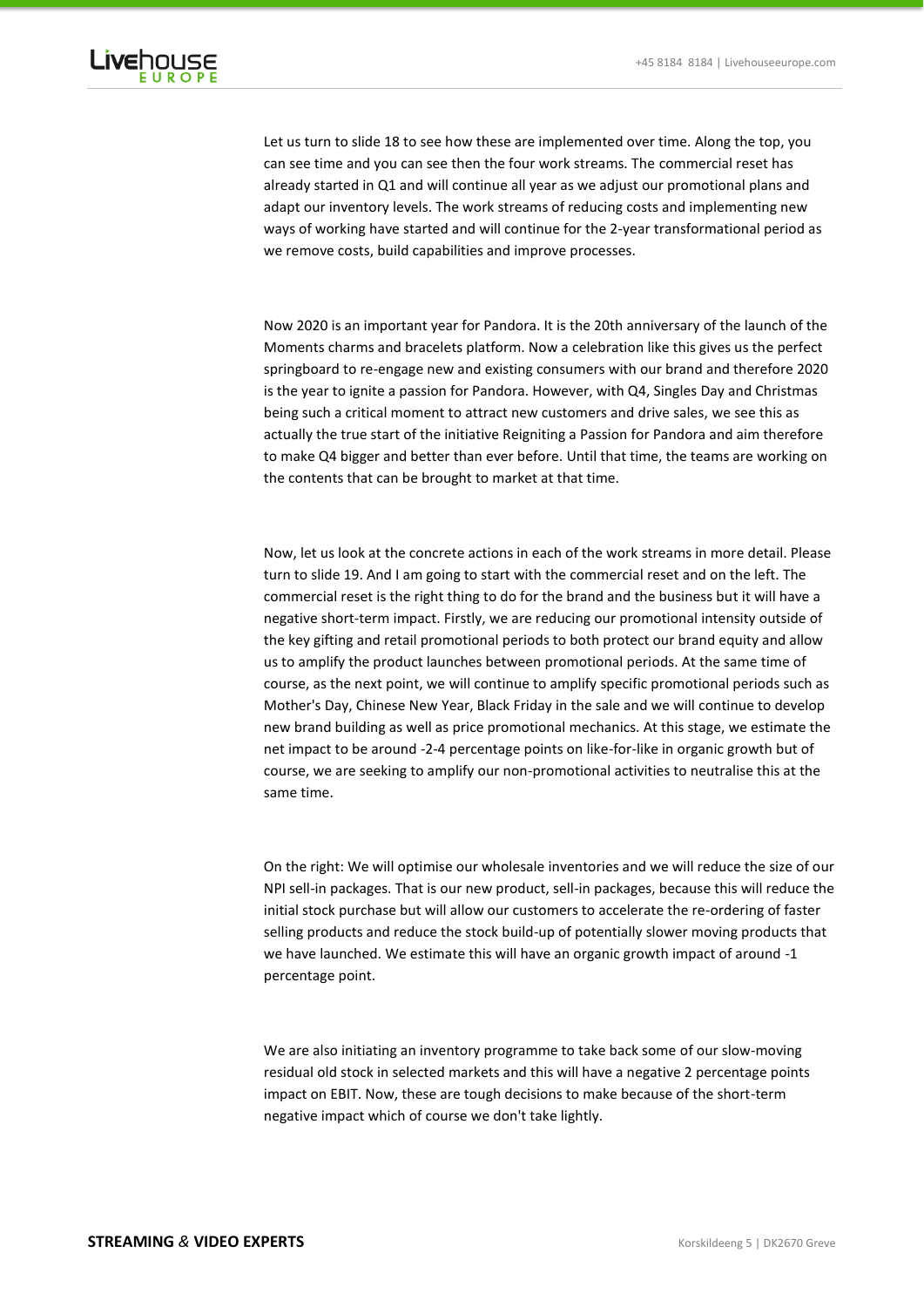

But it is absolutely vital for the long-term health of our brand to create a strong foundation for reigniting a passion for Pandora and to attract new and lapsed consumers.

Please turn to slide 20. We have already started working on 5 key areas to reignite a passion for Pandora and on the left is where we are today and on the right is how we see each work stream unfolding towards customers. Let us start with the brand where we have a new promise. We are working on a new visual identity, digital assets and communication is being developed. We aim to launch a new brand communication and social engagement that will be both strategic but also disruptive from the end of 2019.

Our new products. We are developing new products and do this while we are rationalising the assortment so that the new products match the new brand promise and in 2019 through 2020, we will launch new products including a new charms bracelet platform, new collaborations that we have never done before, limited editions and many other exciting products that I can see are in development.

And we are going to do this at different price points with specific entry price ones too to recruit those new consumers who are slightly more price sensitive. In media, we are testing econometric modelling and personalisation to validate elasticities in what we call the upper and lower funnel of recruitment, i.e. new consumers versus existing consumers and in Q4 2019, we have allocated an increased media budget to our base investment which together will amplify our new content with progressive targeting of new and lapsed consumers.

Coming to eCommerce, something I think you know that I am passionate about since joining Pandora has been to transform our eCommerce omnichannel data and loyalty reward offer. With the current retail environment continuing this rapid change, of course eCommerce is absolutely key for us and an area where I know Pandora has not been on the forefront of development. Right now, we are continually improving what we can call the basics of product landing page with more consumer-relevant and inspirational content and storytelling and of course, we are continuing to accelerate our omnichannel roll-out in the US while at the same time, we have kicked off and are starting our loyalty award programmes scoping and development but the more material changes investments are being conducted to step change our position in eCommerce and omnichannel and they will become progressively more evident in Q4 and of course through 2020.

At the same time, we do hope to start piloting our new loyalty scheme and accelerate data capture to underpin our personalisation and clienteling strategy. Finally, in stores we have started to design a new store concept. It is focused on the merchandising and the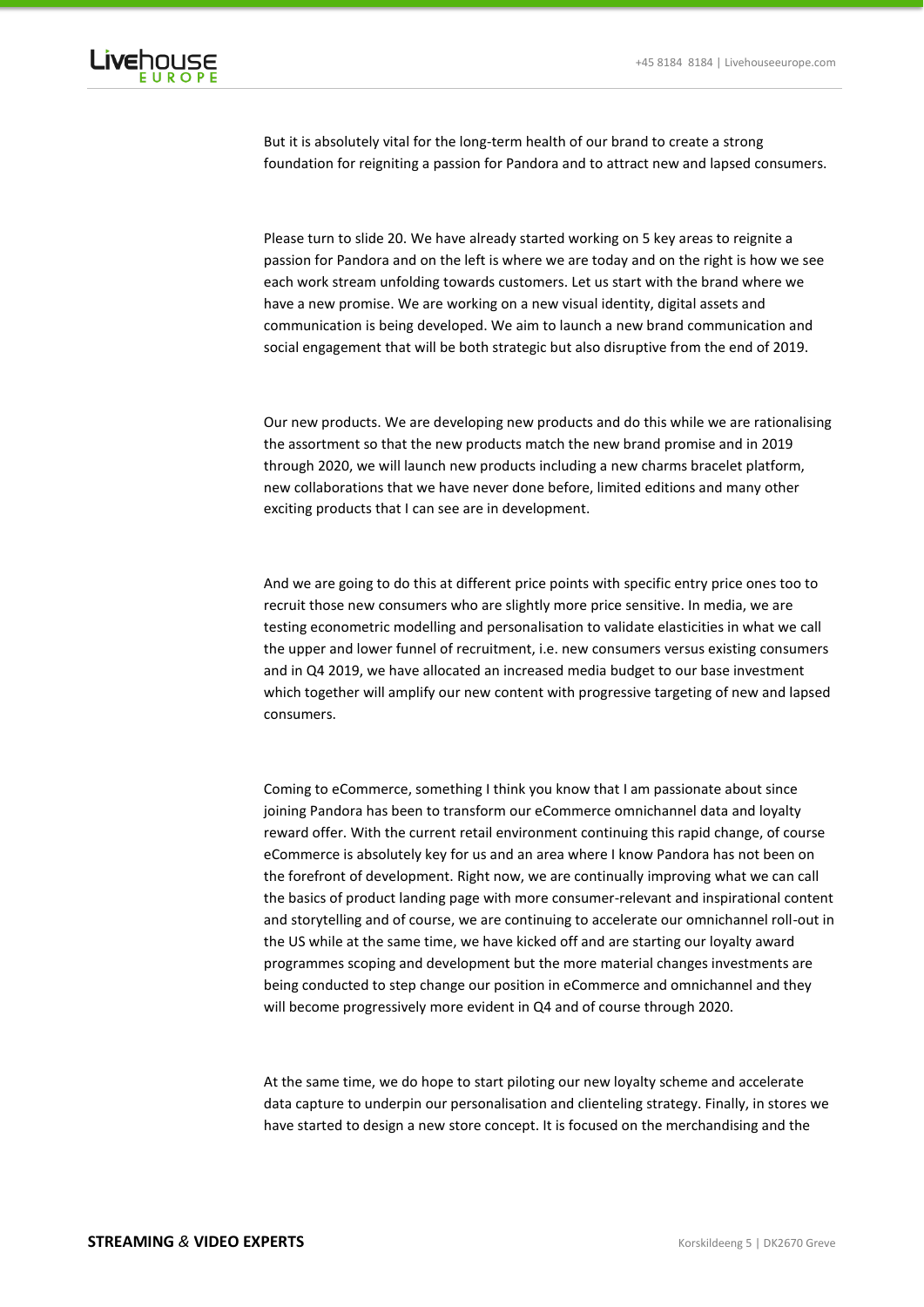

product navigation first and foremost as well as creating a more inspiring and engaging environment.

We have an ambitious goal. It is the pilot stores at the end of this year and then take some of the inspirational elements and put them across the prime areas of our estate so that we can signal change.

Just for clarity, from a store CAPEX point of view, we are working within the existing spend per store, although we will now grade the investments by store format and turn every potential so that we can flex the investments, which we don't do now.

In addition, the roll-out programme is targeting end-of-lease refits and new store openings though we have allocated some of the 200 million of CAPEX that you know about for some of our prime locations which we may need to bring forward the refit in case from the end-of-lease date.

Please turn to page 21 for a review of the next work stream of Programme NOW. To better act as one global company, we are starting a journey to change the way we operate as an organisation. In order to create that sharp, compelling brand, we are making our chief creative officer, Stephen Fairchild, fully responsible for our global brand execution alongside his role leading product development.

We created and are operating now a single global to local trading calendar. And this has been implemented with up to 14 trading periods by country to allow us to amplify product launches separate to the promotional activation. To build world class leadership competencies, we are creating a new global merchandising function which to date has not existed in the company and I am very pleased to announce that we have recruited a senior vice president for global merchandising effective immediately.

Thirdly, we are in much closer dialogue with the franchise and multiple-brand partners to rebuild a sense of partnership and I am personally involving myself by participating in annual meetings and events.

Finally, we are creating a stronger performance culture. One where we are changing and aligning the incentive programmes with shareholder value creation. One where we will have one set of numbers and one where we will have and do have now a monthly performance review and comments at the KBIs.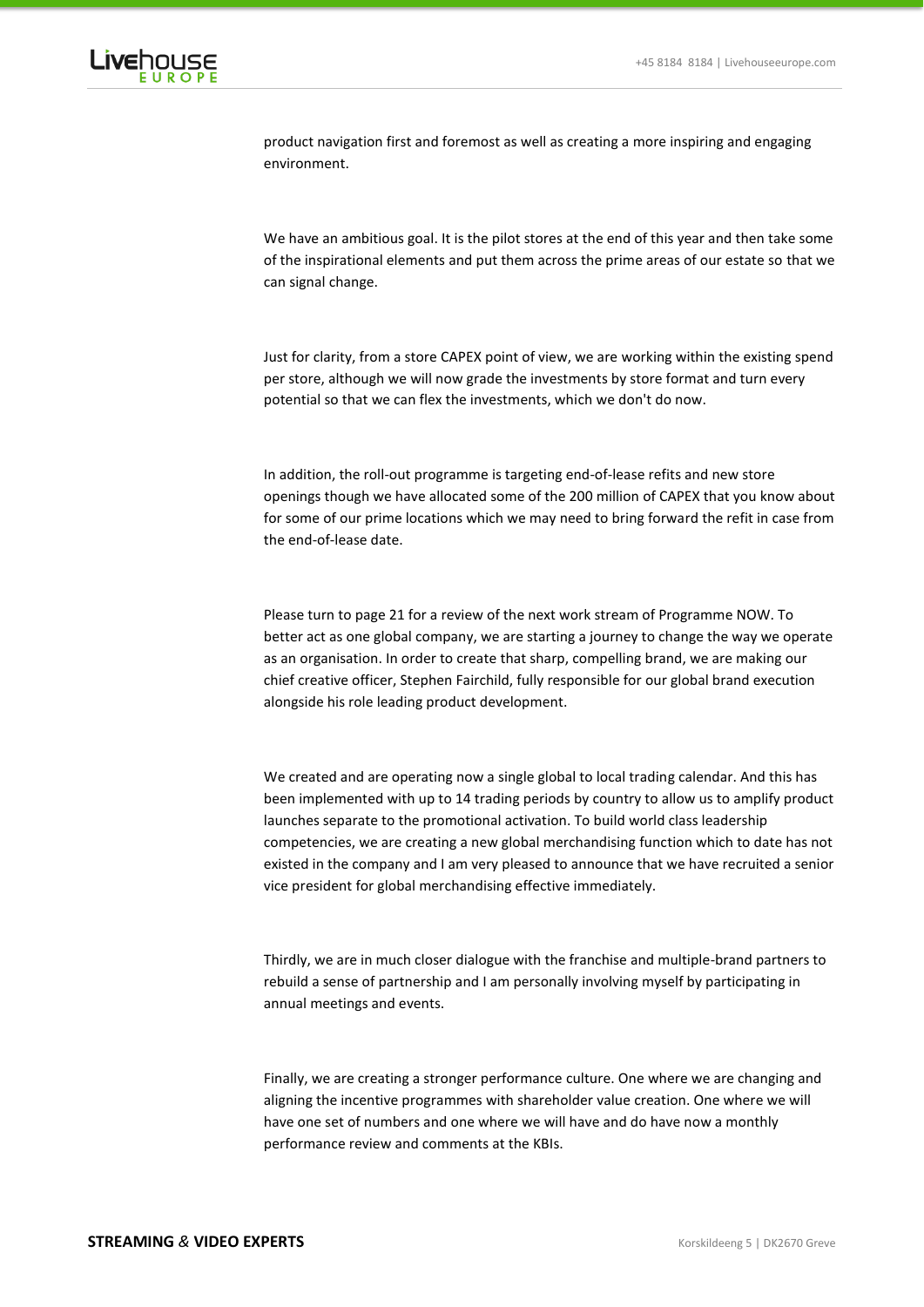

Now, I have been through three of the four work streams of the programme now and I will hand over now to Anders to the final piece.

# 0.28.56

Thank you, Jeremy. On slide 22, we have some details on the cost reduction opportunity and the cost reduction opportunity is quite big and also bigger than we thought when we started our diagnosis some time back. And it should be recalled that the DKK 1.2 billion opportunity comes on top of the DKK 350 million we announced back in connection with the Q2 announcement in August last year so in total those two buckets together are something like 7% of our revenue and I guess when you see such a big number you may wonder whether we are moving into dangerous territory or whether we are too aggressive and we don't think so because most of the cost reduction levers you can see on this slide are more of a, I guess you can call it tactical nature than some fundamental change in the structure of the company. So we have divided the cost reduction opportunity into 5 categories and we will follow up on progress on these throughout the duration of Programme NOW and for each of these categories, we have shown to the right on the chart here a cost reduction range and as you can calculate, it would sum to between DKK 1.0 billion and DKK 1.4 billion if you take either the low end or the high end of the range, respectively, and on average, as we have stated here, we expect to land at around DKK 1.2 billion in further cost reductions.

As you can also see on the slide here, there is no one big silver bullet cost reduction bucket which accounts for a majority of the cost out, but it is several smaller components which then add up to the DKK 1.2 billion.

We are in fact in full execution mode on several of the levers here already and that includes among others travel expenses, points of sale material and several of the levers within cost of sales. And I should also mention that earlier today, it was announced that we have had to reduce our work force in Thailand by around 700 employees as part of that programme. Of the DKK 1.2 billion, we expect to realise DKK 600 million already here in the calendar year 2019.

As you can see on slide 23, Programme NOW is obviously a core part of what we will be doing and working on during 2019 and 2020 and therefore, we will obviously follow up on it quarter by quarter until the programme ends and when we meet next time in May, we will update you on the progress on the cost reductions, the commercial reset, but not least dig further into the initiatives within reignite a passion for Pandora.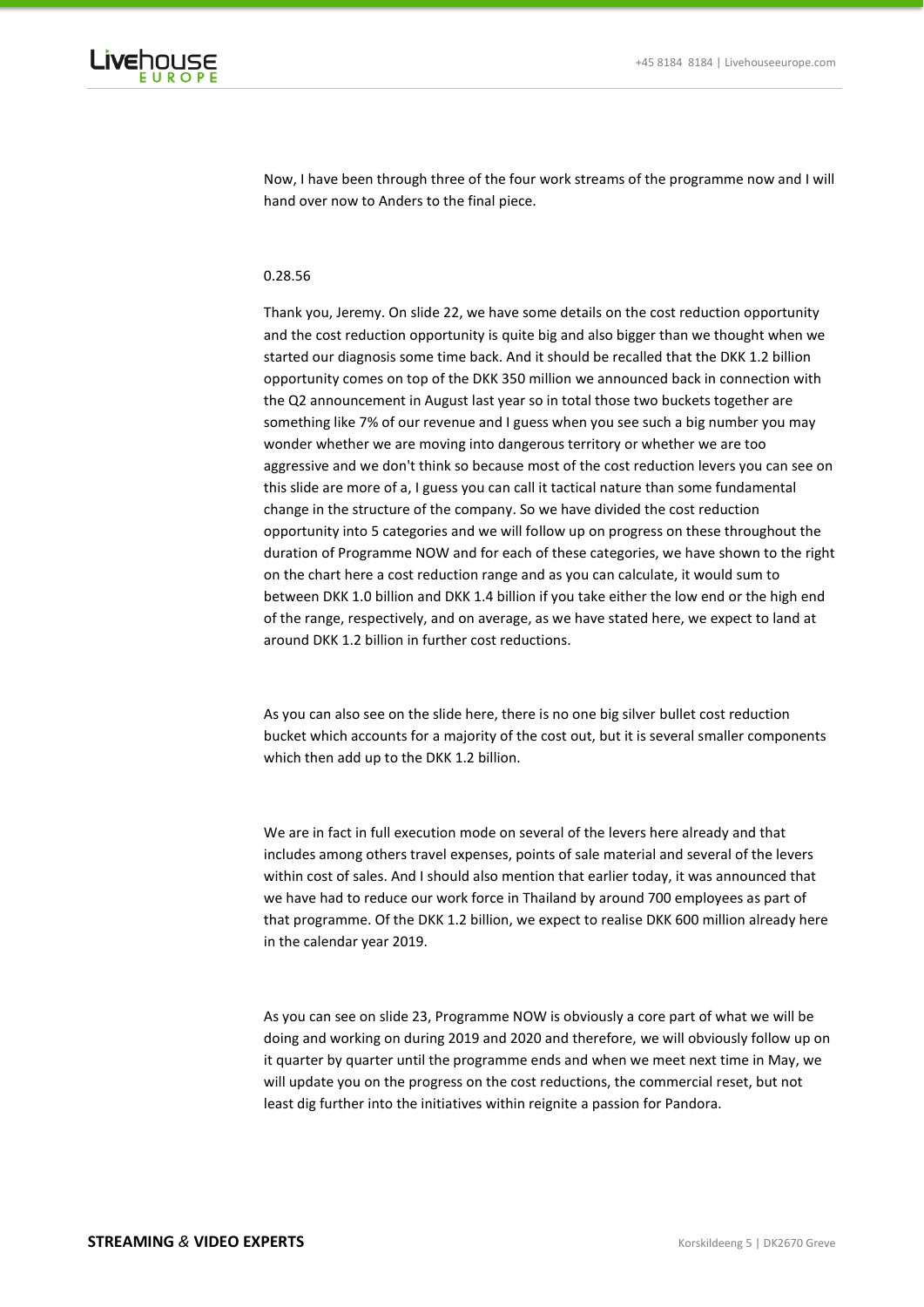

Then before we get to the Q&A, I will just spend a couple of minutes on the guidance starting on slide 25. I think many of you had already guessed that we would be changing our guidance metrics in 2019. We have discussed that with several of you and we have also mentioned it in connection with both the Q2 and Q3 announcements in 2018. So going forward, we will be guiding on organic growth and on EBIT margin and we believe that both metrics better reflect where shareholder value is created in a company like ours and then obviously, the implementation of IFRS 16 makes the EBITDA margin somewhat off KPI going forward.

# And we hope you agree and that it makes sense to you as well. But when we change guidance metrics and then at the same time we go through a significant transformation, we understand and realise that it can be difficult to track the numbers so therefore, we have decided to provide quite some specific assumptions and building blocks for 2019 and hopefully, that helps you understand the big drivers of the financial performance in 2019.

On slide 26, we have shown a waterfall for the revenue growth in 2019. And we have separated it into two buckets, one being the normal business I guess you can call it and that is what we have labelled "before commercial reset". If you look at the upper left-hand part of the chart. And after those two building blocks, we have the impact of the commercial reset. And the reason we do that obviously is that the commercial reset is of a one-off like nature and it is a deliberate decision that we have made and it will impact the revenue in 2019. In 2019, we expect to add about 75 concept stores to the network down from the 250-259 that we have opened net in 2018 so that is a 70% reduction in the net openings going into this year.

# And as you can see on the chart, the expansion of the network is expected to add around 4 percentage points to organic growth this year. Total like-for-like is expected to be negative down to high single digit and that is what you can see in the grey text box above the waterfall. And that high single digit, up to high single digit negative like-for-like includes the impact from the commercial reset. Excluding the impact from the commercial reset, total like-for-like is expected to be mid-single digit negative. And that then will take us to organic growth between 0 and -2 excluding the impact from the commercial reset and that is the second grey/black bar that you can see on the chart here. The sell-in packages then are expected to reduce organic growth by 1 percentage point as Jeremy mentioned earlier on while the reduction of promotions will impact like-for-like and organic growth equally by around -2 to -4 percentage points.

And consequently, the organic growth guidance that we are putting out today is between - 3 and -7% in 2019. When we look at the total reported revenue growth, forward integration obviously has an impact as well. That is not included in organic growth but forward integration will positively impact total revenue growth by around 2 percentage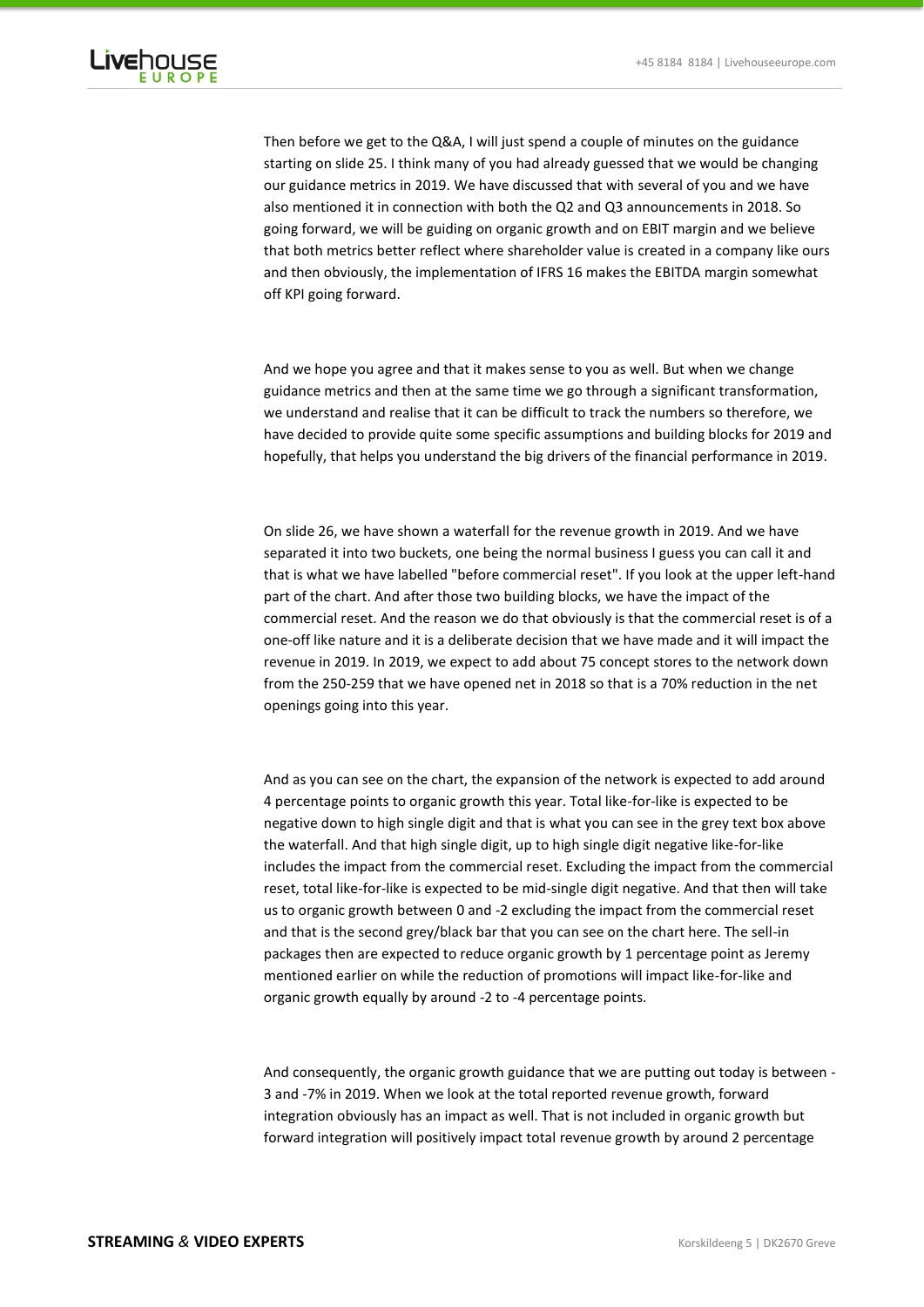

points in 2019 and that includes all the forward integration deals that have already been completed in 2018, including the acquisition of the distributor in Taiwan.

And that then means that total revenue growth in local currency is expected to be between -1 and -5% in 2019.

On the EBIT margin guidance on slide 27, the starting point to the left obviously is the actual number for 2018, the 28% EBIT margin. The first building block is then the margin enhancing elements that we mentioned back in connection with the Q2 2018 announcement. As you may recall, then back then we mentioned the opportunity to improve the margin by 3 percentage points due to among others less forward integration, lacking wholesale destocking, cost reductions etc. and that is still the case except that the wholesale inventories are still expected to destock further in 2019 and thus the margin improvement in 2019 from these elements is 2 percentage points.

And then after that we have the net impact between the DKK 600 million NOW cost reductions and the DKK 500 million NOW reinvestments into the business that we are making. That is the +2.5% building block and -2% building block. Then going a little bit further to the right, you have another bucket of -0.5 percentage point and that includes a couple of different things, higher production time on new products but also the small upside from converting to IFRS 16 and that is about the +30 basis points impact or so. That takes us to the EBIT margin guidance of 26-28% before restructuring costs and the other upper end and this means that the upper end of the guidance for 2019 is in line with the actual EBIT margin in 2018 of 28.2%.

The restructuring costs in Programme NOW and in 2019 are quite large and that shows both the size of the transformation that we are going through but it also shows something about the size of the cost reductions that we are pursuing.

And in 2019, the restructuring costs are expected to amount to around 6 percentage points of revenue or up to DKK 1.5 billion and that consists of the cost of the inventory buyback programme that is around let us say DKK 0.5 billion, DKK 500 million and that is the single biggest element of the restructuring costs and the remaining 4 percentage points are about the programme execution as such and that includes 3 main buckets, the first one being cost related to reducing cost, terminating contracts, severance payments etc. It is about cost related to consultancy support and I should mention that part of that is partly success-fee based and it includes thirdly one-off costs related to defining the new brand and the new store concept and including some potential write-downs of capitalised store fixtures and points of sale material.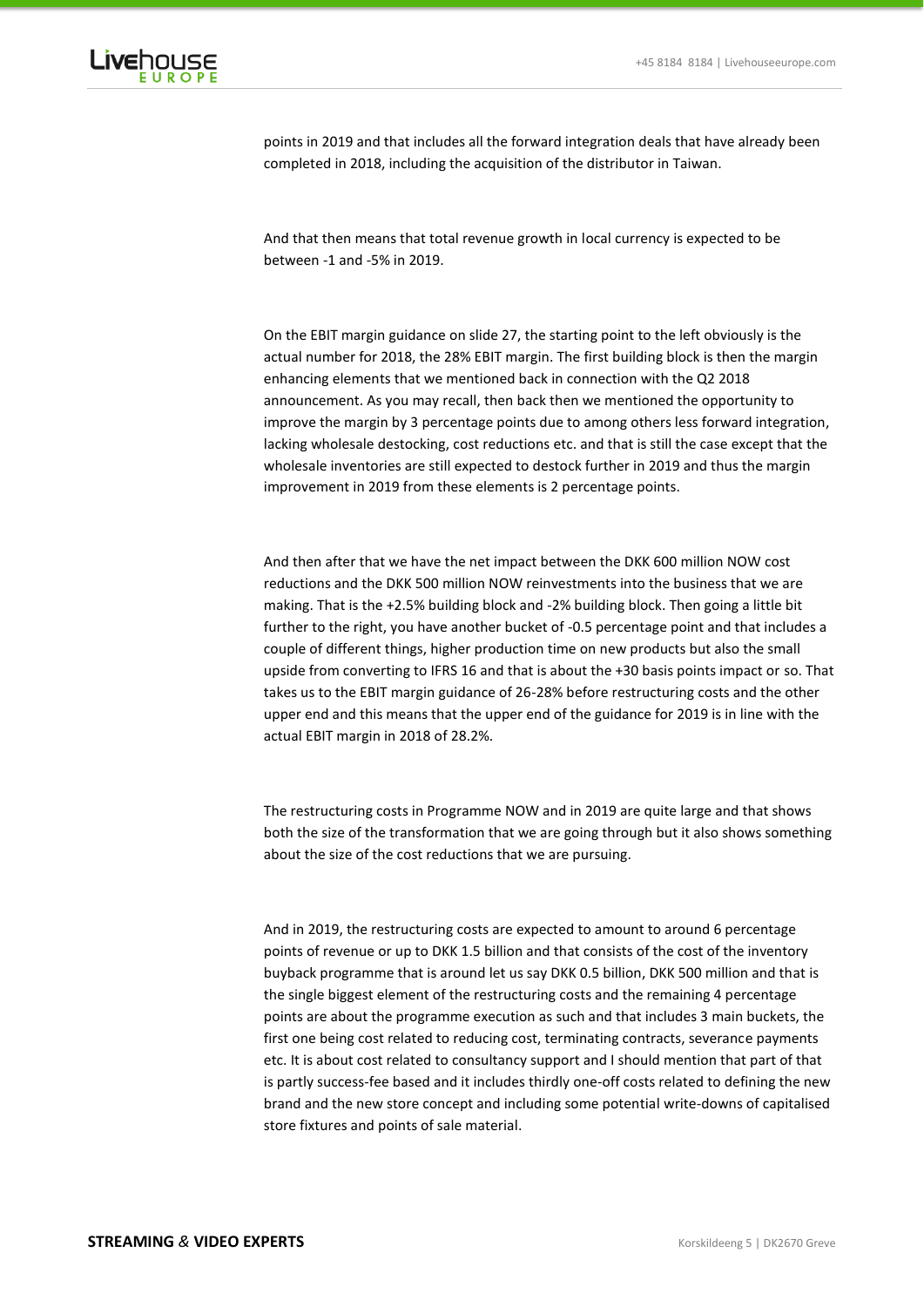

Last on the guidance on slide 28, just starting out with a more accounting technical comment and that is that we are changing the target for the capital structure policy to reflect IFRS 16. It is a pure accounting matter and that means that our capital structure policy will be changed from currently between 0 and 1 x net interest-bearing debt to EBITDA to between 0.5 and 1.5 x EBITDA.

For 2019, the Board of Directors and Management propose total cash return to shareholder amounting to DKK 4 billion and that is around 13-14% of the company's market cap as of today. And in line with our cash distribution policy that we have announced together with the annual report back in 2016, we propose a dividend of DKK 18 per share and a share buyback programme of DKK 2.2 billion.

As we are stating here in the first bullet on this slide, we will obviously also look at the leverage ratio excluding restructuring costs when we consider the amount of cash returns to shareholders and consequently, it might be that the reported leverage ratio including restructuring costs temporarily exceeds the upper end of the new capital structure interval during 2019.

Before we get to the Q&A on slide 29, we clearly have had our challenges during 2018 but it is also clear to us that Pandora has some very strong assets to build on. A crossgenerational brand, a magic product DNA, a large global network across touchpoints and not least state-of-the art crafting facilities. And based on these assets, we do see a way back to sustainable growth and that means positive like-for-like and we do see a way back to maintaining continued industry-leading margins. And we say that because we have laid out a comprehensive 2-year roadmap as part of Programme NOW based on the diagnosis that we have made and we say it because we have identified significant cost opportunities which will both allow us to invest significantly in growth initiatives while at the same time supporting our margins. And that is why we call our equity story a turnaround opportunity and not a turnaround in a classical sense but a turnaround in the sense of the belief in the future of Pandora and thereby a turnaround of the multiples that our company is trading at.

That concludes our presentation. Now we are ready to move on to the Q&A.

# 0.43.29

### Operator

Thank you. Ladies and gentlemen. If you wish to ask a question, please press 01 on your telephone keypad. Our first question comes from the line of Chiara Battistini of J.P. Morgan. Please go ahead. Your line is open.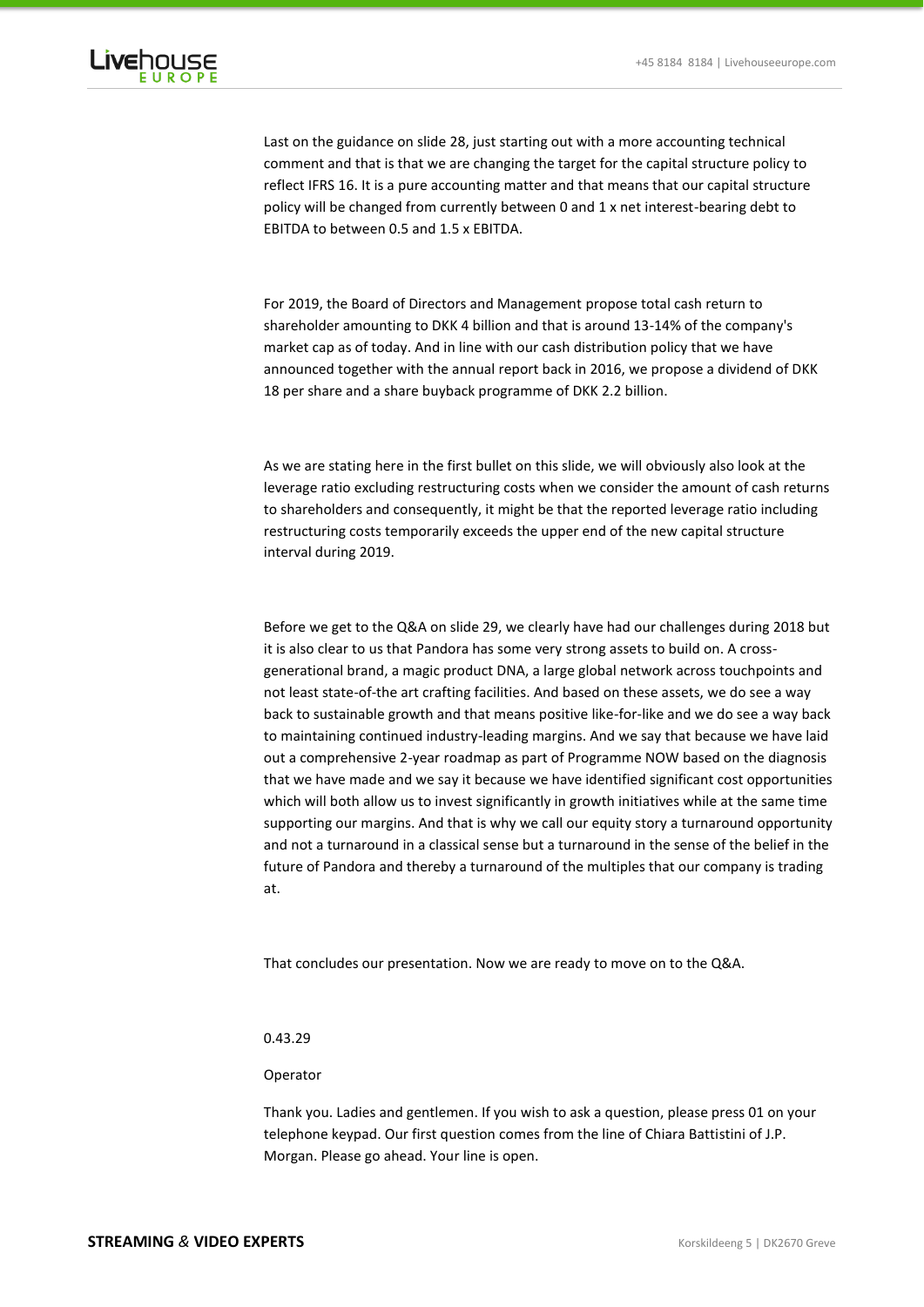

# 0.43.45

#### Chiara Battistini

Good morning. Thank you for taking my questions and thank you for the extensive presentation. The first one would be if we can go back to the products and the strategy on the products. Can you talk more about the initiatives – the initiatives you are planning to implement how you are planning to prioritise the charms and the bracelets of all the other categories and how you see the balance between the core so the charm bracelets and the other categories and also how you think about the product cycle and the product innovation given that that was a very big focus at the beginning of last year. And the second question would be on the CEO, if you could give us an update on the CEO appointment and where you stand on that if you are still actually actively looking for one as there was no mention in the press release this morning and also can you remind us what kind of profile you are looking for for a new CEO and what kind of company you are trying to hire him from, please. Thank you.

# 0.44.44

# Michael Bjergby

Thank you very much for these questions. I think as the IR with number two that the CEO is still – the search for a new CEO is still progressing and there is no news on this so far and then handing over to, I think, Jeremy for the question on the product strategy.

# 0.45.02

#### Jeremy Schwartz

Yes, thank you. Thank you for your question. I think the first point I want to make is and the reason for talking about the magic product DNA is for us all to realise that Pandora has an idea that applies equally to all categories so to remove or reduce the thoughts of either/or or one or the other, we are able to increase all the categories, however, as I have stated we have to focus and prioritise when you have four or five categories that you are seeking to grow. Not least for our efforts and not least for our store staff. And therefore, we are going to return our efforts and our thinking and our time to growing the collectability of charms and bracelets while at the same time bringing this idea of collecting to the other categories, but I will express the priority so the priority is charms and bracelets and the collecting of those. Next will be necklaces because we see that we are performing well there and we have headroom and the collectability and the style of wearing multiple necklaces is growing. We will continue to focus on rings because again, interestingly from a stylistic point of view, the multiple wearing of rings is hot and that will be the priorities that we will take. You talked about product lifecycle. I think there are two elements there. I come from a school of thought that fundamentally believes that brands and businesses have what I would call core icons. It is those things that are growing year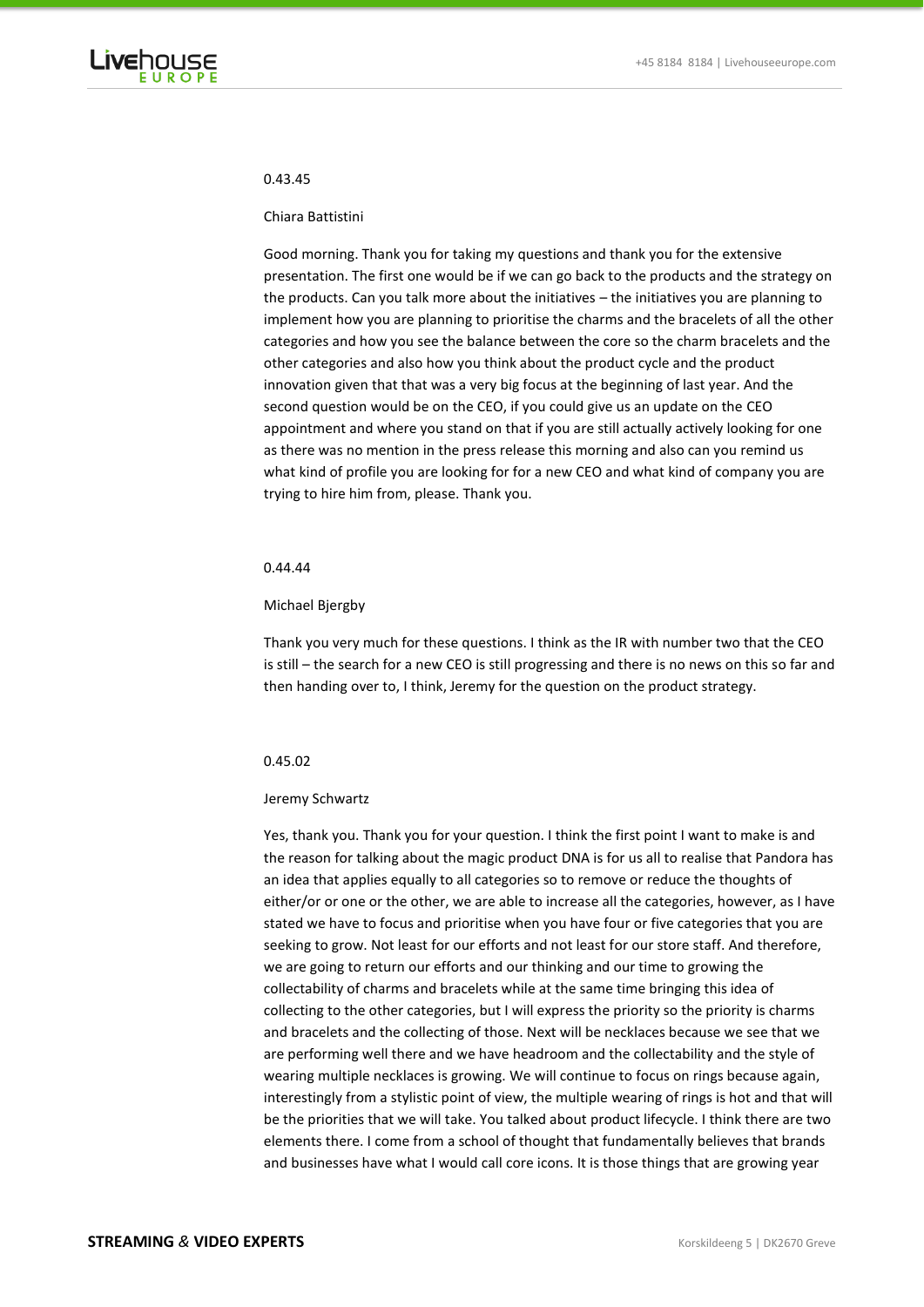

after year, that make up the core business, that have something about them that is timeless and one needs to nurture and grow those at the same time as you think about innovation and we will do that and are focusing back on the core icons alongside innovation. In terms of product lifecycles you know we are seeking new icons with the launches and we will succeed with some where something just hits the money and an example is on the rings for example it is a wishbone ring which I mentioned. I only mention that because again it has got a sort of timeless capability to represent the product DNA and new generations can understand that and connect. But other things, we need to create what we are calling engineering scarcity so the reason we mention here specifically collaboration and limited editions is that marketing now is not just about advertising or promoting something new. It is leveraging scarcity to create demands and therefore, the product lifecycle with some products will be extremely short so that we can create that excitement and those queues that Pandora is so famous for outside our store and online. Thank you.

# Chiara Battistini

Thank you very much so … what about the product and the number of SKUs we should be expecting pure SKU versus what we had in the past and maybe more focus on these shorter-term collaborations or..

### Jeremy Schwartz

Right so the answer is yes to your question and I will give the why. The why is because in order for us to cut through all of the marketing noise in the world that I expressed we need to be clear to the consumer which are the key products that we personally believe are what I would call show stoppers. Things that we want millions of people to buy and to do that, we will have to reduce the number of the products we are launching and tighten the existing assortment to improve our navigation and shopability both in stores and online.

#### Chiara Battistini

Thank you very much. Thanks.

### 0.48.53

#### Operator

Thank you. Our next question comes from the line of Elena Mariani of Morgan Stanley. Please go ahead. Your line is now open.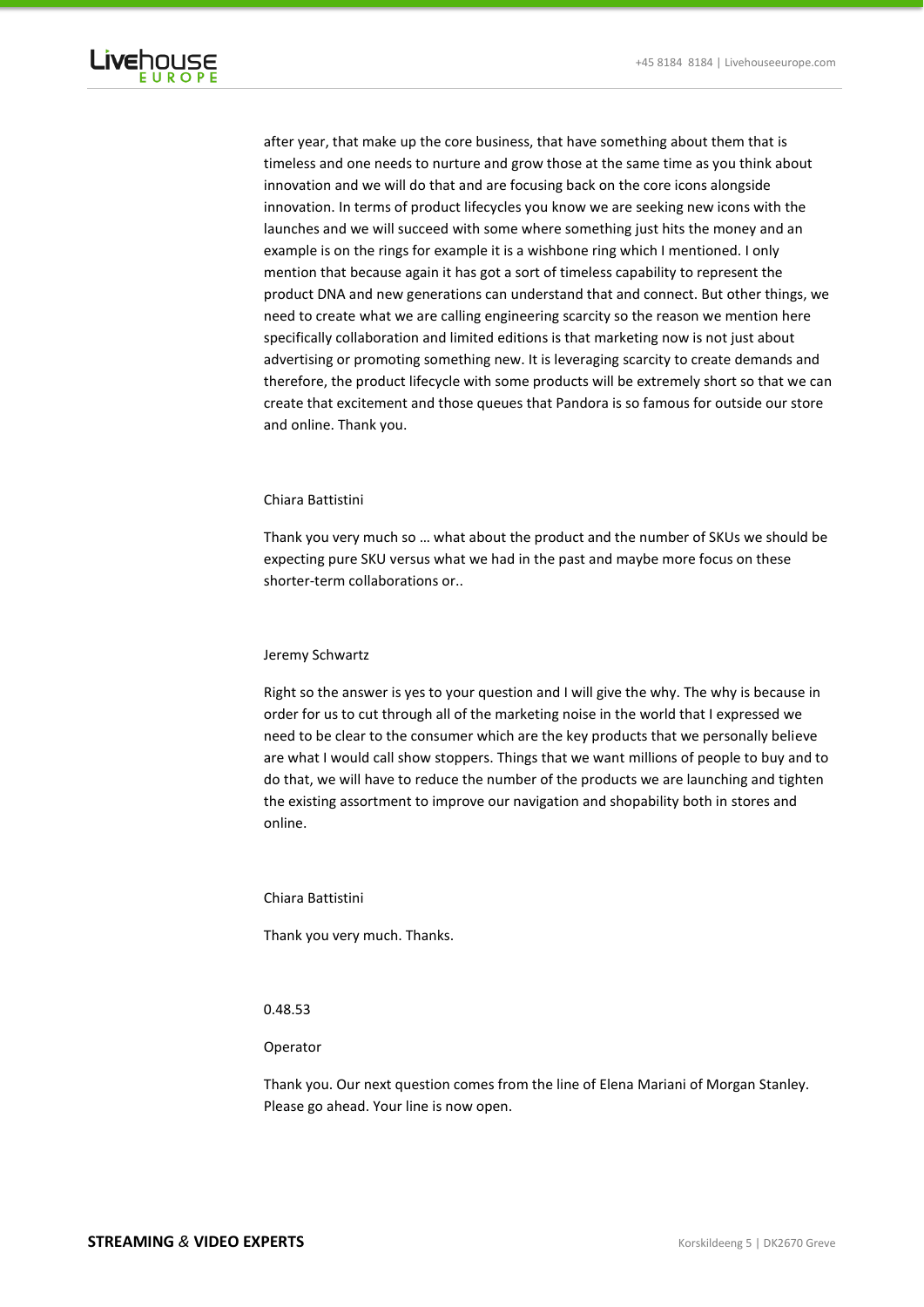

#### 0.49.02

#### Elena Mariani

Hi, good morning everybody and thanks very much for the extremely detailed plan. Two questions from me. The first one is a bit more on the medium-term plan. 2019 seems to be like the start of your journey. How should we think about 2020 and the following years so in essence, how long do you think it will take to fully implement this extremely comprehensive plan? Do you expect in 2020 to go back already to positive like-for-like and to profitable growth? And what do you expect could be your sustainable EBIT margin in the medium term? You are talking about like-for-like growth that could be low to midsingle digit as a mid-term financial aspiration and how about your EBIT margin target? And question number 2 would be on your distribution network. You don't seem to believe that your network is too big and you don't seem to be overdistributed. Do you expect to perhaps consider some store closures as well given that at the end of the day, you are growing very well in your eCommerce platform and perhaps in some of the markets, you might have opened too many stores? I can see from your 2019 guidance that 4% of your organic growth is going to be driven still by store openings. How should we expect this to evolve in the future? And I know I am allowed to ask only two questions but one small follow-up from Chiara's one. Jeremy, would you be open to consider the CEO role – just in the remote case you were asked by the Board? Thank you.

#### 0.50.47

# Michael Bjergby

Thank you Elena. I think I will just start out to say that we are not guiding in 2020 and we do not have the guidance for the mid-term but maybe Anders you can provide some comments on the cost programmes and the investments that you see are required.

#### 0.50.59

#### Anders Boyer

Yes, thanks. Hi Elena, it is Anders here. I thank you for that introduction, Michael, because it is too early to be specific about 2020 yet but I guess a couple of things and points we can give and obviously I think that 2019 is expected to be sort of the biggest transition year if you like and as always in transitions like this, you get the cost before you get the benefit and that is typically how it works out so looking at a couple of data points I think I can give you can call that. Obviously 2019 will be impacted by the commercial reset. Both on the top line and on the bottom line and with the numbers that we have just gone through and obviously, those are of a one-off impact and then going into 2020, we should obviously, you will see the run rate impact and additional impact of the cost reduction opportunities. We will not get all the way to DKK 1.2 billion in the calendar year 2020 but as a run rate that is where we will get by the end of 2020 but exactly how that plays out on the bottom line depends on decisions that are still to be made on how much are we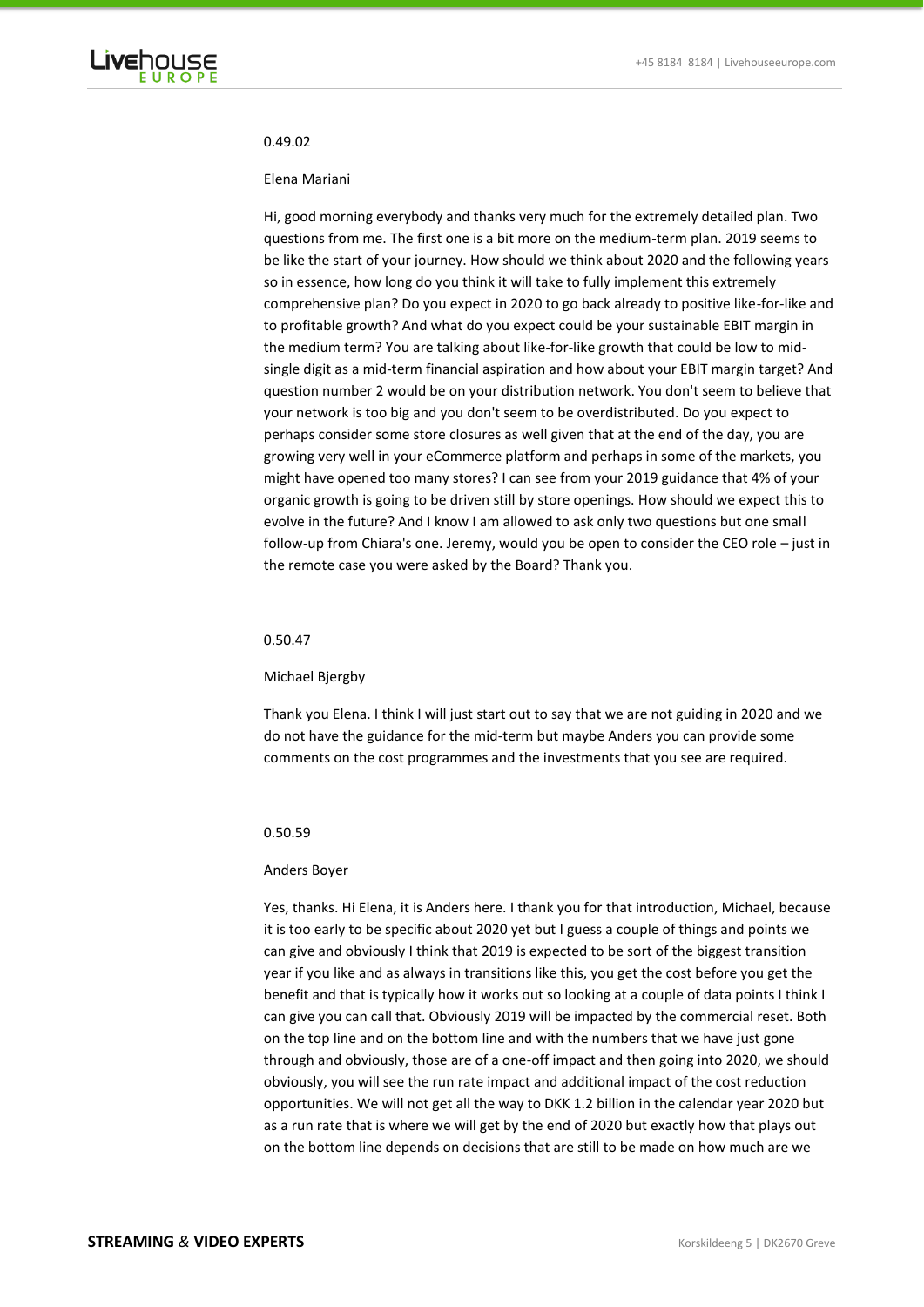

reinvesting in the business to drive the top line, but at least we know there will be more cost reduction opportunities flowing into the P&L come 2020.

# 0.52.38

### Jeremy Schwartz

Thank you. I will take the next question. I think the first point is that as we have noted, we will have a net opening of 75 stores and as we have indicated, those will focus on Latin America and China and we can see great opportunity in places like Colombia, like Mexico that we are actively developing and of course China as we said. The second point is within that net number there are the natural closings that we are doing as we are finding some malls in certain areas are becoming less popular and we have come to end-of-lease and that makes good business sense. We are looking at other markets where we can see opportunities. The likes of UK and Italy. But unlike some other retailers, we have a margin structure which means that from a prioritisation point of view, reigniting the brand, the priority areas for us to put our energy in – i.e. on the things we have expressed before and ahead of a significant network redesign. That is not to say it has not been worked on but it is not a key message to say in terms of our transformation project. Thank you.

#### 0.53.55

Elena Mariani

Maybe the CEO question?

# 0.53.59

#### Jeremy Schwartz

Yes I don't think it is appropriate to make a comment like that, but thank you for the question.

# Elena Mariani

Thank you – thanks very much.

# 0.54.04

# Operator

Thank you. Our next question comes from the line of Lars Topholm of Carnegie. Please go ahead, your line is now open.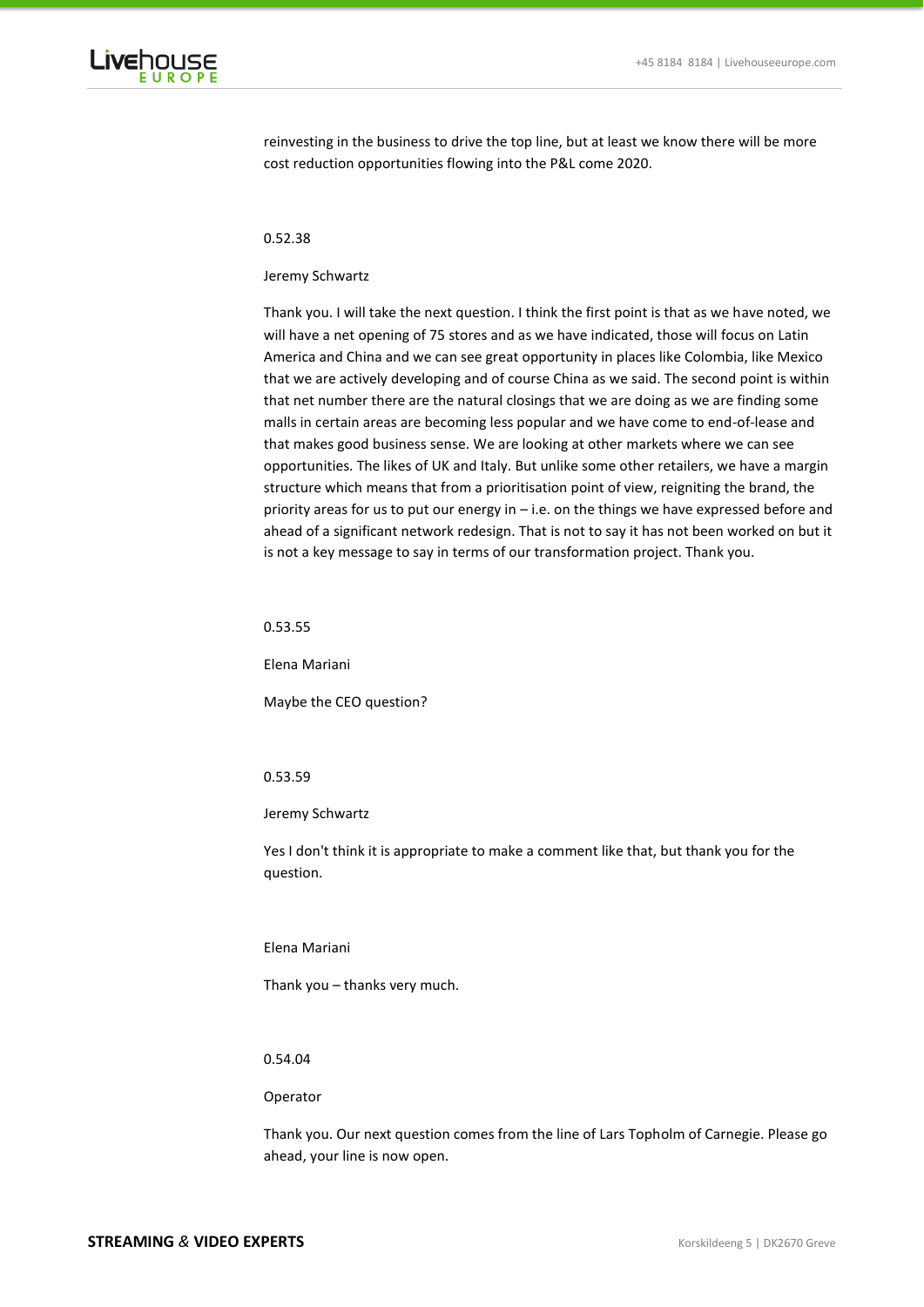

# 0.54.12

#### Lars Topholm

Thank you and congrats for reaching your Q4 guidance. I have two questions for this round. So, to begin with, your new plan includes, I understand it as 14 events instead of 10 drops. It includes smaller sell-in packages, which means that franchisees have to rely more on replenishment orders which presumably will go up and also a new concept to be launched in Q4 2019. And my question is, doesn't this add more complexity that could potentially put stress both on your supply chain and your production or how do you see that? Maybe specifically in the light that our understanding is there is still problems with delivering certain sizes of the reflection bracelets for example so the question is, how are you sure your organisation is ready to handle increased complexity? And then a question number two, if I may, because you provide the building blocks for your guidance but 16% of your 2018 revenue came from wholesale multi-brand dealers. How do you expect that to perform in 2019? Thank you.

# 0.55.41

### Jeremy Schwartz

Well, perhaps I will answer a couple of those and we will share. So, I think, you know the first point is one of those aha-moments when this company as we have stated has been through a pioneering phase of opening countries and stores to create this great global network but in so being focused in the pioneering phase, it was not necessarily working as a global company and that is why we have made that point. What we actually discovered in the first weeks was that most retailers operate a trading event plan with between 10 and 14 separate activity events, that is the nature of in a country having holidays, having launches, having promotions, having weekends and paydays. But actually at the global level, the company was running a cadence around drops, that was the language of the centre, and that was focusing really simply on new products, well, as you know, a business in retail does not just operate on new products and as I have expressed, it is about driving the core and therefore there was a disalignment between the way the business was thinking such that by simply saying we will operate as a great retailer, both ecommerce retailer and store retailer and have one view of the world in which the products have to complement and the promotions have to work beside and with and the holidays have to be amplified, we will have coherence and less complexity and that is what we are achieving. Second point, so hopefully that is a clear answer and absolutely, it is about less complexity and more clarity across the whole business. On the small sell-in packages, as you know, Lars, because I have just been with the 900 franchisees of the US, Canada and South America last weekend, talking to them, and actually, we all believe in a sell-out just in time model for efficiency. So, the smaller sell-in pack will ensure that within that NPI launch, if there happened to be some items that are slower selling that the franchisee or the wholesaler will not then have a large number because the pack would have been large of an item that doesn't sell so well and therefore have to deal with the complexity of then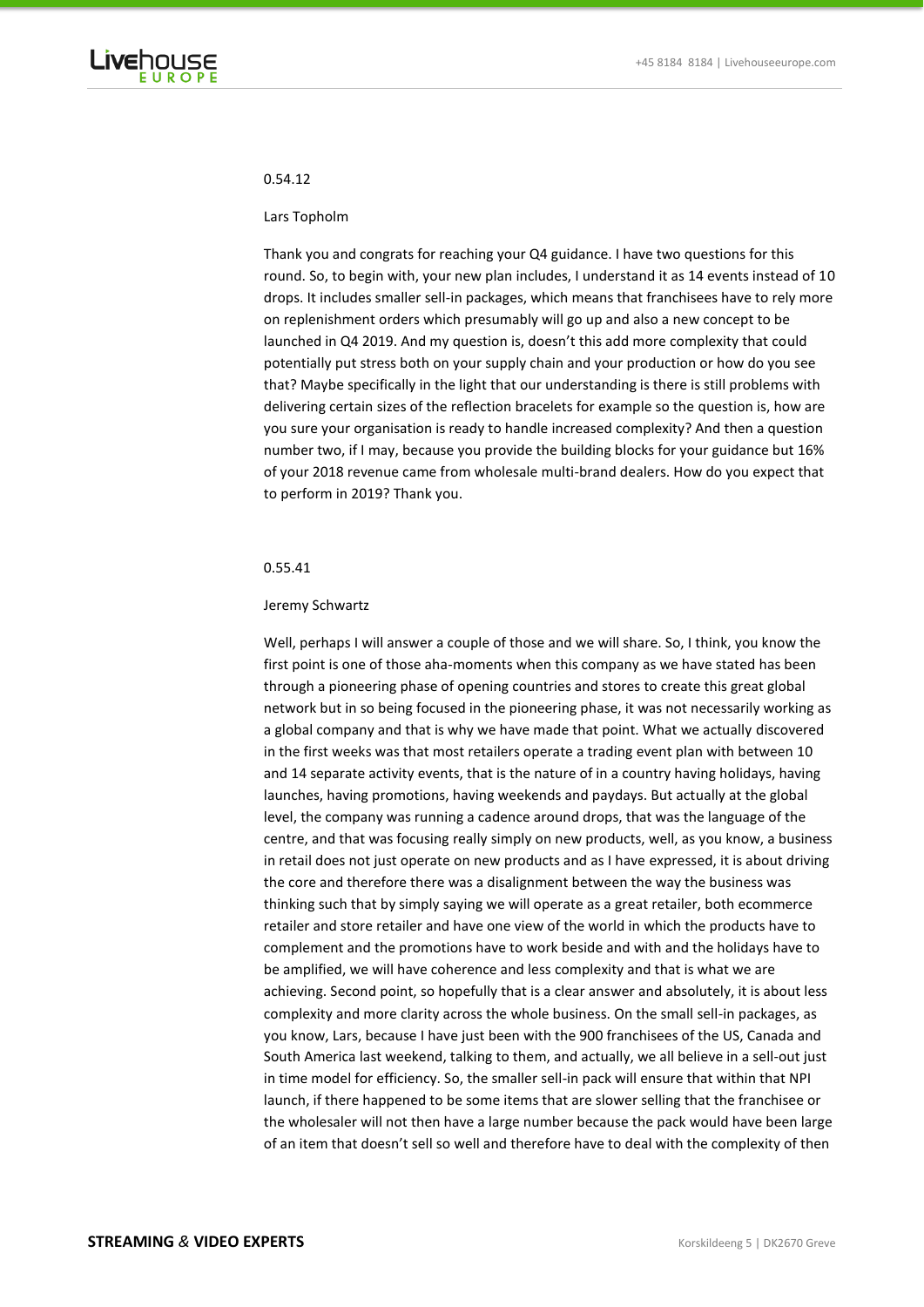

clearing that through some lower price or sale or holding onto stock until another time but rather can now, as sales become evident, order the things they want more quickly and have less of the things that aren't selling so well. In terms of a new concept, you know, of course our job, and that is why we are creating a new global merchandising function, is to balance the need for all frankly consumer companies to stimulate demand through innovation and driving the core with managing complexity of that very fact and one of the things that we have not been great at planning is as the first question life cycle management which is the ability to actively remove items which are not moving fast and ensure that the range does not expand because of that lack of active discontinuity. So, our job is to work out and we will work out how to do that. In terms of the last point, you know, we haven't really had a supply issue on the Reflexions bracelet, funnily enough, we have had just an issue with the sizing and that issue has now been addressed so we are in a good stage there and hopefully, that sort of mistake won't be repeated. Thank you.

### 0.59.25

# Lars Topholm

Just to follow up, Jeremy, on your comments regarding the smaller sell-in packages, I clearly see the value proposition from the franchisee's perspective that they can run smaller inventories but my question was more if your supply chain and production can handle a situation where you have more replenishment orders or if you move towards what you can call a more just in time principle in supply, does this mean that you just move the inventory from the franchisee to Pandora itself?

## 1.00.02

#### Jeremy Schwartz

No, I fundamentally believe we have absolutely the capability of doing that and I think the best proof is that we run an ecommerce business which is about just in time of delivery of small packages. It is true that in the US, we have had some issues in the last quarter but as we have indicated, we are on the case and sorting those out and that was more to do with, as you know, a new system we put in place that had some hiccups. We just said as it is but that is being sorted and I am confident we will work that through.

# 1.00.34

#### Lars Topholm

Thanks. And then on the multi-brand revenue assumptions for 2019?

1.00.42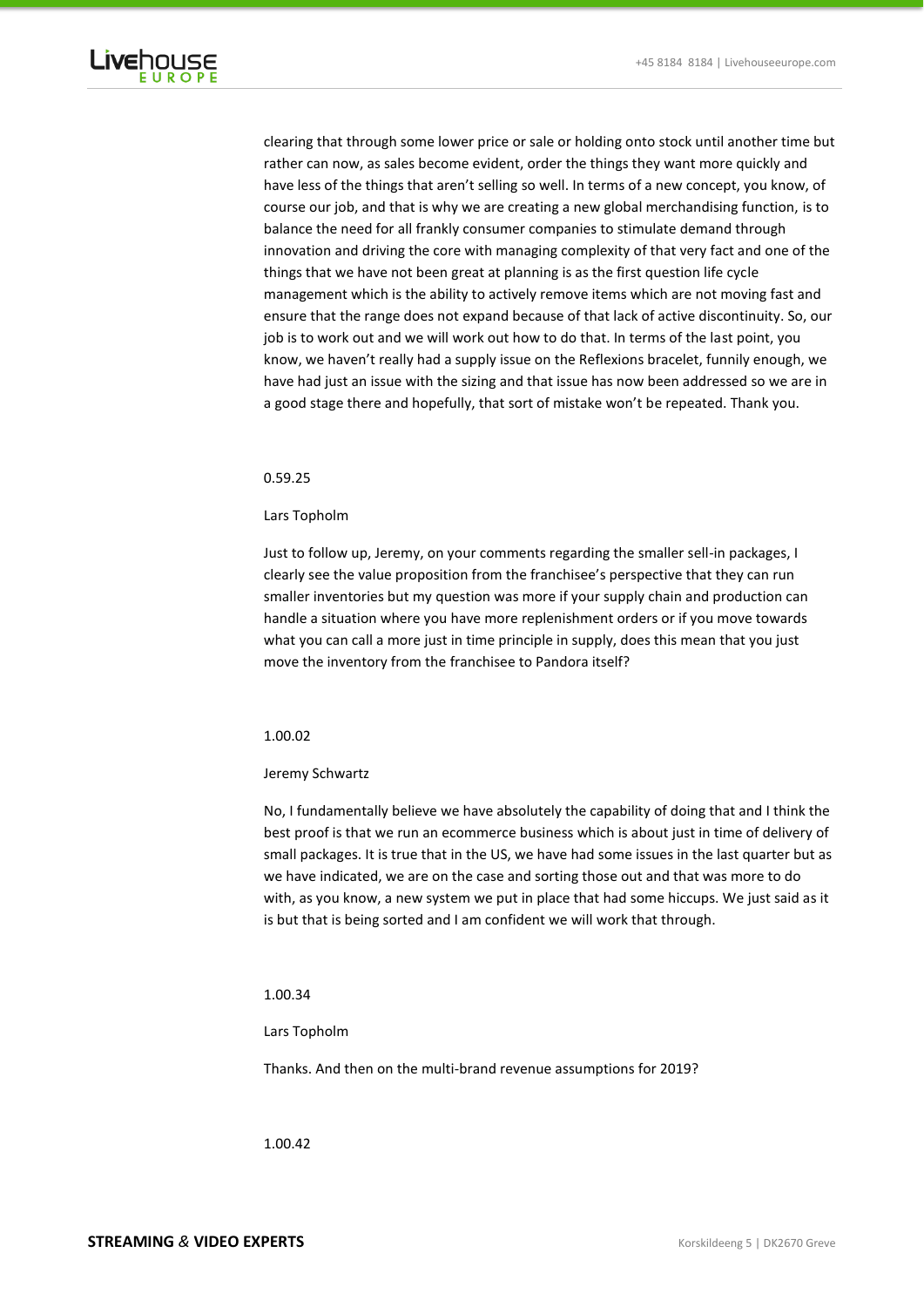

### Anders Boyer

Thank you on that. Multi-brand was quite significantly down or other points of sale quite significantly down in 2018 and we do expect that channel to reduce or decline in revenue still in 2019 and I guess one way to look at it is that there are free components of the development in the multi-brand channel, it is like-for-like, it is net opening or rather closing in this case of multi-brand stores and then it is about sort of changes in inventories, destocking and among those elements, I think you should still expect some closing of multi-brand stores but probably less so than in 2018, I can't even remember, was it 325 points of sale that we closed, in 2019 it will probably be a bit less than that but overall, that channel is still expected to decline in 2019.

1.01.45

Lars Topholm

And by the same pace as in 2018 or more or less?

#### Anders Boyer

It's quite significant in, I would say, in 2018 in that channel, obviously also heavily impacted by the forward integration, so yeah, not forward integration that one but the destocking was quite significant in 2018.

### Lars Topholm

So, still down but not as much as in 2018?

### Anders Boyer

That could be a good modelling starting point, yeah.

# 1.02.19

Lars Topholm

Perfect. Thank you guys for taking my questions.

# Operator

Thank you. Our next question comes from the line of Michael Rasmussen of ABG. Please go ahead, your line is open.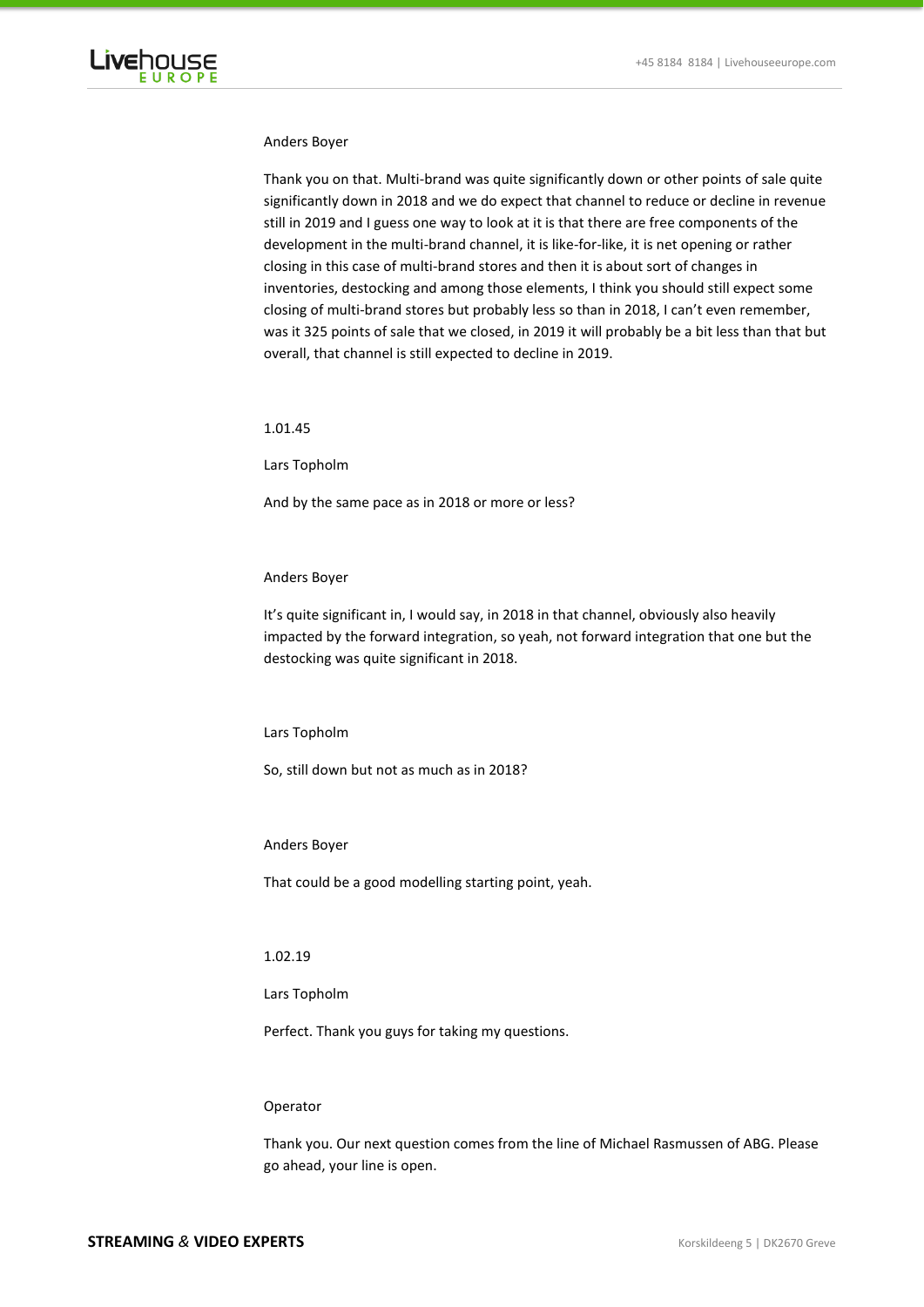

# Michael Rasmussen

Thank you very much. First of all, I would like to talk a little bit about 2019 and the quarters. Could you add a little bit more clarity on how we should expect the quarters, in particular the Q1? I mean obviously, you do have a bit more difficult comp on the group organic growth while when we look at China specifically, you will obviously get some benefits from the timing of Chinese New Year and Valentine's and I understand it also the inventory reductions programme is probably not going to hit, at least a lot, in the Q1. So, can you add a couple of building blocks just to set the scene here for Q1? My second question is focused on the slide that you presented in the appendix on slide no. 34 in the slide pack and what I particularly noticed here is that the gift giving category is the one that declined the most when you asked consumers from 2016 to 2018, so how exactly are you going to address this specific issue here and maybe if you can also just give us an update on what you see gift giving as a percentage of sales or what you estimate that is in the fourth quarter? Thank you.

### 1.03.53

### Anders Boyer

It's Anders. I can start with the first question on the quarters. In general, I am a little bit hesitant to say too much about how to expect the top line, bottom line to be between the quarters. I think that's how we think in general but it is even more so going through a transformation like we are with some bigger than normal moving parts. Having said that, there are a couple of things that we can say and one is that the first quarter and the first half is likely to be lower than the second half of the year. As not surprising in a transformation like this, you will often see to get to have the cost before you get the upside. I think that is one statement to put out there but you should also expect that the top-line initiatives that we are implementing will mainly have a positive impact in the second half and one of the slides that Jeremy went through, you can see that the marketing investments as an example mainly come all the way back to the fourth quarter of the year, not all of it but it is back-end loaded and that means that you should expect the first half of the year to be slow.

### 1.05.28

#### Jeremy Schwartz

I move now onto the second question. I think the first thing is you know we are a brand, as you can see, that is bought not only as a gift but also for oneself and one also needs to understand that these are gifts that are given not between just a man and a woman but between women friends, an important shift. This is the reason that we have stated that the brand in the way it communicates needs to have a role in today's culture as I mentioned and the reason is that within the brand tracker, we can see that our brand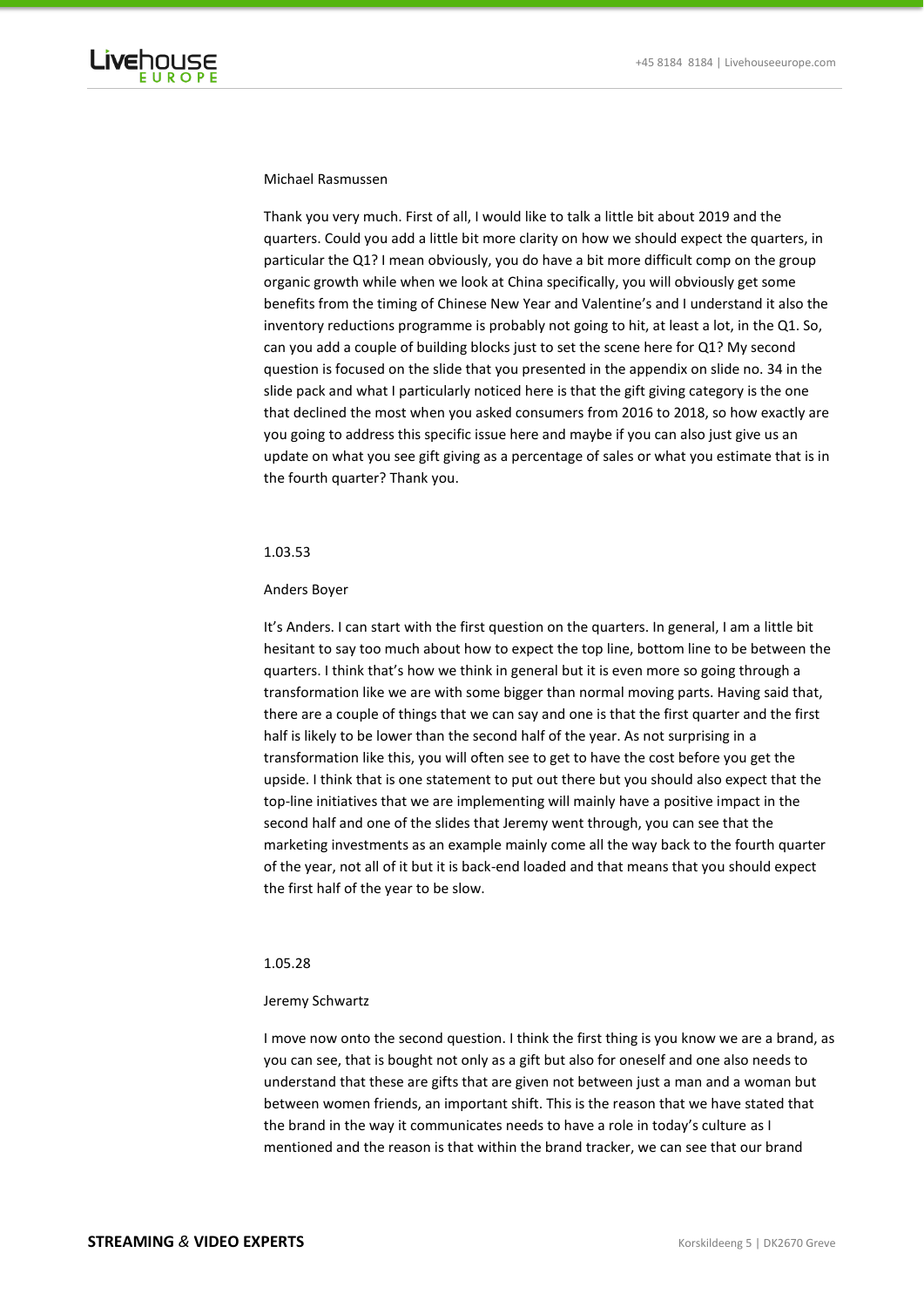

awareness continues to grow but the brand heat is perhaps softening and that is down to relevance. So first of all, we believe that the activity we are planning will recapture that connection, not just to the receiver but to a giver, so that is point one. Point two: The reason that we are saying that Q4 needs to be bigger and better and the start of the reignition is exactly for the reason that you have identified, that gifting is critical, and within that, the gifting range we have for Christmas is being reviewed and refreshed. And I think we can say probably around 60% of our sales are in some form itself noted as gifting but as I say, that can be grandmother to daughter or granddaughter as well as husband to wife which this is normally referring to or man to woman, sorry. Thank you.

1.06.57

Michael Rasmussen

Great. Thank you so much.

# Operator

Thank you. Our next question comes from the line of Hans Gregersen of Nordea. Please go ahead, your line is open.

#### Hans Gregersen

Good morning. Turning to the DKK 1.2 billion cost savings programme as you alluded to previously, Anders. You mentioned that there would be some reinvestment cost but can you give across the entire cost cutting programme an indication of partially phasing but also how much of the 1.2 will be reinvested and how much will go to profitability? That is the first question. Secondly, on the like-for-like outlook, you have not shared too much information about this and in this report, I don't know if more is going to come later but could you, without going into a number guidance, give us sort of a layout for how you see the like-for-like recovery occurring over the next three years? Thank you.

#### 1.07.55

# Anders Boyer

Hi, Hans. I can start on the first question on the cost reduction. We can't be specific yet on how much we will reinvest of the DKK 1.2 billion. This year, we are starting with reinvesting DKK 0.5 billion, 500 million, in the business. That is quite skewed towards the latter part of the year and then what that looks like going into 2020, that depends on several things obviously, so we will have to – can't be more specific but what is certain obviously is that we will get a further margin upside in 2020 from the cost reductions if we look at things on an isolated basis and then a bit more going into 2021. So we have said DKK 600 million in cost reductions this year and then DKK 1.2 billion as a run-rate going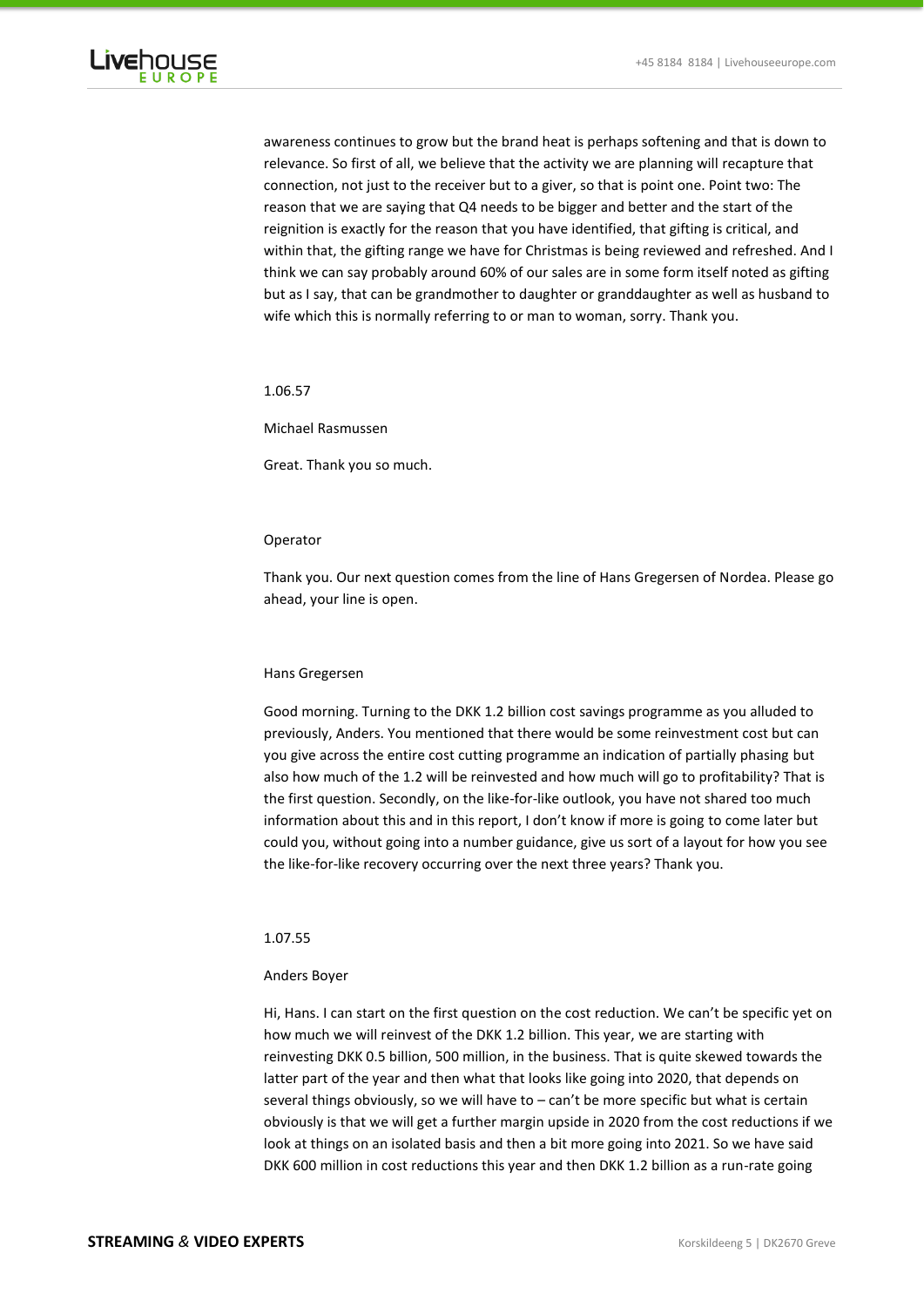

out of next year and then we can do a little bit of math of what that means for the calendar year 2020 but you probably get to a number that is sort of in very, very round numbers around a billion for the calendar year 2020.

1.09.10

Jeremy Schwartz

And I will take the second question so as we indicated both…

Hans Gregersen

Anders, just to understand your question – am I right to, I mean, you mentioned 600 in reinvestments this year. I assume that these investments are ongoing reinvestments so it is not like one-off, it is more like recurring reinvestments?

1.09.30

Anders Boyer

Yeah, it's DKK 500 million in reinvestments but you are absolutely right, it is here to stay, if you like, the DKK 500 million or another number, higher number, let's say if we find out that we might put even more money behind marketing and our brand machine, given that what we invest this year is mainly in the latter part of the year, it might be a different number going into 2020, but the starting point is that it is recurring, it is not a one-off.

#### 1.10.00

# Hans Gregersen

So the conclusion is that less of the DKK 1.2 billion I should assume be hitting the profit line?

#### Anders Boyer

That is correct. It will be a net impact but what that net impact is, it's a DKK 100 million net OPEX in 2019. What exactly that number looks like going forward, that is too early to say.

Hans Gregersen

Okay, thank you.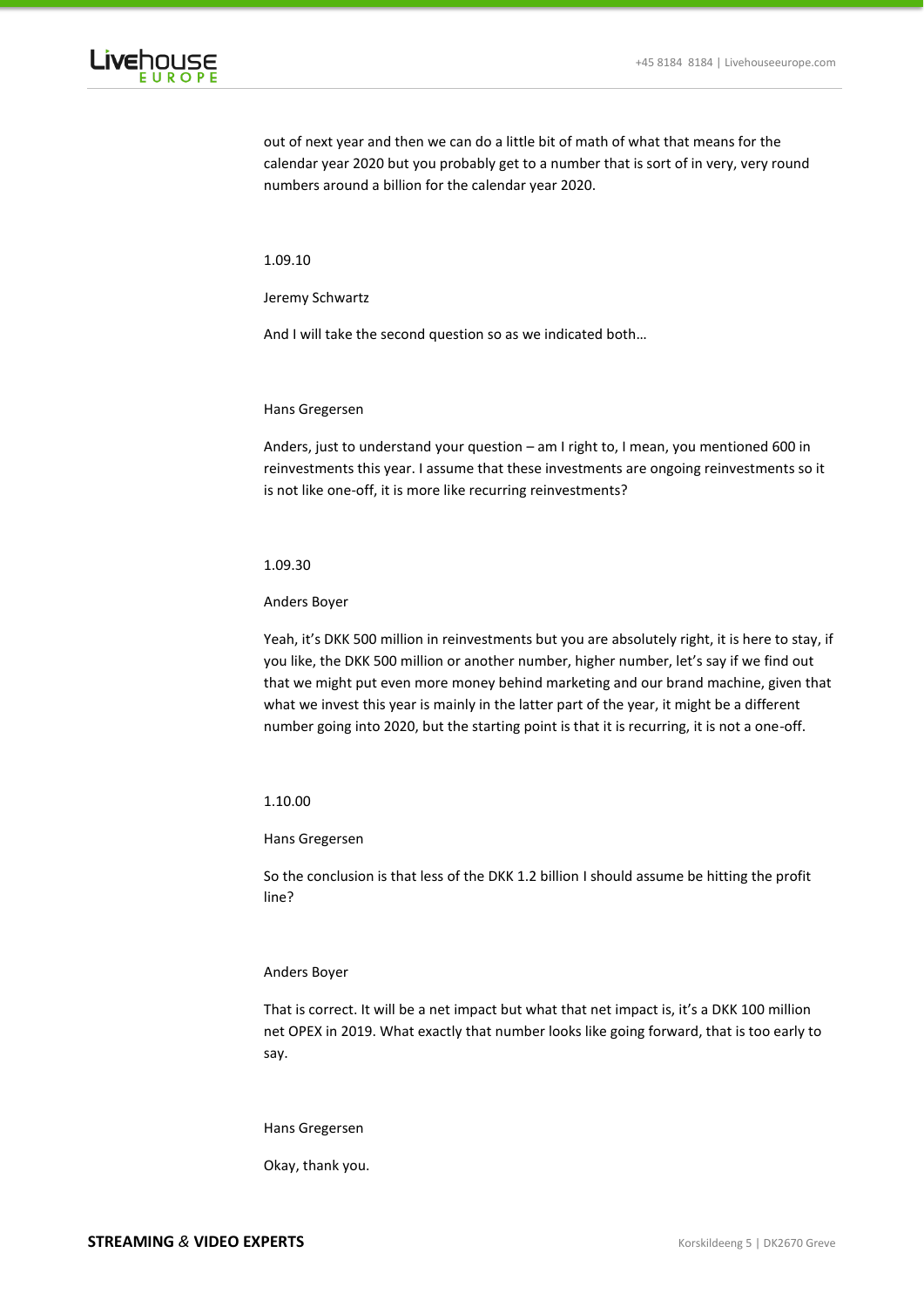

# 1.10.22

#### Jeremy Schwartz

So Hans, in regards to your like-for-like, as we shared in November and we are doing now, we see that 2019 is going to be negative like-for-like and really I think in this environment, it is too early to make promises or statements on the future outlook but we are only two months into a 24-month programme but I think as we have articulated, the modelling we are doing is showing that we can get back to a positive like-for-like and of course, the purpose of our next calls and so on will be to update you in as much transparency as we feel comfortable to do.

# 1.11.03

### Hans Gregersen

But Jeremy, would it be fair to argue that the return to positive growth numbers would be a multi-year exercise based on your past retailing experience?

#### 1.11.15

#### Jeremy Schwartz

Yes, I think it is still a bit too early to make a statement but let's take that as a good assumption. I think one thing that is worth noting, of course, is that we are prioritising our countries so that we can give ourselves and yourselves a proof of concept and we are taking the big countries of the US and China as our priorities and we believe that that will allow us to see positive momentum which we can then copy and roll out to other countries as a proof of concept approach and I think that is an exciting way of skinning the cat.

#### 1.11.55

#### Hans Gregersen

Thank you very much.

# Operator

Thank you. Our next question comes from the line of Anne-Laure Bismuth of HSBC. Please go ahead, your line is now open.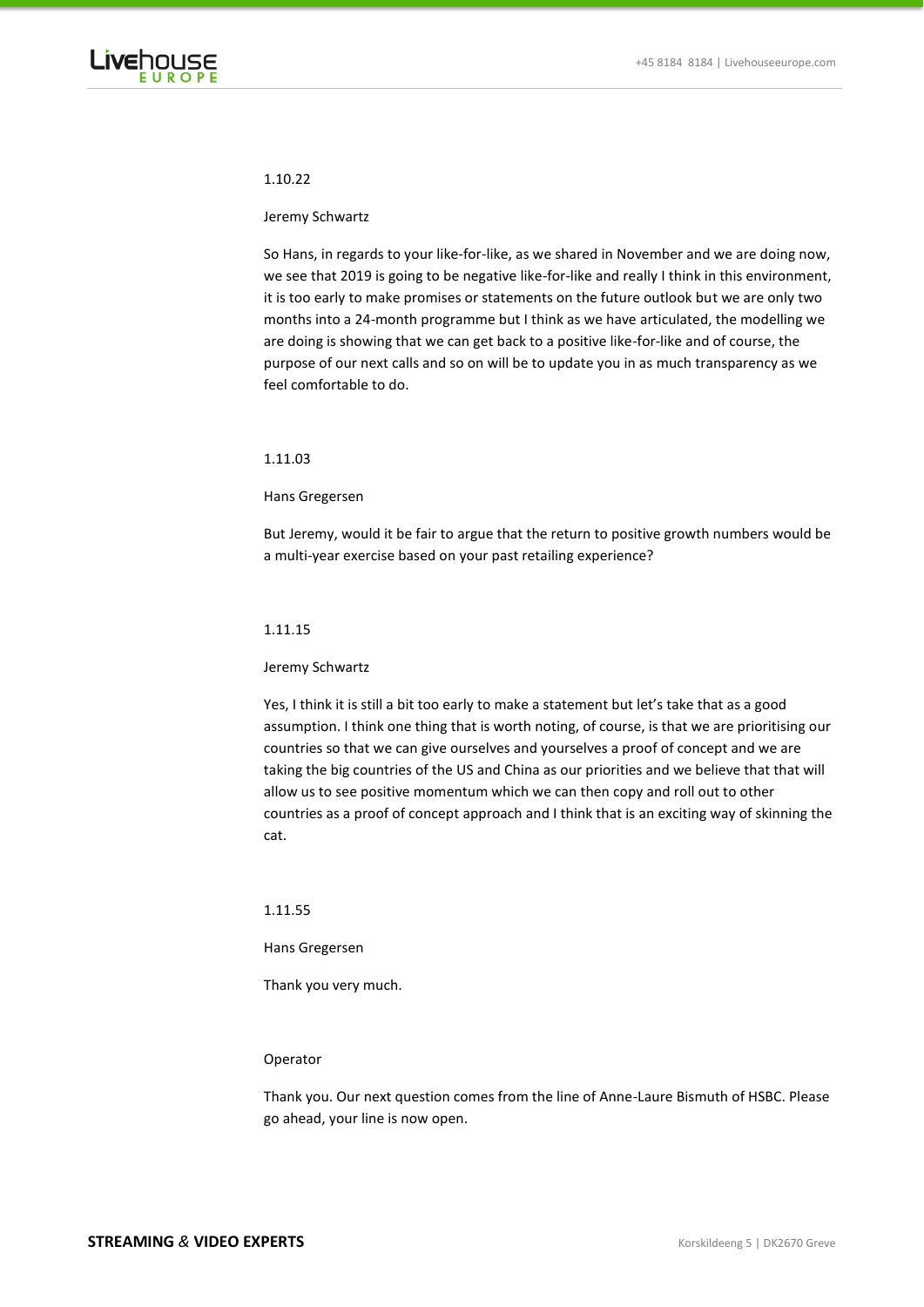

### 1.12.08

#### Anne-Laure Bismuth

Yes, hi, it's Anne-Laure Bismuth from HSBC. I have two questions on my side. I just want you to come back on the product positioning and I know that you did this extensive presentation and you plan to redefine the clear brand positioning for Pandora but you are also planning to launch a new platform by as late as Q4 2019 but what do you plan to do differently now to make this launch successful? That is my first question regarding the product side of the equation and the second one is about the fact that you flag that the organisation is mainly decentralised so what is the key action that you are now taking to make it more centralised and also are your regional managers reporting directly to you or do you plan to … all these local managers, regional managers will be incentivised regarding the performance that they have to deliver? Thank you.

### 1.13.23

### Jeremy Schwartz

So I think to answer your first question, obviously just one point, you know, we have launched the Reflexions bracelet and we are very happy with the initial start and remember that these sorts of platforms or these sorts of innovations are not about an instant hit. This is about building a base from an idea, making people continuously aware and getting recruitment and trial and then, of course, the collecting. I think the thing I want you to think about most is that we are going to be having a marketing model and a business model that is coming back to the idea of collecting. So yes, things are about a new product but it's in the context of getting more people to buy that and collect it as part of a behaviour. So, I am going to leave, that's the important consideration I want you to walk away with in terms of the way we are going to approach building consumption of the new products that we launch. And as I mentioned earlier, it is about dramatizing the really key products worldwide and I will just spend one minute on that because it relates to your second point. So what we have observed from an execution point of view, country by country we have visited is there is an inconsistency in the way that we dramatize the innovation we have and make it visibly discoverable by our consumer and the reason is twofold: First of all, we have a completely decentralised merchandising and management approach which has been successful in the past but has led to what I call a pick and mix approach and the global consumer or the consumer across the globe is more similar than it is different and when we find a big idea that may have taken us two years to develop, we need to get behind it and amplify it worldwide. So, that's the approach. So, I have half answered your question, so the second half therefore is the reason that we are empowering Stephen Fairchild, our chief creative officer to not only be now with a broader remit of creative and brand and therefore control all touch points but giving him the authority to determine worldwide what are the priorities and what will be executed so that we get amplifications worldwide. Your last point, yes, the regional vice presidents do report in to me directly. Thank you.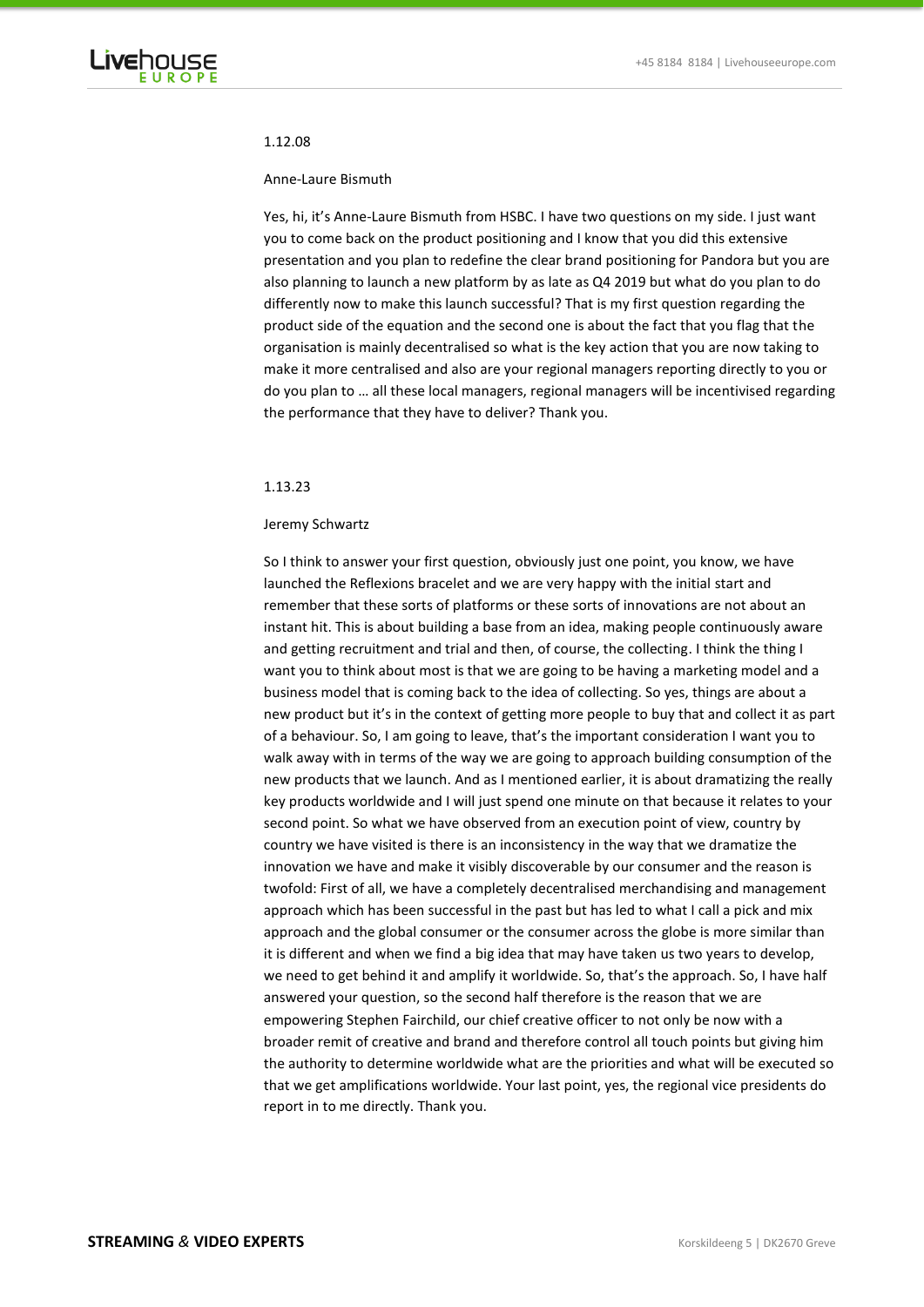

# 1.15.50

## Anne-Laure Bismuth

Thank you.

### Operator

Thank you. Our next question comes from the line of Thomas Chauvet of Citi. Please go ahead, your line is now open.

# 1.15.58

### Thomas Chauvet

Thank you. Good morning. Two questions please. The first one, your plan to reduce promotional activity will hit LFL by 2-4 points in 2019. Are you expecting this pressure to totally disappear in FY 2020 it feels we are still in an environment where consumers are expecting ongoing promotions, even from established brands. More generally, have you been thinking of reducing your price architecture with lower price points, perhaps for charms? What are your most recent consumer insight surveys saying on the ideal price points for those products? Secondly on the inventory buyback. How confident are you that DKK 500 million is enough? Would you revisit the need to do more buyback, say, in 6 months' time? And just practically, will this merchandise be totally destroyed and are you issuing refunds to retailers or credit notes or swapping products? Thank you.

# 1.17.00

Ladies and Gentlemen, if I have to achieve one thing in this communication, it is to make sure that it is absolutely clear what I am about to say. We are going to maintain the promotions on all the large retail global trading gifting events. We are focusing on those promotions in between those events which either have demonstrated little elasticity or have meant that the amount of retail time that we have allocated to dramatizing our new products has been so squashed that they have only had sometimes two weeks. So you could call it the surround sound promotions, the noisy little things that are contributing not so much but are impacting both the brand equity perception of the consumer i.e. that we are promoting all the time or/and stopping consumers seeing and really finding the new products that we want to launch. It is highly important that this message got through to you and I hope that has got extremely clear. The second point is – actually I hand back to you for the inventory buyback.

1.18.06

Anders Boyer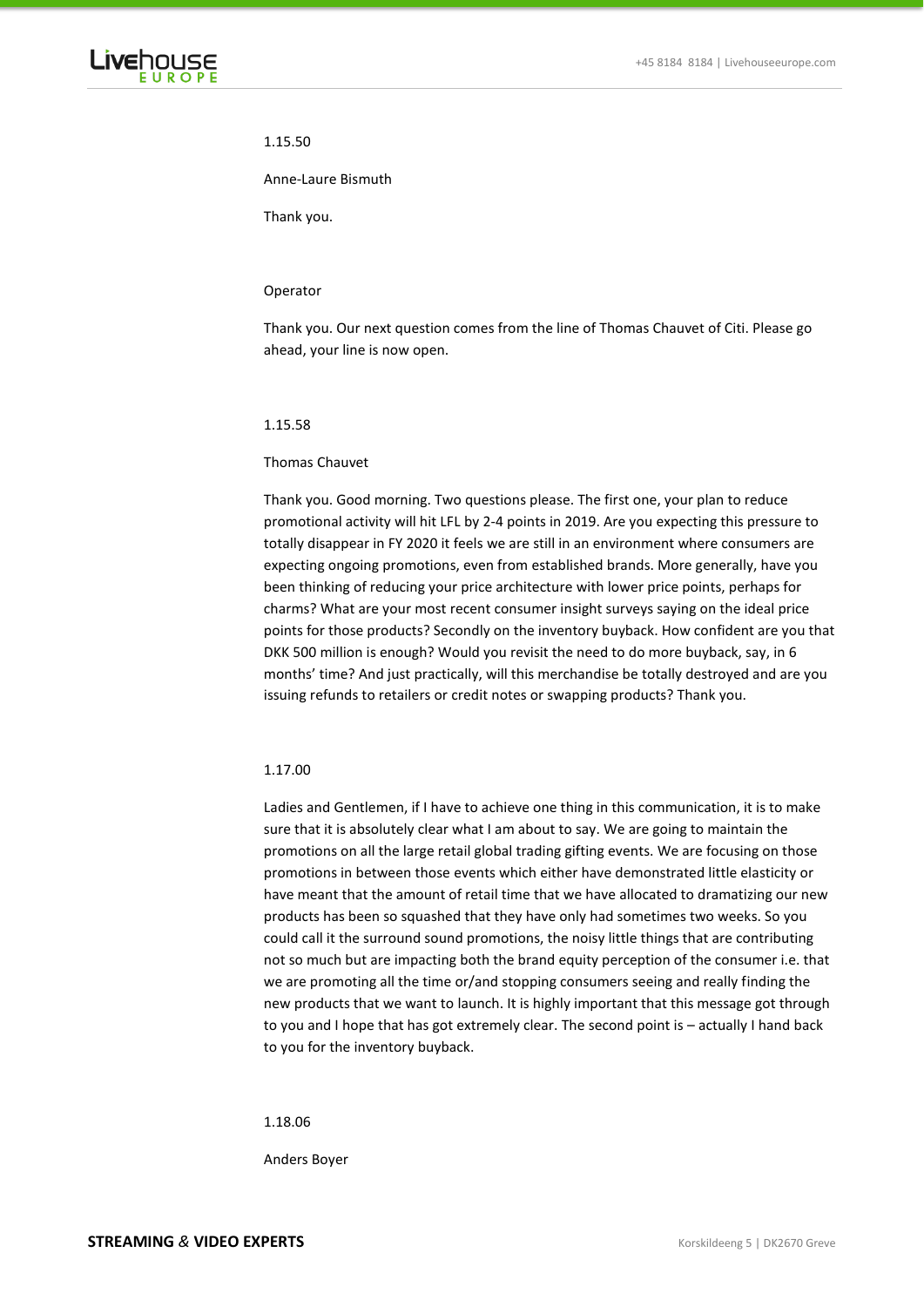

Thank you, Jeremy, and Thomas, it is Anders here on the inventory buyback programme. We will do what is right and we think that what is right is amounting to around DKK 500 million, 2 percentage points of revenue in 2019. If we come or should we come to the conclusion that another number is right, we will still do what is right and then pursue that number. I think that is what we have to do when we go through a transformation like this or as always. But having said that, we have made quite some analyses already during the last 4-5-6 months on this issue and this, the number has been circulating around this 2 percentage points of revenue, DKK 0.5 billion for some time. But I should note that the visibility in parts of the channel is not really good but having said that, I think DKK 500 million is a good estimate of what it takes to get to a reasonable level. But there is no one size fits all. We will do this, because I am afraid as a finance guy that if you try to go with one size fits all, you end up paying a too big part of the bill. We have to do this in a clever way, on a selected basis with selected partners and not as a broad-based model but only where and when needed.

# 1.19.45

# Jeremy Schwartz

So I didn't answer your second question so I will quickly come back to that on pricing. So first of all, we actually have a very sophisticated pricing architecture, not only do we now have strong global pricing corridors and that was reinforced by the reduction of prices in China by 15% and the increase in price in Australia by 5% but actually our products are all pre-tested on a price-value curve and are positioned with their quality versus their price. However, even though we have been launching more new products at the lower price point, their visibility to consumers for whom price is important is not where it needs to be and therefore, we are working with nothing confirmed to yourselves on both visibility of entry level pricing and products and also launching additional products that have a greater entry price point. We don't believe that we have to do any wholesale price reduction but it is about discoverability and visibility of particularly those lower price points within our range to those consumers for whom that is important.

# 1.20.49

# Thomas Chauvet

Thank you, Jeremy. Just a follow-up to Anders, maybe, on the buyback. When you say it hits, it's 2% of your revenues, are you issuing credit notes or swapping products with retailers? In other words, in your organic revenue guidance, does this imply 2 points positive impact from the utilisation of credit notes by retailers?

# 1.21.15

Anders Boyer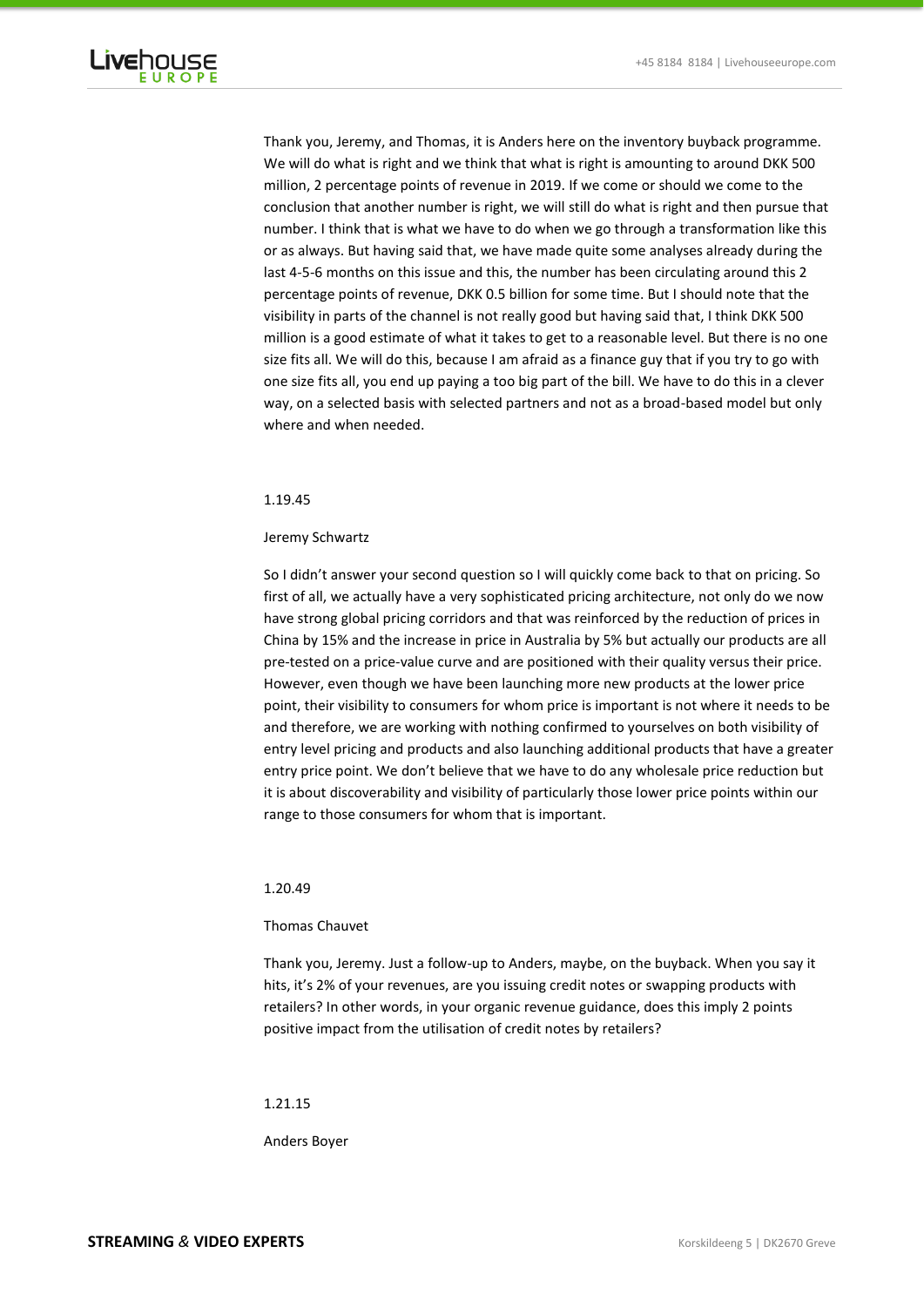

Thank you for actually asking that question, Thomas, because that is a very important clarification. With the way that we intend to structure it, it will not hit revenue but go directly into cost of sales and that in many aspects also makes it easier to identify and control, looking at it with the CFO eyes. But it will not hit organic growth, that is not the intention.

# 1.21.41

Thomas Chauvet

Thank you.

# Operator

Thank you. Our next question comes from the line of Magnus Jenson of SEB. Please go ahead, your line is open. Correction, our next question actually comes from the line of Piral Dadhania of RBC Capital Markets. Please go ahead, your line is now open.

# 1.22.00

#### Piral Dadhania

Yeah, thanks a lot. I just have one follow-up, if I may, upon your store estate and how you plan on.. you know, why there isn't more of a focus on evolving or potentially downsizing the store estate as you try and reignite the brand in other aspects of your strategy. Could you perhaps maybe just talk around what your evaluation criteria are for any leases that come up for expiry from an IRR perspective? Because just because these stores are profitable or cash generative today, it doesn't mean they necessarily will be in the next 3-5 years and then just following on from that, what is your implicit footfall assumption for the like-for-like guidance that you have given for 2019? Are you expecting footfall into physical stores to remain broadly stable Y/Y or is there an implicit ongoing deterioration of footfall into stores? Thank you.

# 1.23.01

### Jeremy Schwartz

So perhaps I will answer a couple of those and Anders and I will split. So, again, I guess it is important just to be cautious with the emphasis that we have placed in this presentation to not imply that this is not important to us but we wanted to prioritise our messaging to you and therefore, of course we are all the time revisiting our network and for example therefore, when we first of all have any store that is coming up for lease renewal, we are creating a five-year view of that profitability depending if it is a five-year lease or a threeyear lease in Asia and so without a doubt we are looking at their economics over time and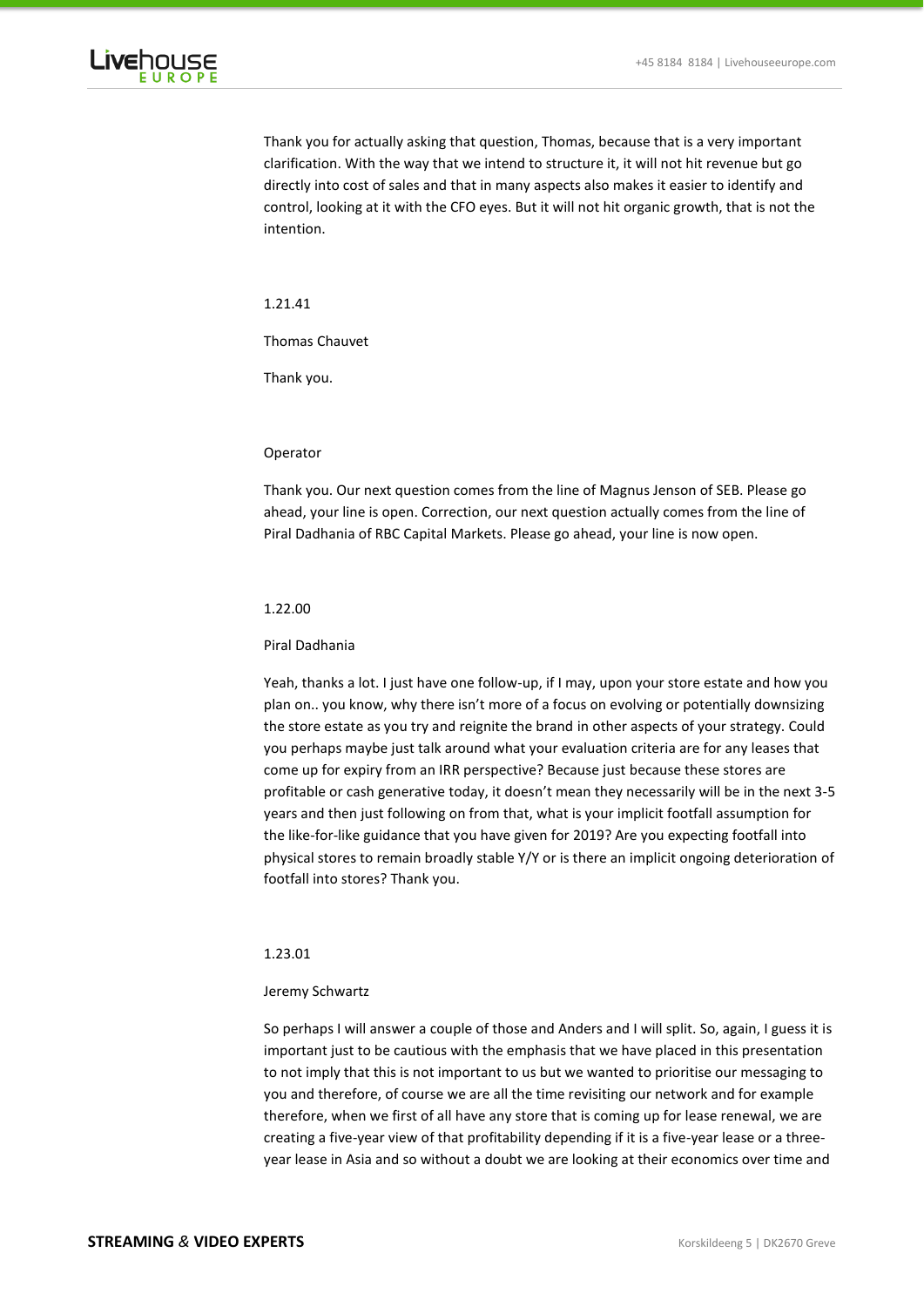

would not make any decision that was not sensible in that regard. That is point one. Point two: In terms of traffic development, in essence we are assuming that traffic will continue to decline but we are developing rapidly or as rapidly as we can tools that at a store level or through our ecommerce can slow down that rate. Examples will be things such as click and collect which is obviously one tool of drive to store and looking at other drive to store CRM tools while also developing clienteling tools which will enable and empower our store staff to proactively call their best consumer. So there are tactics that are being developed, some of them because their IT link takes time but we are without a doubt working on that. With regard to the network so just to be specific, we are by country looking at our network and looking at tactics where we believe we have got over availability within a town as opposed to pure country and where we need to close a store to create the sense which we are naming engineering scarcity. So, without a doubt, that is being worked on but it is not being worked in this way I have done in other jobs where it has been a wholesale no. 1 priority, it is a business as usual priority as opposed to as a Programme NOW initiative.

# 1.25.13

### Anders Boyer

Yeah, I think Jeremy has answered basically all of it but maybe what I can add with sort of slightly different words is that when we look at a new store or a potential renewal of a lease agreement, we use some pretty tight criteria. The standard assumption is that the case will have to make sense based on a declining like-for-like, negative like-for-like, that is not what we plan for in the longer run but that is what we say, it has to be solid based on a certain negative like-for-like but then obviously, we look at how we address that catchment area, that geographical area already among our own stores, among other points of sale, wholesale distributors, online, and then we reconsider, what is the best way to address that catchment area for the next number of years? And then that leads to a decision on whether to close the store, relocate it or extend it, extend it for a bit longer time or shorter time, depending on how we feel about the exact business environment and business case for that area.

# 1.26.35

# Piral Dadhania

Great, thank you.

# Operator

Thank you. Our next question comes from the line of Magnus Jenson of SEB. Please go ahead, your line is now open.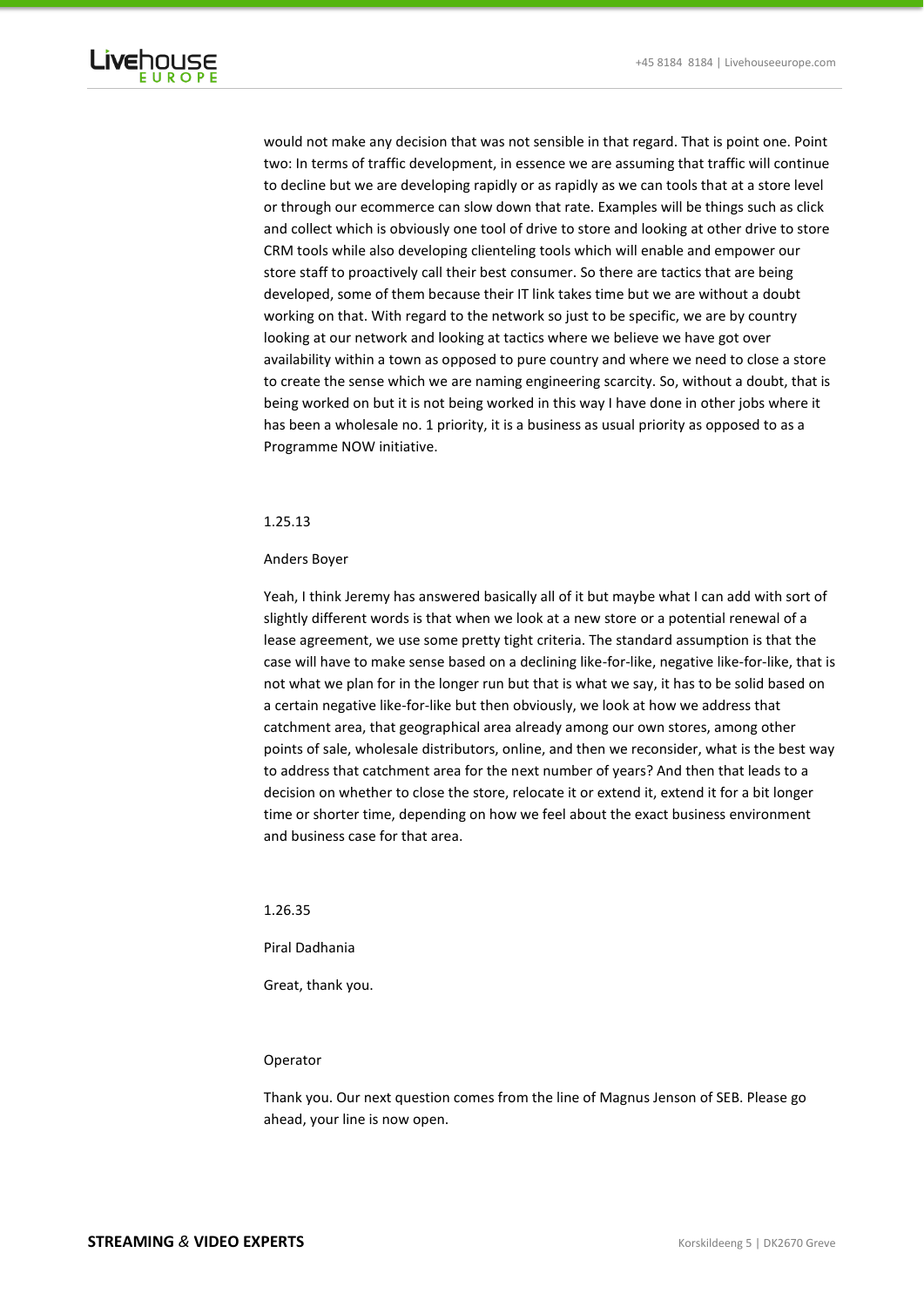

#### 1.26.46

### Magnus Jenson

Thank you for taking my questions. Firstly on promotions, could you tell us how much you actually plan to reduce promotion in 2019 in terms of days and further to that, how large a share of sales was generated on promotions in 2018? Secondly in terms of your net working capital, you mentioned at the Capital Markets Day a level at around 15% and you are actually already now at 11% and given that you also mentioned that you can possibly reduce inventory further. Can you give some flavour to what kind of level we should expect when we look ahead? Thank you.

### 1.27.30

### Jeremy Schwartz

We are targeting by country and it does vary by country, a reduction of 50% in the numbers of days approximately that we will have promotions. Obviously, again, to reinforce, we are not touching any of the major promotional event periods which are where the majority of actual promotional sales are executed, so that is the approach we are taking. We are looking at probably around a third of our sales by country because it varies by country were in 2018 on promotion of some sort.

### 1.28.19

#### Anders Boyer

Yeah, hi Magnus, good to hear your voice again. And you mentioned that 15% in working capital that we mentioned it, it might almost have been you who mentioned it one year ago but it is true that we are at a lower level at this point in time ending 2018 at around 11% of revenue and there may be a bit further upside but I think in the big scheme of things, I think we have sort of taken the biggest upsides already with what we have already done in 2018.

# 1.29.02

Magnus Jenson

Thank you very much, guys

#### Operator

Thank you. Our next question comes from the line of Zuzanna Pusz of Berenberg. Please go ahead, your line is open.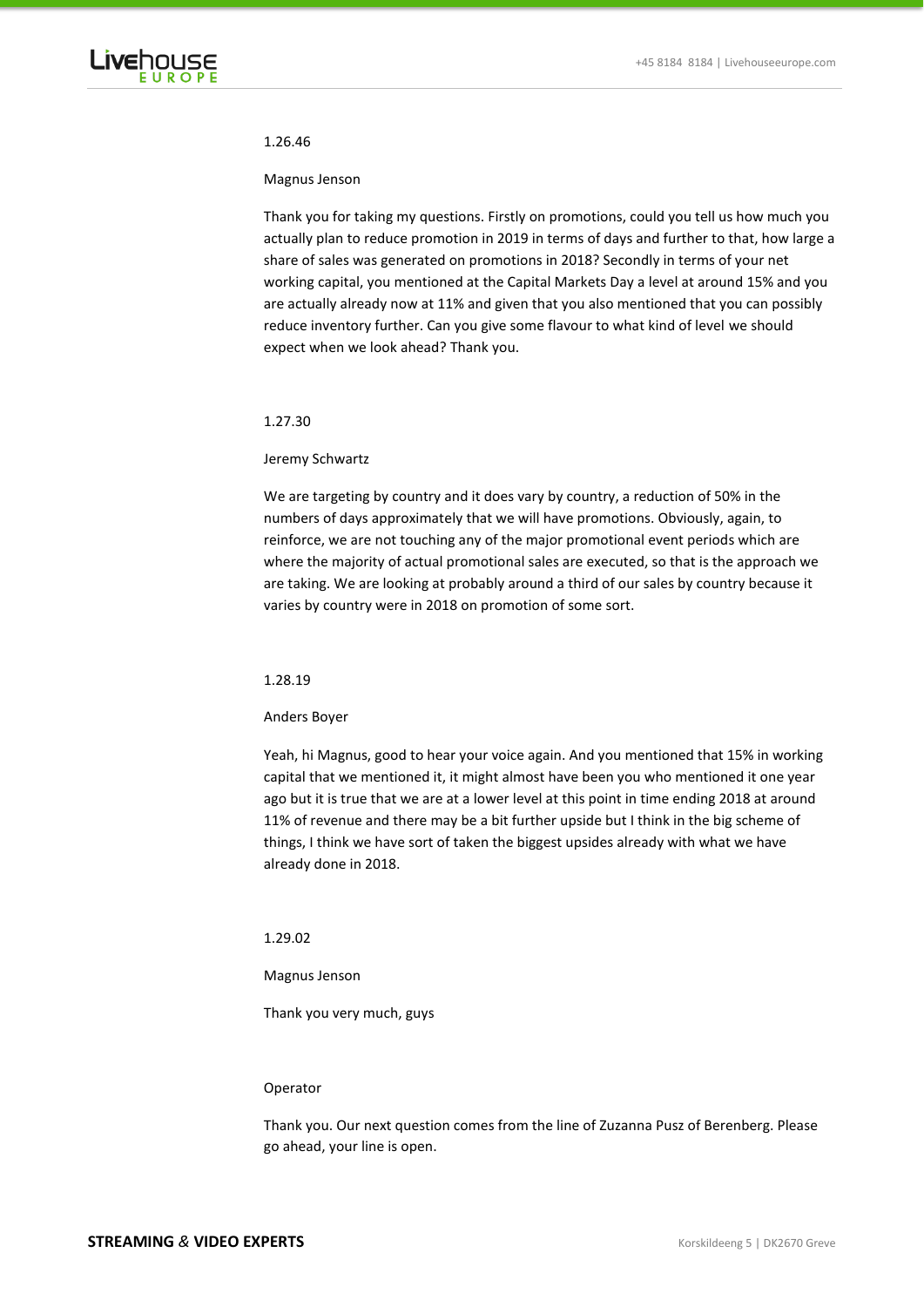

# 1.29.14

### Zuzanna Pusz

Hi. I have two questions, please. So first of all on your marketing strategy so you mentioned you are planning to make some changes to how the brand is marketed but can you discuss these changes in a little bit more detail? Because I think historically, if I remember correctly, Pandora was quite reluctant to collaborate with any celebrities or influencers so is this something you are planning to change? And also related to that, I understand that the strategy plans from last year have been abandoned but I think back then it was discussed that you were targeting around 8% of sales and there was a different marketing spend. But if you actually compare to other jewellery brands or let's say branded goods players that level tends to be higher, above 10%. So do you have any thoughts around the sustainable level of marketing to make sure that you invest in the brand enough? Second question is on the inventory buyback. So I understand that if it's necessary, you may decide to do a little bit more but how did we find ourselves in the, I mean how did you find yourself as a brand there in the first place? Because I think there were some obviously issues with the inventory levels before there was a buyback in the past and generally, that was meant to be pretty well-monitored across the organisation so can you just give us a bit more colour, are you planning to change the way you monitor the inventory levels in the channel just to make sure that actually you don't end up with having too much inventory in the channel? And just a very quick follow-up, it's on the first question actually, on the question around the weight in terms of what we could expect throughout the year, now I understand that it makes sense, you have initially more cost upfront so the outlook is likely to be back-end loaded but it is just that over the past twothree years that was the case, so I think it would be just quite useful to have an idea of really to what extent H1 could be weaker versus H2 just for us to know what the expectations should be. Thank you very much.

# 1.31.20

# Jeremy Schwartz

Okay, well, I will take the first point. So the first thing is that we have stated that we need to create an environment of positive disruption. In making that statement it implicitly means that sacred cows for example need to be challenged and that we have to therefore be much more connected to today's culture and the relevance to that. So I think what we can see or what I have seen is that we have been  $-1$  would use the word conservative  $-$  in the way that we have expressed and connected and represented consumers and in the way that we have embraced tools such as celebrities and collaborations that other brands have seen have been a very effective tool nowadays to connect with people. So I think it's a combination of a new set of eyes, it's a combination of having a call to action and a reference point that we have to reignite this brand, we have got to be disruptive and no stone can remain unturned to get there. So I think those would be the main reasons why we will do things differently against that context of having a greater role in today's culture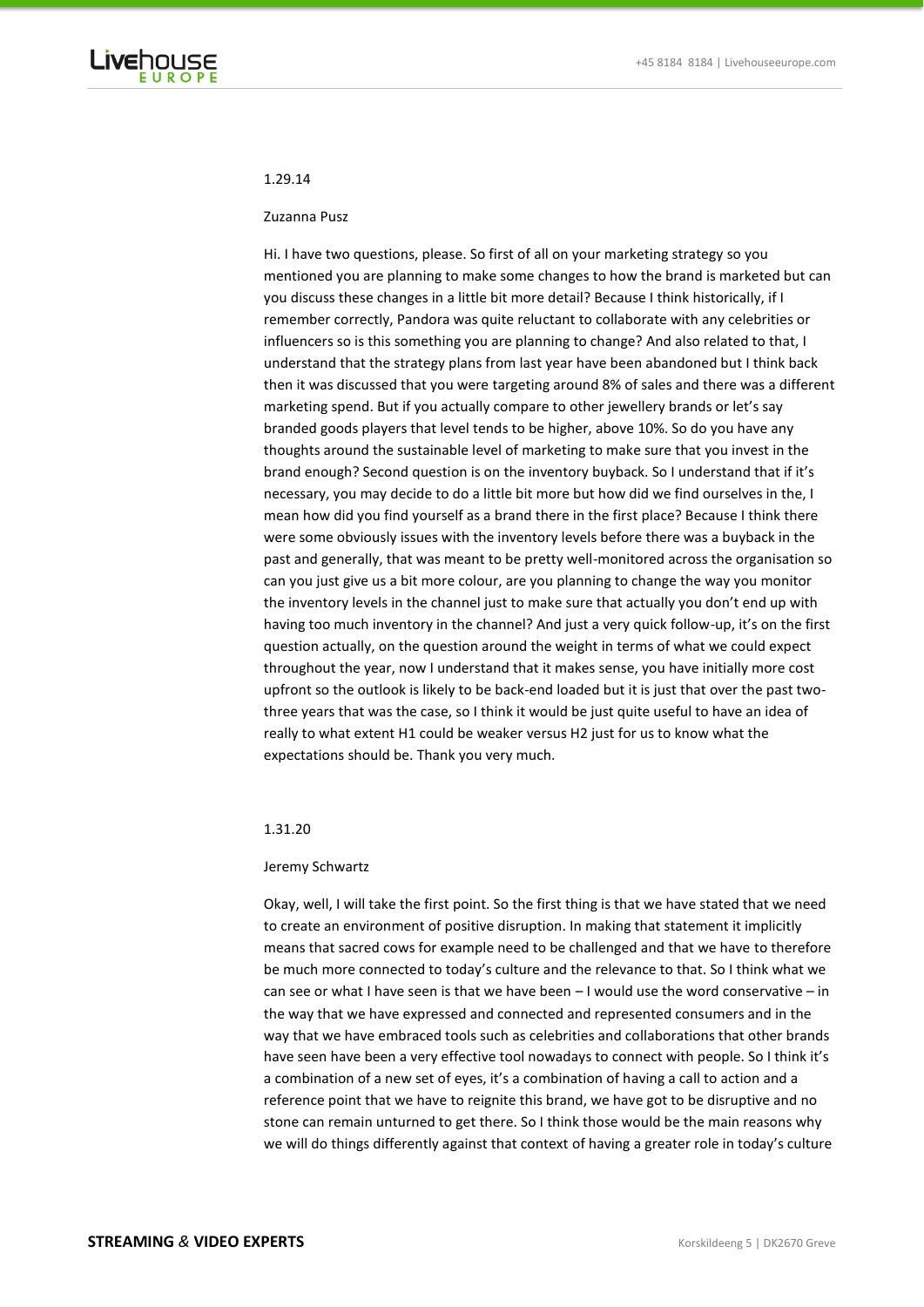

to excite and engage consumers. In terms of your marketing spend question, to be honest, where the teams have been very effective, frankly before I arrived, is to reduce the number of media agencies for example that we use from 7 down to 2 and through not only that but a strong focus that we are now doing on performance management including econometric modelling. We are extracting greater value and return from every Danish Krone or Dollar or Pound or Euro that we are spending so we are looking more at productivity than necessarily exclusively the amount we are spending, though of course we have allocated and plan allocating more investment for Q4 and as we have indicated, we can imagine through our econometric modelling that we will spend again more potentially in 2020 if that is what it shows is a good investment decision.

### 1.33.40

# Anders Boyer

And Zuzanna, on the buyback programme, it is clearly something that we have on the agenda even though the revenue that we have from our franchise partners is a smaller percentage of the total revenue than in prior years, it is still a very big part of Pandora and we would like this to sort of be a standard part of our agenda that we are always quite close to knowing and understanding what kind of inventory sits with the partners. But we also should see the change that we are doing with the sell-in packages, the new product introduction sell-in packages that is a way to structure ourselves to systematically avoid having too high inventories in the channel so that has been one of the results of the diagnosis that we have made. And then it is true that we have made, if that was the question, we have made sort of a structured buyback programme in the past as well but it dates all the way back to 2012 so it is quite some time back. And then on the seasonality, I would love to sort of try to be more specific and help you out more but it is just a sort of by nature more bumpy when you go through a transformation as we do, I would be hesitant to say more than what I did on the call earlier today.

1.35.17

Zuzanna Pusz

Okay, perfect. Thank you very much.

# Operator

Thank you. Our next question comes from the line of Chiara Battistini of JP Morgan. Please go ahead, your line is open.

# Chiara Battistini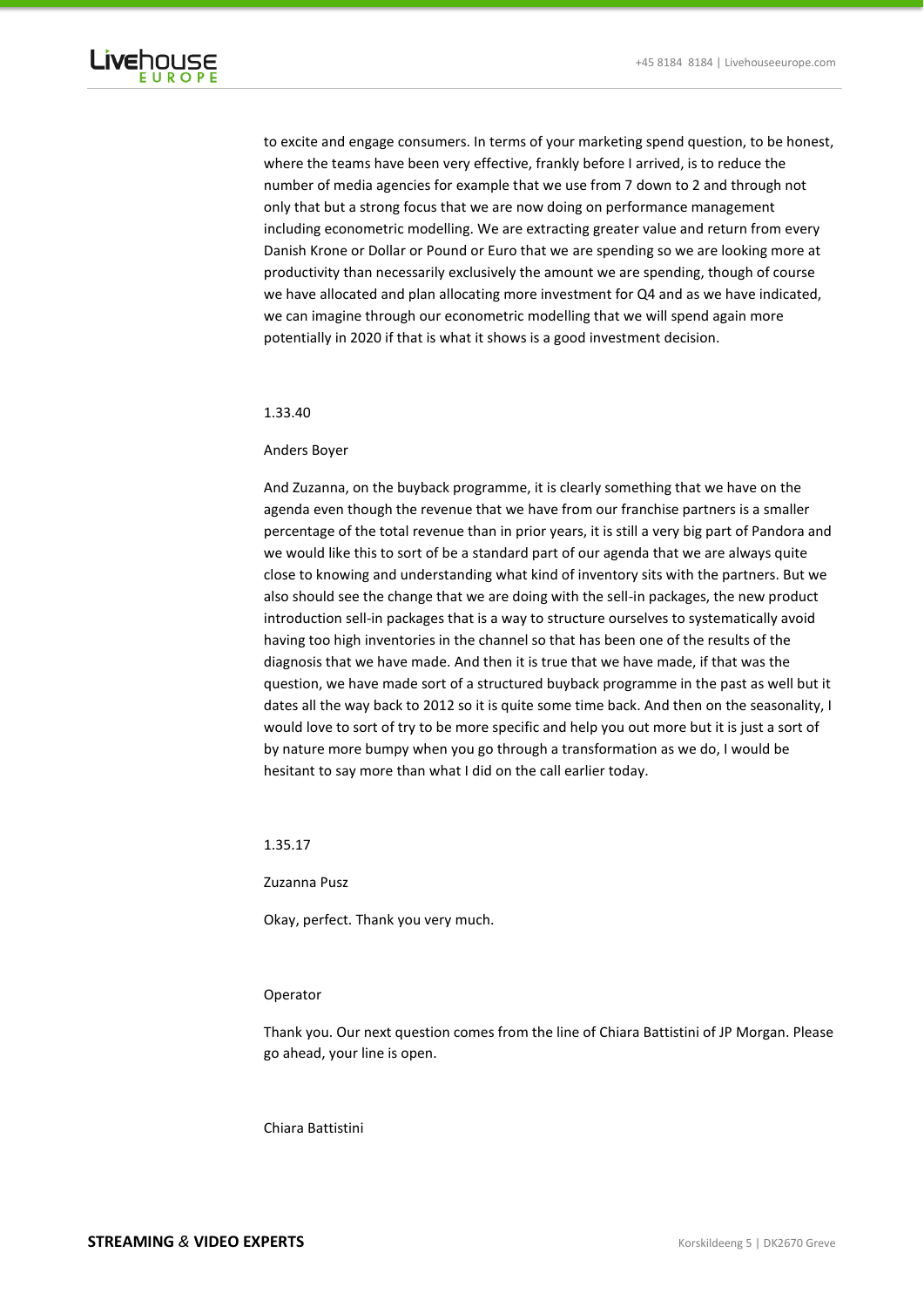

Hi, thank you, sorry, just a couple of follow-up questions, very small. First on the cost savings, you gave a very helpful split of the cost savings between COGS and OPEX on slide 22 by 2020. Is it fair to assume a similar split also in 2019 so roughly 30% of savings coming from COGS in 2019? And the second question, the second small follow-up question: The 75 net openings, would you be able to split it between gross openings and closures, please? Thank you.

# 1.36.06

### Anders Boyer

Hi Chiara, I can start on the cost savings. I would actually expect the cost of sales being a somewhat higher relative share of the cost savings in 2019 than in 2020. We are sort of a bit ahead of the curve I guess you can call it within cost of sales, also stemming from the fact that our organisation in Thailand has been more used to always work with a sort of continued cost improvement mindset and therefore, the relative share of cost reductions from cost of sales is higher, a bit higher in 2019.

# 1.36.52

### Jeremy Schwartz

I think on the second question, actually at this moment, we just like to keep it at the 75 net openings, you know, it's a number from an opening and closing that will move, so we will update you further in the year on a more precise view as we get clearer. Thank you.

# 1.37.10

#### Chiara Battistini

Thank you and just, sorry, a couple of follow-ups on those. On the cost of goods sold then the savings, is it more like 50-60% of savings of 2019 coming from cost of goods sold?

# 1.37.20

# Anders Boyer

I wouldn't go that high but it is higher than what you would be able to calculate from slide 22.

#### Chiara Battistini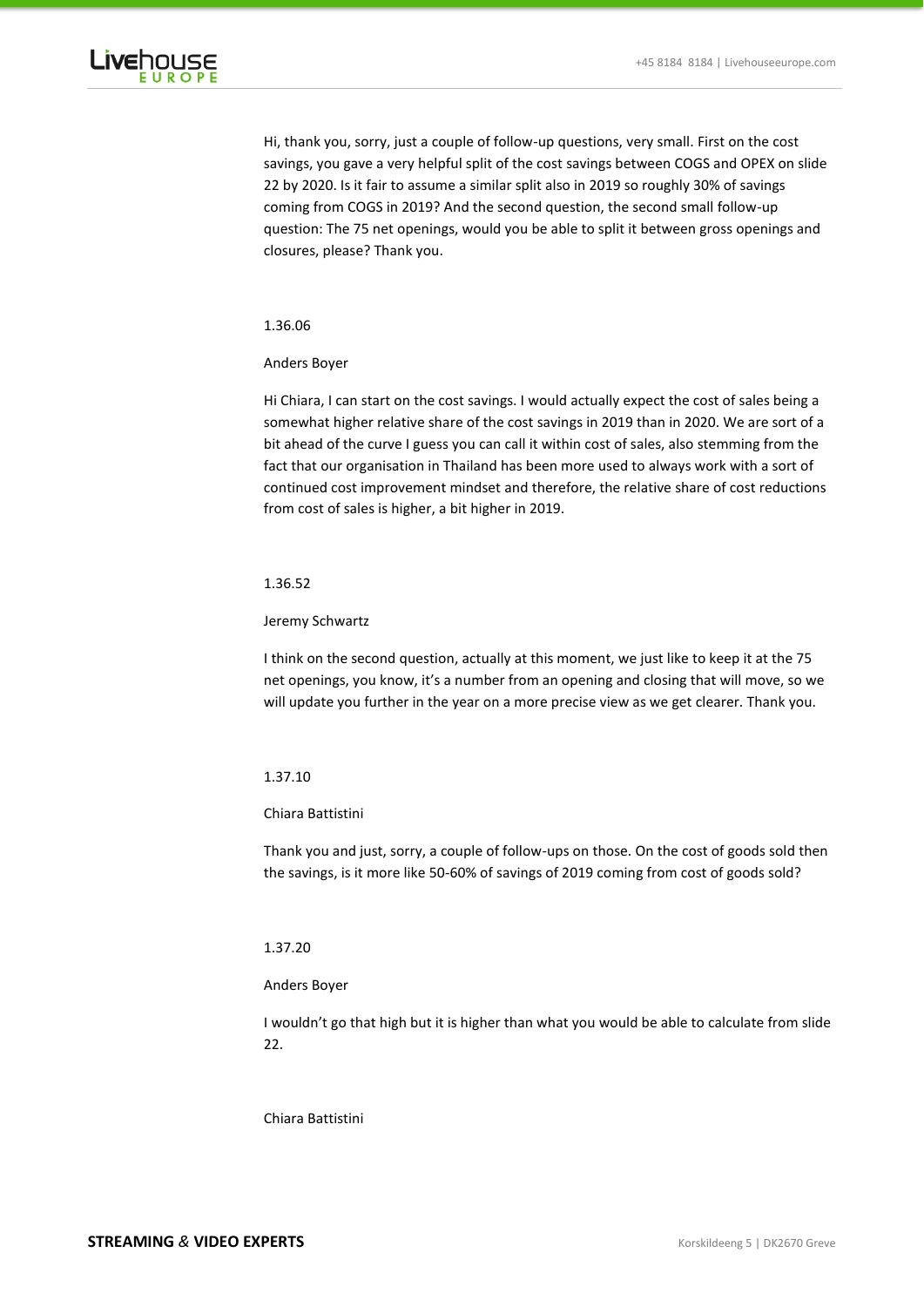

Okay, perfect. And on the number of stores, can we confirm that in countries like the UK or the US in 2019 we are actually going to see net closures without being precise on the numbers?

1.37.40

Jeremy Schwartz

You could assume that as a good opening position, yes.

Chiara Battistini

Okay, perfect. Thank you very much.

# Operator

Thank you. Our next question comes from the line of Fredrick Ivarsson of Kepler Cheuvreux. Please go ahead, your line is now open.

# 1.37.56

### Fredrick Ivarsson

Thank you, hi guys. First one on the redesigning of the ecommerce. I guess you mentioned some new features and sorry, I am just curious if you could elaborate a little bit on that? I guess you mentioned click and collect as one for instance. That is my first question. The second one is I guess another follow-up on the timing when looking into 2019 but focusing more on the cost savings as well as the restructuring costs. How should we think around the phasing throughout the year? Will it be clearly visible already in Q1 or more sort of accelerate throughout the year? Thank you.

# 1.38.35

#### Jeremy Schwartz

As you know, ecommerce is a combination of two things: Thousands of incremental improvements and big substantial changes. So, when you look at our site now, actually it requires combination of the two and the first ones are the simple thing of the product landing page, it is the place where every brand makes or breaks its sales and the product performance so we are step changing the way that every single product appears under a gold silver bronze sort of structure so that we can dramatize and bring inspiration to the products and then we are developing more helpful services from recommendation engines and other services that you progressively see to help our consumers sort and find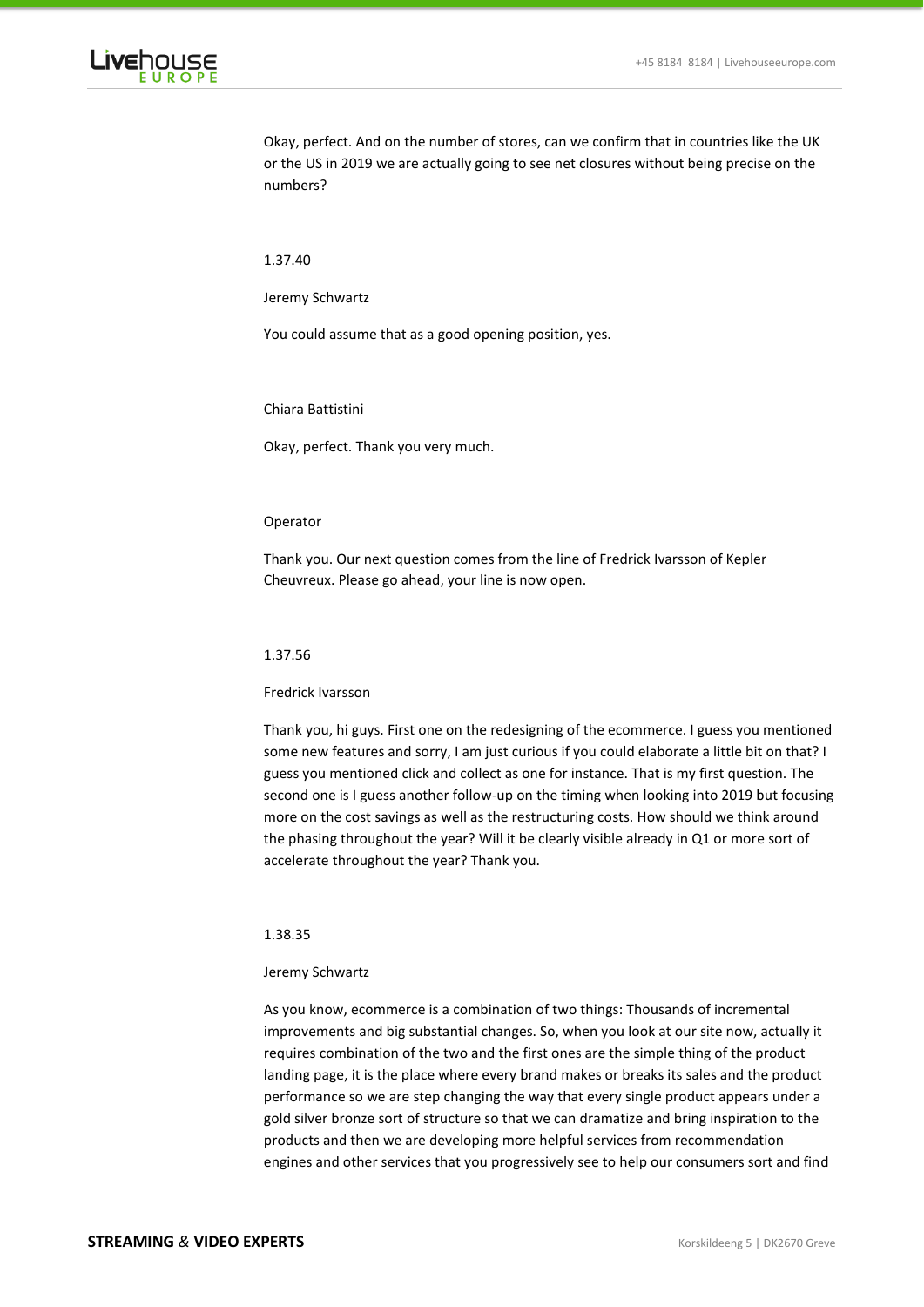

the products that they really want in a more frictionless way amongst our assortment. Secondly on omnichannel, as we have explained, we are rolling out all elements of omnichannel which is go in store, send to home, click and collect and endless aisle, an online inventory, a view of inventory so all of those elements are being progressively rolled out in the US and when we feel that they are faultless or working to the level we want, we are going to roll those out in other countries against the plan that we have. Thank you.

1.39.51

Anders Boyer

And then two short answers on the cost savings and restructuring costs. On the cost savings, it will be building up over the year but there will also already be some impact, a little impact in Q1, given that we have started already back in late 2018. And on the restructuring cost seasonality, you should expect sort of the opposite impact, that it starts a little bit lower but then the cost will be higher sort of after Q1.

# 1.40.26

Fredrick Ivarsson

That is very clear. Thank you.

# Operator

Thank you. Our next question comes from the line of Lars Topholm of Carnegie. Please go ahead, your line is open.

#### Lars Topholm

Yes, two additional questions from me. Anders, I think in your presentation, you mentioned a new incentive programme aligned better with shareholder value creation. I wonder if you can comment a bit on that, what are the elements, what are the changes, who is it valid for? And then a second question goes to your e-store revenue growth of 25%, that is a market slowdown compared to previous quarters. I wonder if you have any explanations to that and should it bother us going forward? Thank you.

1.41.16

Anders Boyer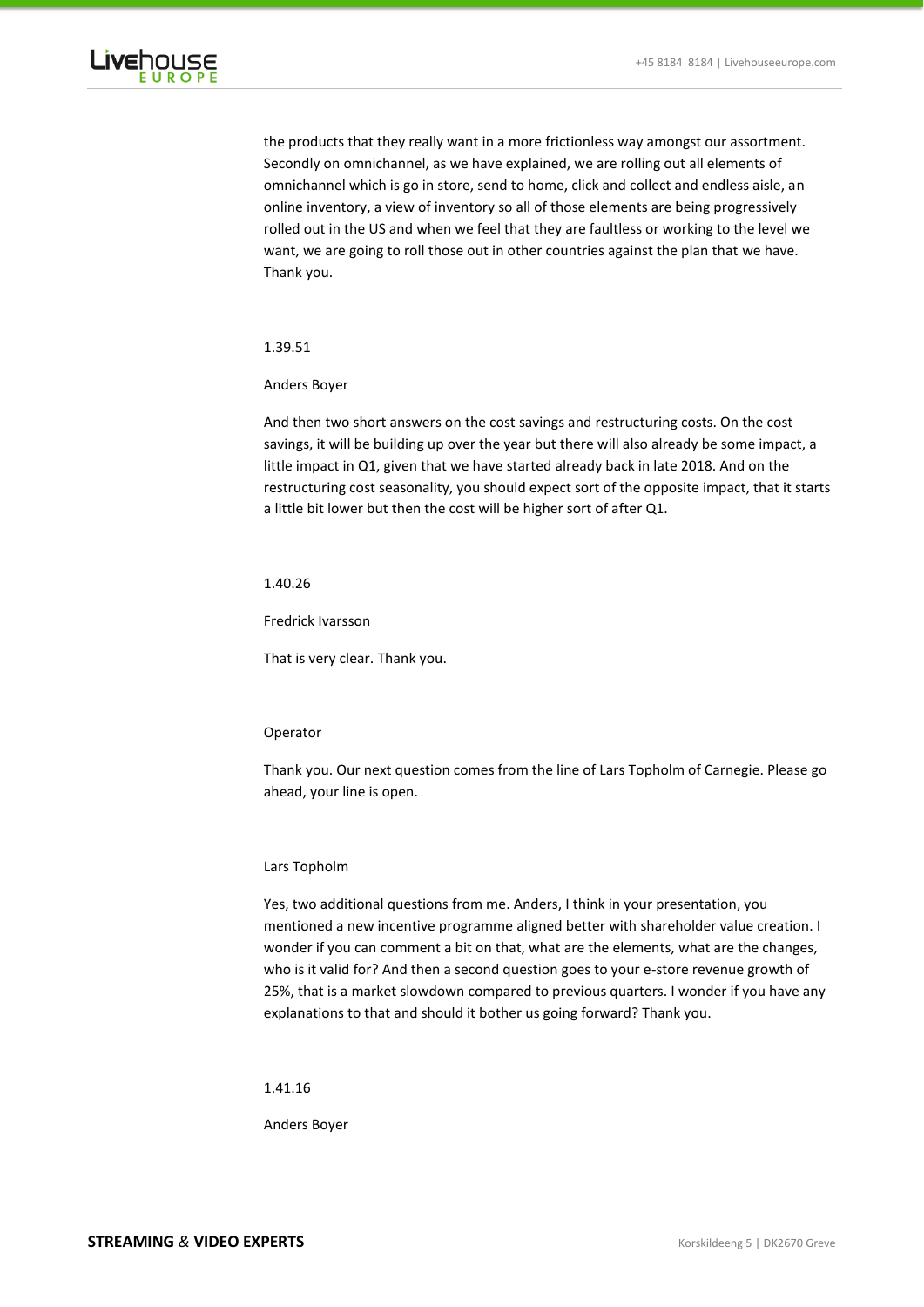

Hi, Lars, I can start up with the incentive programme and maybe starting up with the short-term incentive programme so far, so the range of participants as such is not changing but what we are changing is the elements that ourselves and the organisation is measured on and that means that it is pretty simple, it is three elements: It is like-for-like total like-for-like that we are measured on, it is EBIT margin and it is the impact of Programme NOW specifically on the cost reductions, those are the three elements that the board and management have chosen that should be driving the short-term incentive programme. And then we have also said in the annual report that the KPIs for the longterm incentive programme is also being revisited along the same lines so there will be more communication about that following the AGM.

### 1.42.25

# Jeremy Schwartz

Okay, in terms of your question about the e-store, obviously our objective is to continue to drive and secure strong growth on our ecommerce sites around the world because it's a key component and obviously we want it to outpace the growth or the decline in stores to give us a net growth strategy. We are in EMEA in particular going to be slowing down the immediate rate of growth because there is a sales tab that is visible to the consumer all year around as opposed to just during sales and we are going to progressively pulse and turn that off so I think this fits into again that bucket that we said at the very beginning, we are going to do the right things for the brand and the business and the brand equity. If that means some short-term pay-in, it is the right thing to do to give us long-term sustainable value and shareholder value. Thank you.

# 1.43.20

#### Lars Topholm

So, should we expect a further slow-down in ecommerce growth going into 2019?

Jeremy Schwartz

I think that would be a good assumption, Lars.

Lars Topholm

# Thank you.

1.43.33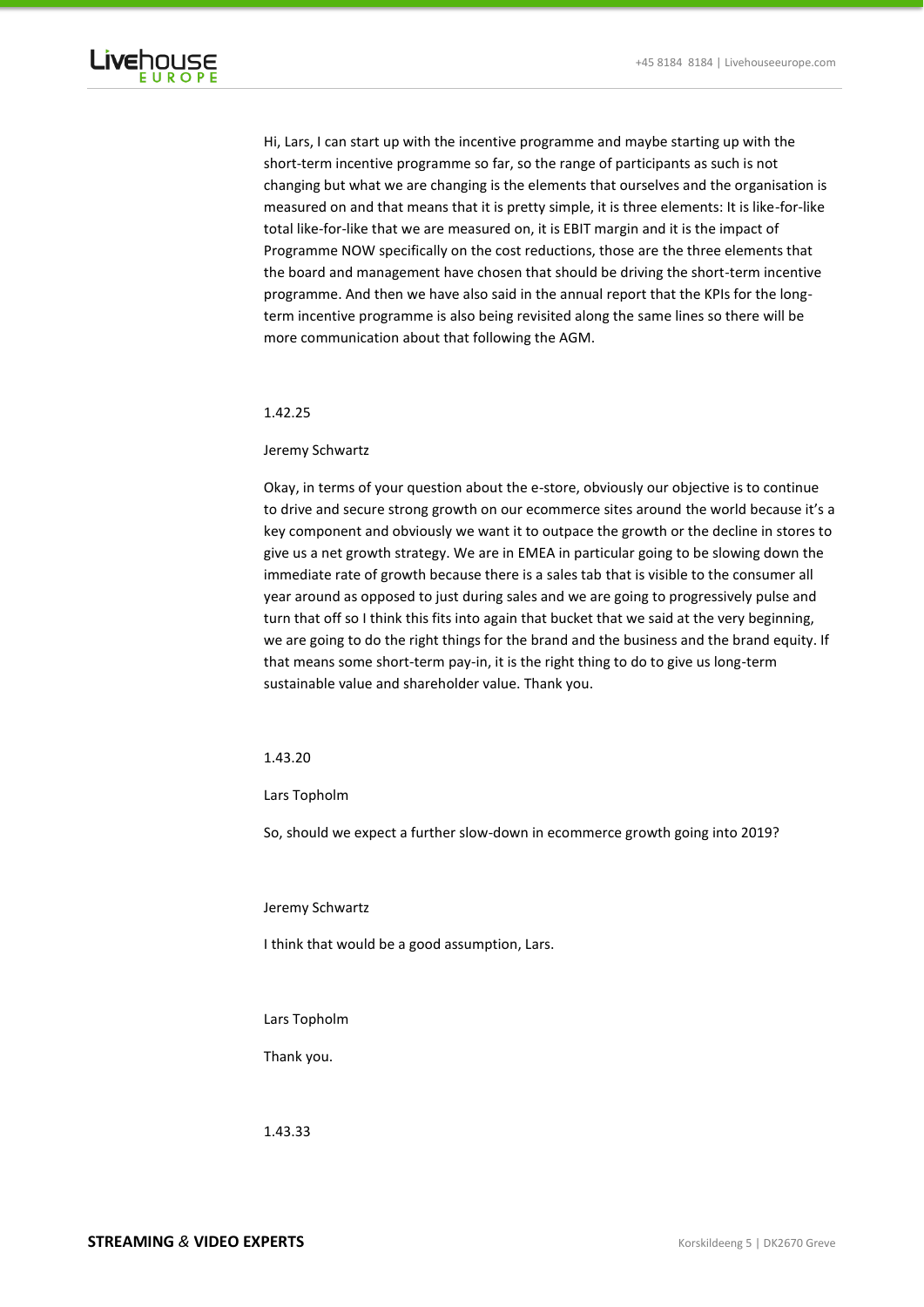

### Operator

Thank you. Our next question comes from the line of Omar Saed of Evercore ISI. Please go ahead, your line is open.

# Omar Saed

Thanks for taking my question. We wanted to ask about the shift you have been talking about to the concept of collectability. Can you talk about how you have arrived at this strategic direction for the brand, what were the key factors or data that gave you the confidence in this new direction … and second, will this shift also change the nature of the products? In other words, are you moving away from gifts and the emotional value of charms, the personal meaning they signify to a couple? And also maybe talk about the timing of when these product changes are going to show up in the private line. Thank you.

# 1.44.19

#### Jeremy Schwartz

Okay, the concept of collectability is at the very core of why Pandora is the largest, most well-known jewellery brand in the world. It is the fact that we have, for example 15% of our consumers who own 20 or more charms. It is the fact that we have an average consumption for example of a ring that may be two times per year for a customer but when it comes to charms, it is 4-6. So it is fundamental to why we are where we are and that is why we are going to drive it again but with more deliberation and a greater forensic approach. In terms of when the activities will start, they are going to progressively start and I will give myself permission to be vague, if I may, because this is also dependent on a loyalty reward programme which will take some time to pilot and then roll it out – not dependent on that but connected to that. In terms of the emotional charms, we will absolutely not be moving away from emotional charms because it is that element that connects to the element I explained to you of expressing one's individuality and individuality is expressed through the emotions and experiences that people are having. So rather, we are going to be looking at more occasions and different moments that people want to express their emotions through our charms, rings, necklaces and all of those components. And you will see it progressively happening obviously, most of the first half of this year has been put to bed over a year ago so this is a refocus in development that will progressively hit our business. Thank you.

1.45.57

Omar Saed

Thanks, Jeremy.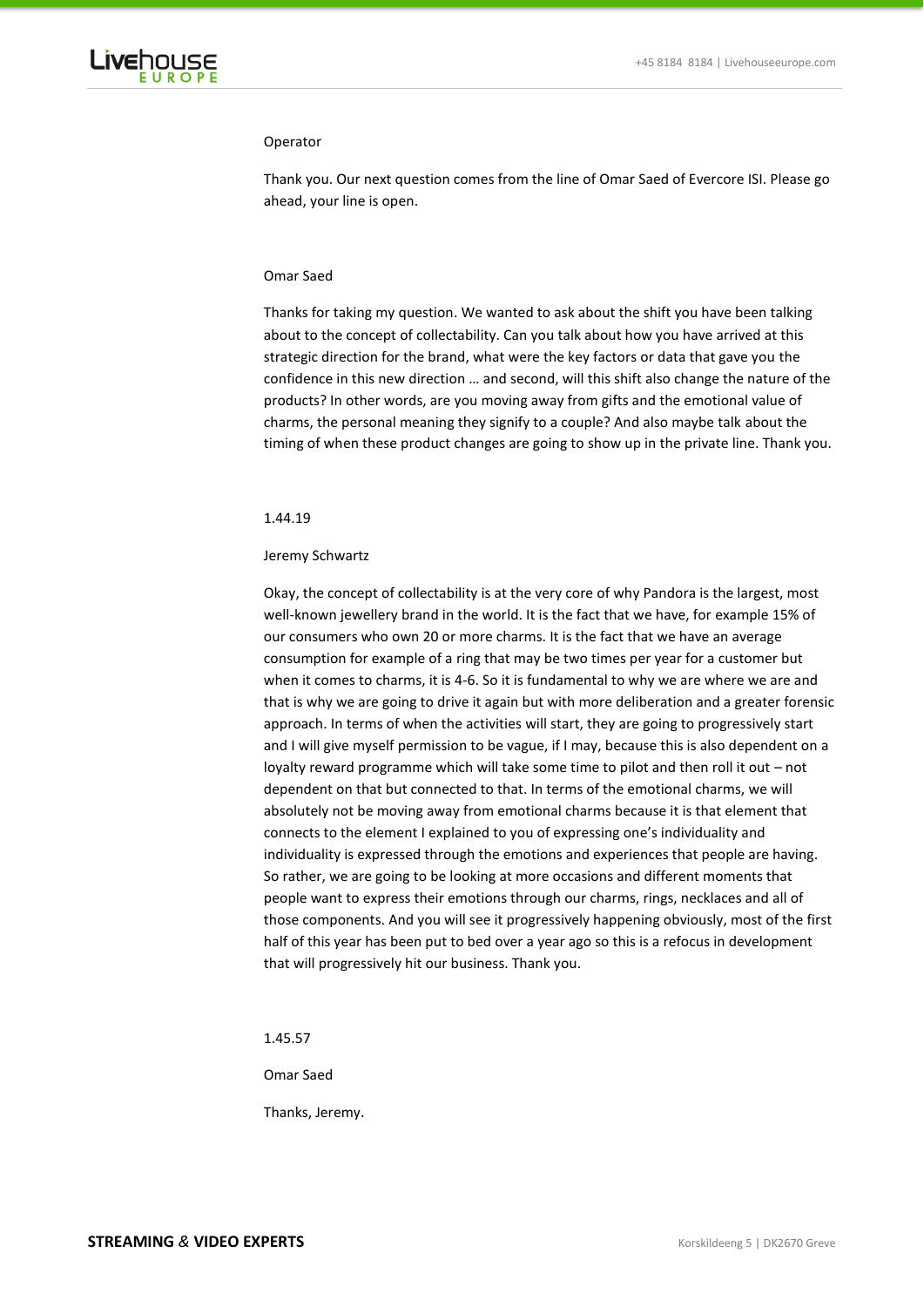

### Operator

Thank you. Our next question comes from the line of Hans Gregersen of Nordea. Please go ahead, your line is open.

### Hans Gregersen

Yeah, thank you for the follow-up. Jeremy, in the NOW analysis phase that you have been through, if we look on product development, what conclusion have you arrived at? Because that must also be a part of the like-for-like problems. Second question goes to the franchise operators, what will happen to, what are you doing to help them and how do they see the benefit from the actions you are doing both short and medium term?

### 1.46.40

### Jeremy Schwartz

Okay, so obviously, product is key and we are first of all going to ensure that we continue to create products in all of the categories that are a combination of disruption and relevance and that is why, for example, we are going to look for collaboration because that creates the relevance and the disruption that we need to have for example. The second thing is all about standout and visibility and I have explained that. Our execution at a country or online level has been blurred and not as sharp as we need and therefore, it is as much about the way we dramatize what we are launching, the relevance and the cultural fit with what we show as simply just changing the product in itself. And that is why we have expanded what we are saying is required in reigniting a passion for Pandora from more than just a product story because it is the way we execute as much as the product itself. Thank you.

# 1.47.50

### Hans Gregersen

But Jeremy, could I just... sorry, you mentioned collaboration, if I understood it correctly. Would that be more as Disney and secondly to that, you mentioned that there will be fewer DV launches. If I look on your slide 35, that is not really what the numbers are showing to a large degree.

# 1.48.11

#### Jeremy Schwartz

So first of all, Disney is a good example of a collaboration and one which has proven to be highly effective and we will continue with that but that is the sort of collaboration we are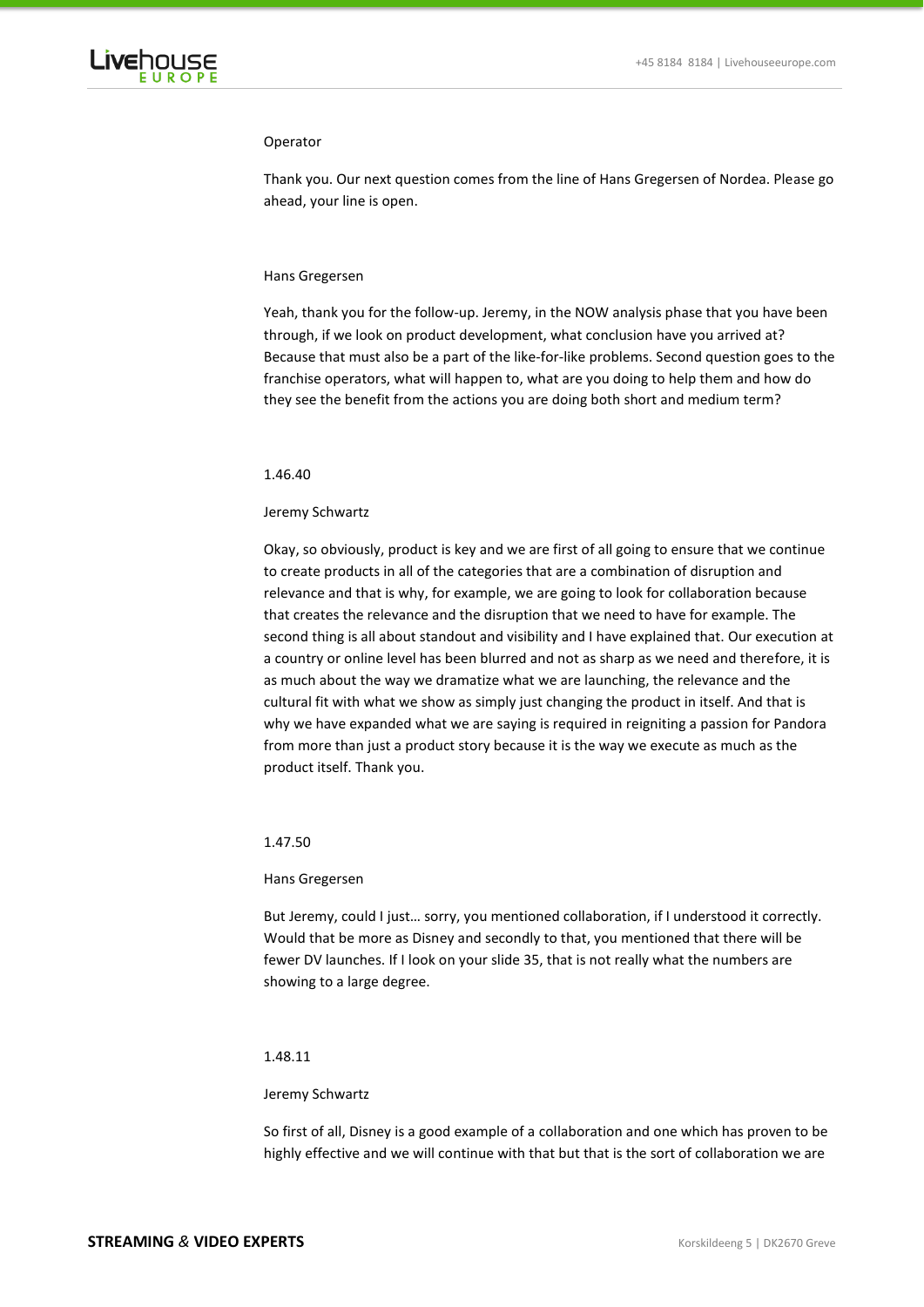

talking about. In terms of the reduction in DVs, it is a progressive approach that we are going to take because the question I was asked was about the future as opposed to this year per se where, as I mentioned already, the majority of the first three quarters have already been secured before I arrived.

1.48.45

Hans Gregersen

Thank you.

# Operator

Thank you. Our next question comes from the line of Elena Mariani of Morgan Stanley. Please go ahead, your line is open.

#### Elena Mariani

Thanks very much. I also have two small follow-ups. The first one is on ecommerce and on the omnichannel capabilities that you might consider to implement. I remember that this has been a critical point in the past because not all the franchisees were supportive of omnichannel experiences so I was wondering how you plan to tackle this and whether you found a solution that could work for all so that this could be implemented across your entire distribution network? And the second small question is on gross margin guidance for full year 2019. I understand you don't want to go into too much detail but is it fair to assume that the current EBIT margin guidance coupled with the cost savings and the cuts in promotions would imply gross margin to be under substantial pressure in 2019 given that the cost savings you have identified are mostly related to OPEX? If you could give us any sort of broad indication, that would be very helpful. Thank you.

# 1.50.00

# Jeremy Schwartz

On omnichannel, first of all, I think you know it would be very fair to say that Pandora is behind the curve but we are going as quickly as we can to catch up and therefore, and the approach we are taking, as I have earlier mentioned, is to focus on America as what I am calling a beacon country so that we can focus our efforts. Secondly, as I mentioned, I was with the franchise advisory council last weekend or the weekend before last and I have had very constructive conversations with them and I believe we can see a joint way forward which we are both and all excited about.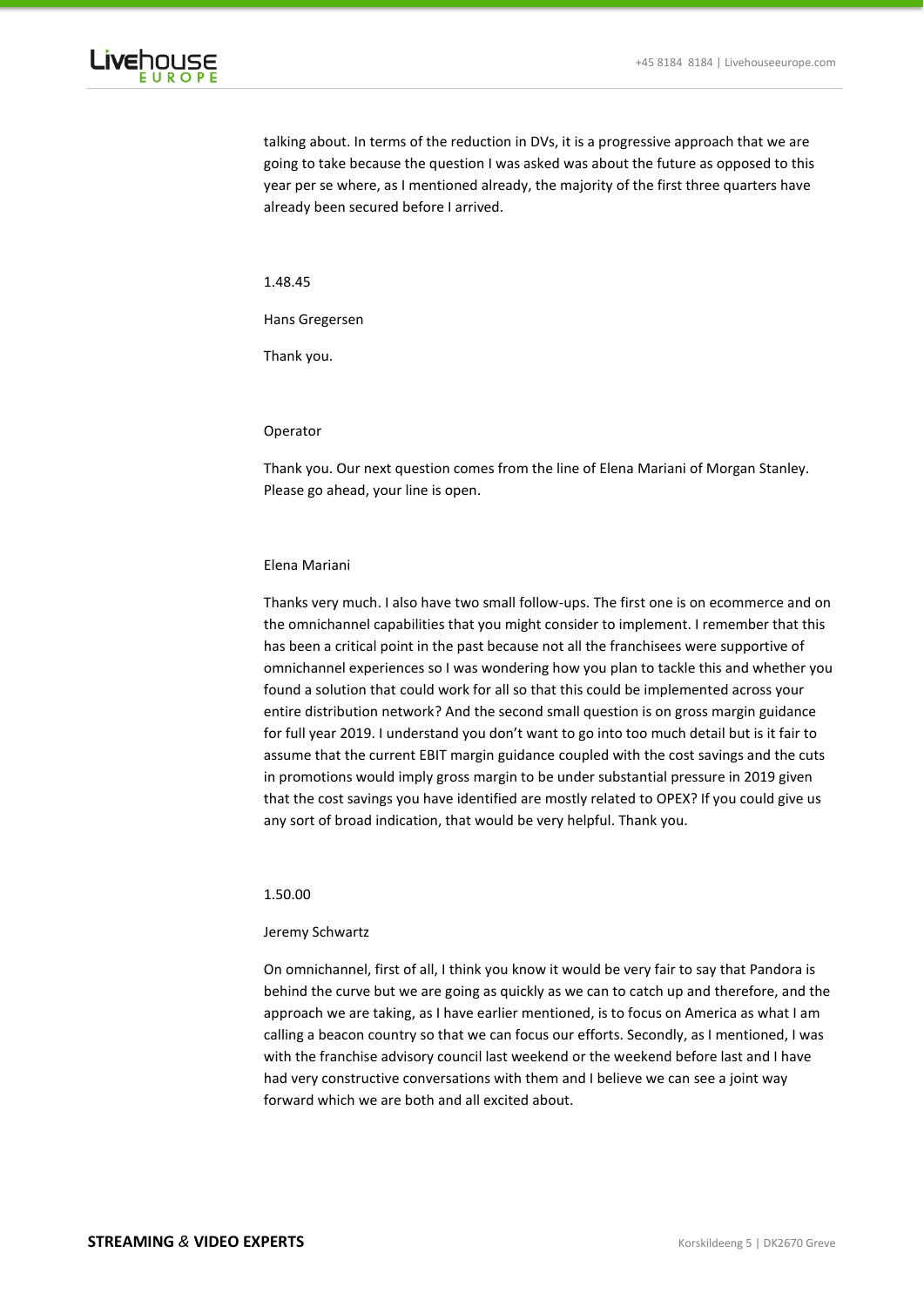# 1.50.42

Elena Mariani

Thank you very much

### Operator

Thank you. Our next question comes from the line of Michael Rasmussen of ABG. Please go ahead, your line is open.

# Michael Rasmussen

Yeah, thank you, two quick follow-up questions. First of all, on slide no. 22, if I calculate the high end and the low end, that could be indicating that you are actually targeting cost savings of between DKK 1 billion and 1.4 billion or is that simply due to rounding? And then my second question on the new store designs that you have obviously flagged here, is the cost sharing split between the franchisees and yourself, is that changed? And when we look into 2020, should we assume CAPEX as a percentage of sales to go above the 5%, maybe due to this? Thank you.

#### 1.51.36

#### Jeremy Schwartz

I think first of all, we are not envisaging or at this stage planning any cost sharing split changing per se and as we indicated in principle, the approach is to take our existing CAPEX approach and to flex it, to be more discerning between different formats but fundamentally not to change the approach. Anders, do you want to answer that?

### 1.52.02

#### Anders Boyer

Yeah. And then Michael on the first question on the cost reductions, it is true that it adds to 1.0 if you take all the numbers to the left and 1.4 if you take all the numbers to the right on slide 22 and that is deliberate and I guess as expected when you go into a programme of this size and so big cost opportunities, there is a range. But what we feel comfortable saying is that it sort of nets out to around DKK 1.2 billion when it is all done and dusted by the end of next year.

# 1.52.41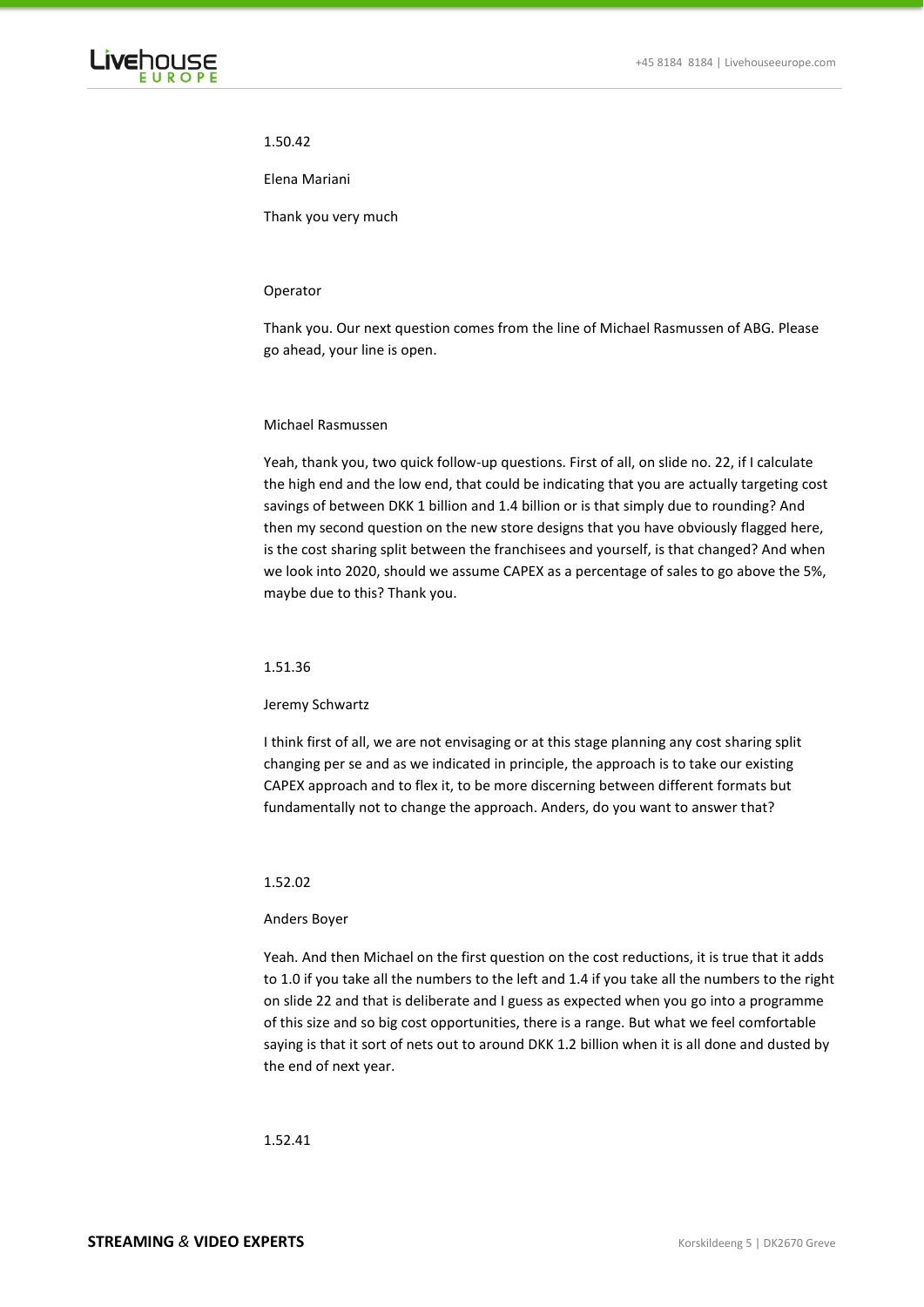

### Michael Rasmussen

Thank you very much, guys.

### Operator

Thank you. Our last question comes from the line of Zuzanna Pusz of Berenberg. Please go ahead, your line is now open.

### 1.52.52

# Zuzanna Pusz

Thank you for taking my last question, it is just a follow-up. Now, I understand that obviously there is no kind of long-term margin guidance in place but just to understand sort of the margin trajectory in the coming years, I mean there has been a couple of questions around inventory buyback, marketing and I think you made it clear that if it is necessary, you would be willing to maybe to do some additional buybacks, invest a bit more if it's needed for the brand. So, when we think of the outlook you have given for this year, I think it is 26-28% adjusted EBIT margin, is that sort of the bottom of profitability we should expect? Or if it is less in coming years it turns out you need more investments, you will be willing to do this? And basically, do you have any thoughts on what should be a sustainable margin of a business like Pandora? Thank you.

# 1.53.48

# Anders Boyer

I think the upfront answer is that it is too early to say and be specific but what we can clearly confirm is that we will keep being a company that has very high profit margins, we also had that in 2018 for that matter and that is clearly where we see that the company will keep operating. But exactly what that number or range of numbers will be, that remains to be seen.

# 1.54.21

#### Zuzanna Pusz

Okay, perfect. Thank you very much.

### Operator

Thank you. There are no further questions at this time. Please go ahead, speakers.